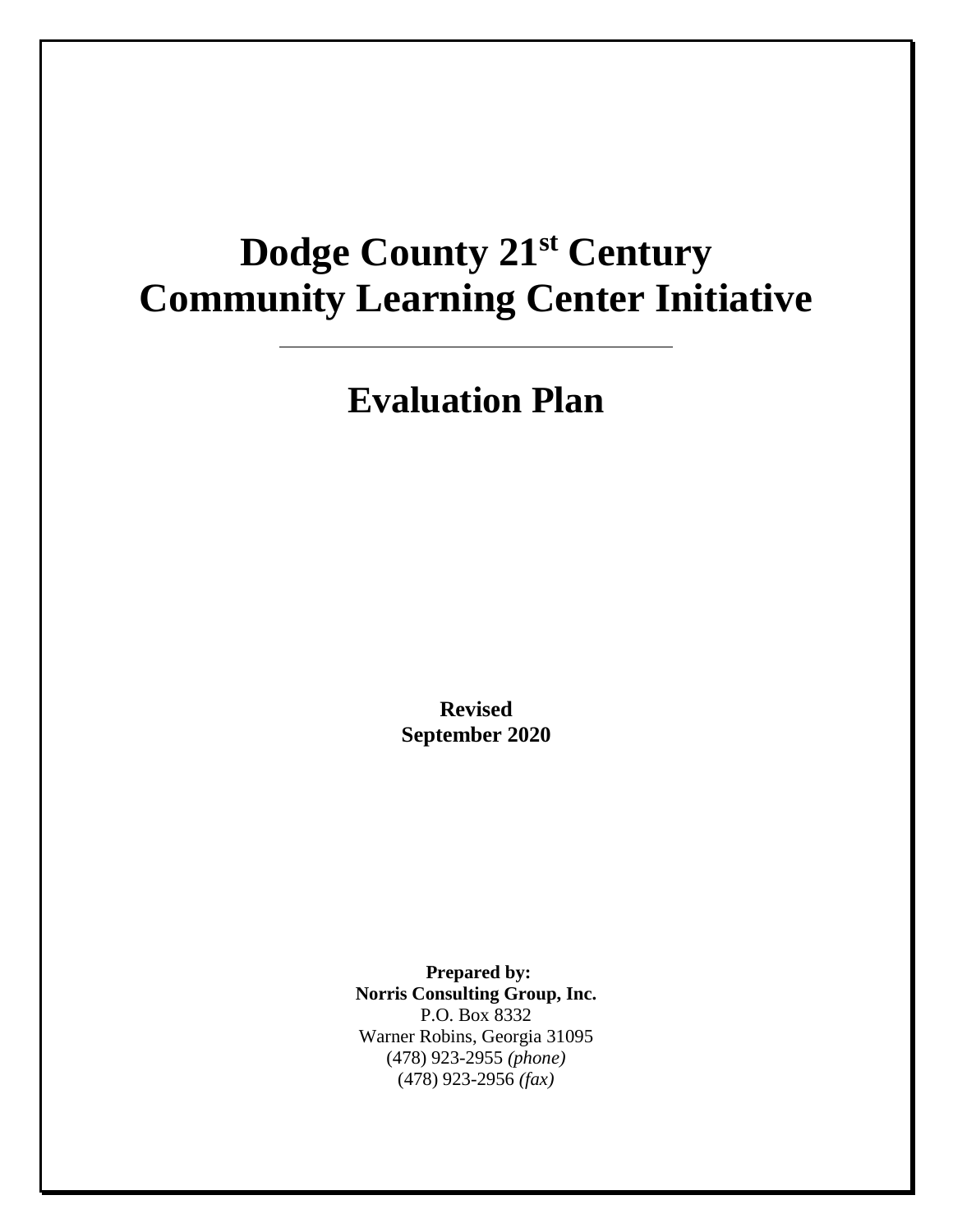| <b>General:</b><br>1. |                        |  |
|-----------------------|------------------------|--|
| 2.                    |                        |  |
| 3.                    |                        |  |
| 4.                    | <b>Worksheets:</b>     |  |
| 5.                    |                        |  |
| 7.                    |                        |  |
| 8.                    |                        |  |
| 9.                    |                        |  |
| 10.                   | <b>Annual Surveys:</b> |  |
| 11.                   |                        |  |
| 12.                   |                        |  |
| 13.                   |                        |  |
| 14.                   |                        |  |
| 15.                   |                        |  |
| 16.                   |                        |  |
| 17.                   |                        |  |
| 18.                   | <b>Focus Groups:</b>   |  |
| 19.                   |                        |  |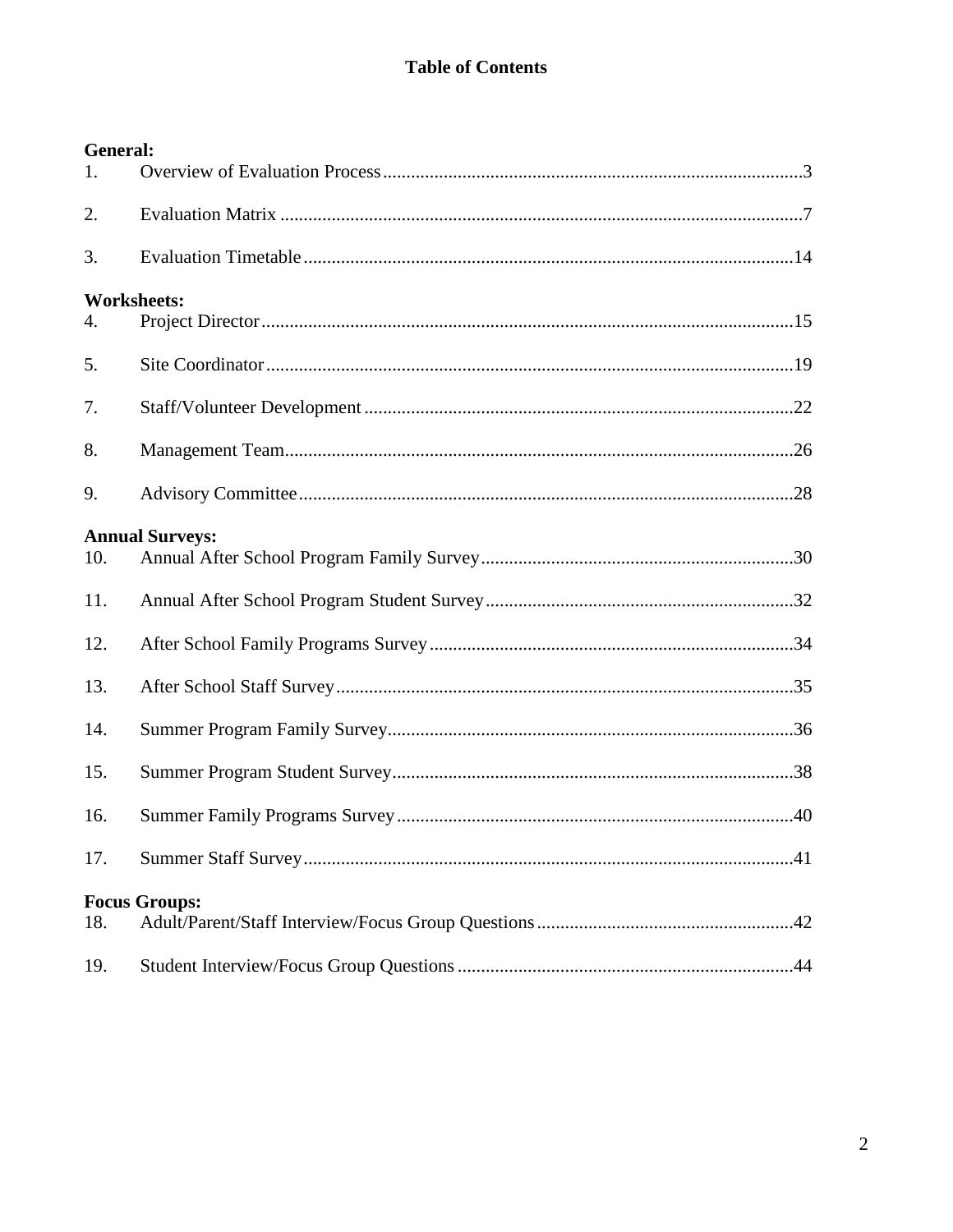## **Dodge County 21st Century Community Learning Center Initiatives Evaluation Plan August 2015**

In July 2019, the Dodge County Board of Education and the joint applicant, the Dodge Connection: A Communities in Schools Approach, Inc. received funding through two separate grant awards to support the Dodge County 21<sup>st</sup> CCLC Initiative. The Dodge Elementary School 21<sup>st</sup> CCLC Initiative grant award funded the program at the North Dodge Elementary School and the South Dodge Elementary School. The Dodge Middle/High School 21<sup>st</sup> CCLC Initiative grant award funded the program at the Dodge County Middle School and the Dodge County High School.

#### **Overview of Dodge Elementary School 21st CCLC Initiative:**

The target population is 190 at-risk students in grades K - 5 and their family members. The Initiative will provide services for 12.5 hours per week, Monday – Friday, for at least 25 weeks (130 days) per year during the regular school year and 14 hours per week, Monday – Thursday, for four weeks (16 days) per year during the summer. The students are from two Title I schools, North Dodge Elementary School and South Dodge County Elementary School.

Our programming will include tutoring and academic enrichment activities (including STEM related activities); homework assistance; sports, recreation and fitness activities; arts and music enrichment activities; test preparation skills; expanded library service hours; drug and violence prevention programs; services for English Language Learners; and parent involvement activities. All activities are aligned with the regular school day curriculum, individualized and are designed to ensure improvement in core academic content areas. It is our expectation that participants will benefit from the Initiative by having improved: academic performance; regular school attendance; homework completion; class participation; behavior; and family involvement.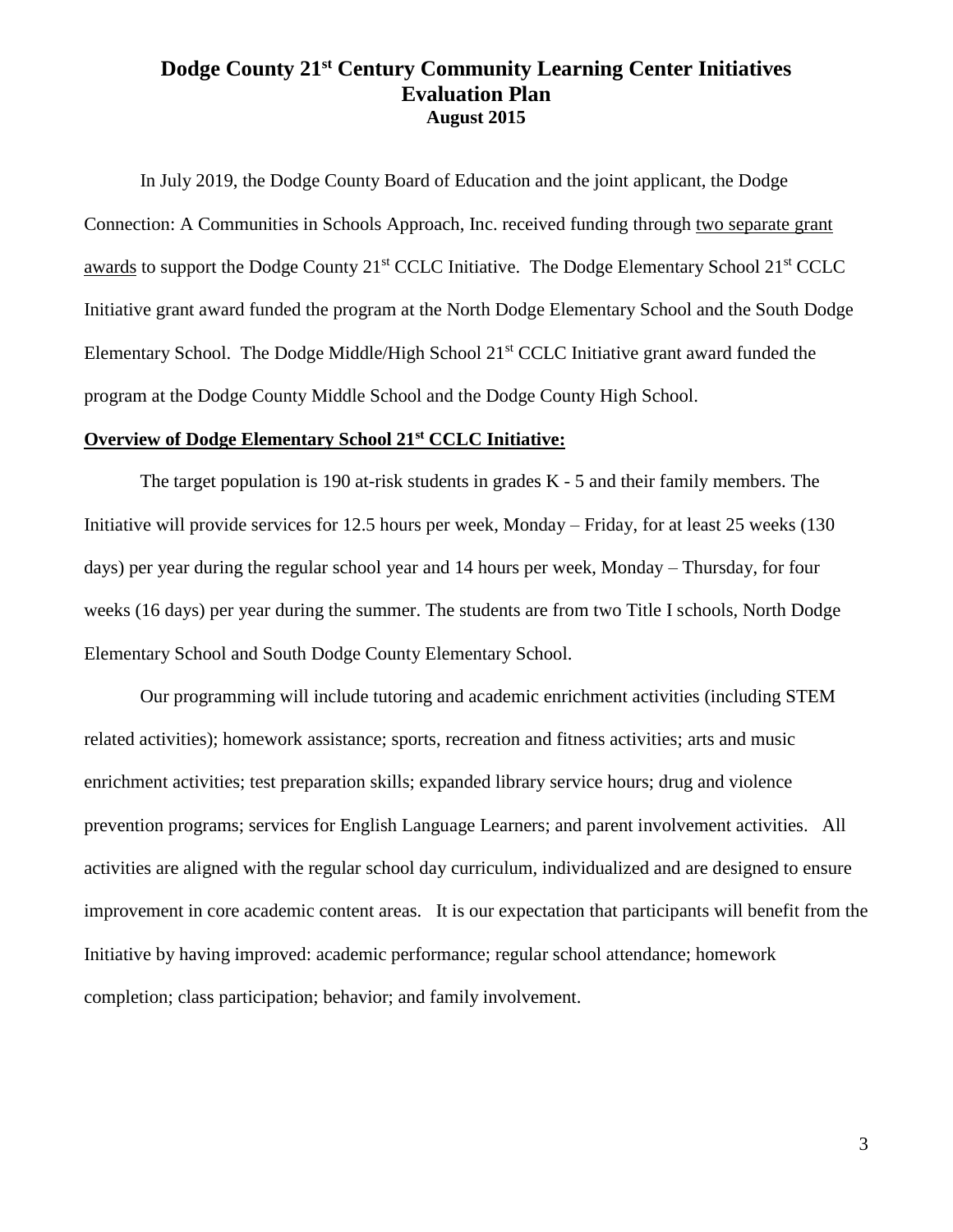#### **Overview of Dodge Middle/High School 21st CCLC Initiative:**

The target population is 120 at-risk students in grades 6 - 12 and their family members. The Initiative will provide services for 12.5 hours per week, Monday – Friday, for at least 25 weeks during the regular school year and a minimum of 15 hours per week, Monday – Friday, for four weeks during the summer. The students are from two Title I schools, Dodge County Middle School and Dodge County High School. Our proposed programming will include tutoring and academic remediation activities (focusing on each student's individualized needs including credit recovery at the high school); recreation activities focusing on physical fitness and nutrition; other enrichment activities such as book club, creative writing, fine arts, arts and crafts, service projects and college and career readiness activities; telecommunications and technology education activities; and character education programs. All activities are aligned with the regular school day curriculum, individualized and are designed to ensure improvement in core academic content areas. It is our expectation that participants will benefit from the Initiative by having improved: academic performance; regular school attendance; homework completion; class participation; behavior; and family involvement.

#### **Dodge Elementary School 21st CCLC Initiative - Goals and Objectives:**

#### **Goal #1: Improve Academic Performance**

**Objective #1.1:** A minimum of 70% of the students actively participating in the program will improve their language arts grades or maintain a "B" or higher.

**Objective #1.2:** A minimum of 70% of the students actively participating in the program will improve their math grades or maintain a "B" or higher.

**Objective #1.3:** A minimum of 70% of the students actively participating in the program will improve their science grades or maintain a "B" or higher.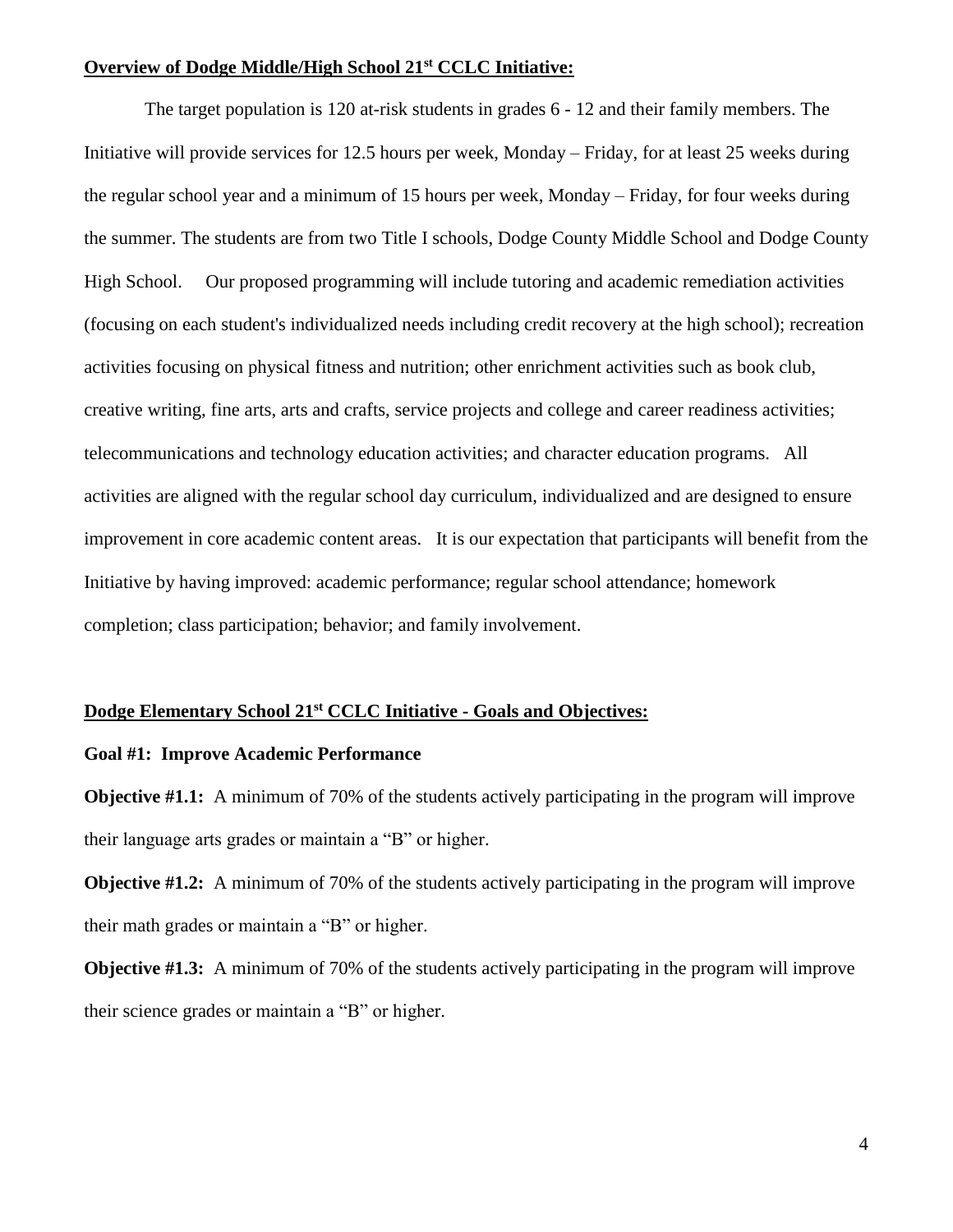**Objective #1.4:** Each year of the grant, the percentage of the actively participating students, in grades 3 – 5), scoring at the Developing Learners level or higher in language arts on the Georgia Milestones will be a minimum of 70%.

**Objective #1.5:** Each year of the grant, the percentage of the actively participating students, in grades 3 – 5), scoring at the Developing Learners level or higher in math on the Georgia Milestones will be a minimum of 70%.

**Objective #1.6**: A minimum of 85% of the students actively participating in the program will be promoted to the next grade level.

**Goal #2: Improve student attendance, behavior, homework completion and class participation Objective #2.1:** 90% of the students regularly participating in the program will be absent from school for 15 days or less.

**Objective #2.2:** 75% of students regularly participating in the program will demonstrate improvement in homework completion.

**Objective #2.3:** 75% of students regularly participating in the program will demonstrate improvement in class participation.

**Objective #2.4:** 75% of students regularly participating in the program will demonstrate improvement in behavior.

#### **Goal #3: Increase family involvement**

**Objective #3.1:** A minimum of 70% of the parents/guardians who attend at least one family related sessions will state that they have gained increased knowledge regarding encouraging and supporting their child's academic success.

**Objective #3.2:** A minimum of 50% of the 21<sup>st</sup> Century students will have family participation in at least one literacy and related education development opportunity.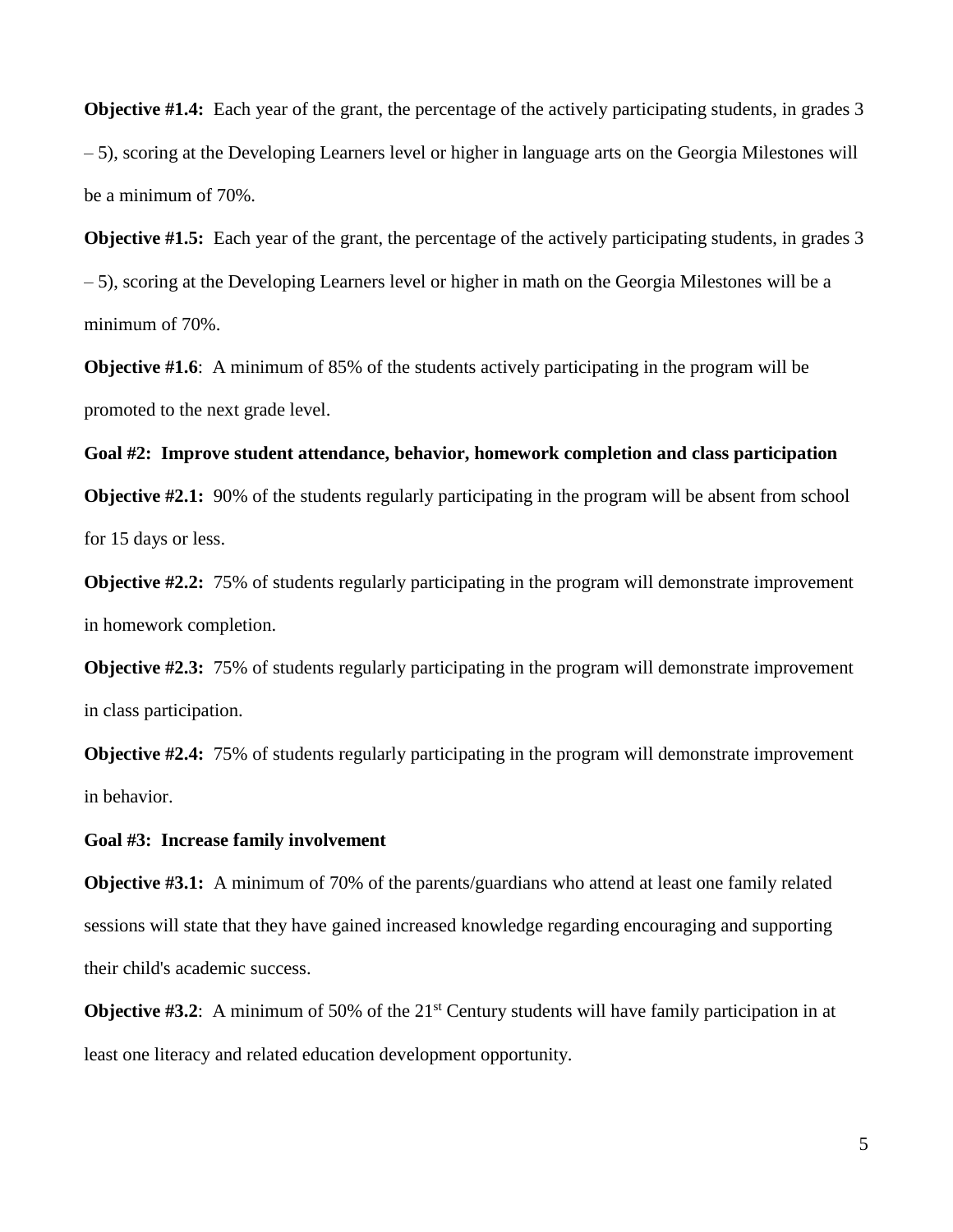#### **Dodge Middle/High School 21st CCLC Initiative - Goals and Objectives:**

#### **Goal #1: Improve Academic Performance**

**Objective #1.1:** Each year of the grant, a minimum of 70% of the students actively participating in the program will improve or maintain a "C" or higher language arts grade.

**Objective #1.2:** Each year of the grant, a minimum of 70% of the students actively participating in the program will improve or maintain a "C" or higher math grade.

**Objective #1.3:** Each year of the grant, the percentage of the actively participating students scoring at the Developing Learners Level or higher in language arts on the Georgia Milestone/EOC will be a minimum of 70%.

**Objective #1.4:** Each year of the grant, the percentage of the actively participating students scoring at the Developing Learners Level or higher in math on the Georgia Milestone/EOC will be a minimum of 70%.

#### **Goal #2: Improve student attendance, behavior, homework completion and class participation**

**Objective #2.1:** Each year of the grant, a minimum of 95% of the students actively participating in the program will be absent from school for 15 days or less.

**Objective #2.2:** Each year of the grant, a minimum of 75% of students actively participating in the program will demonstrate improvement in homework completion.

**Objective #2.3:** Each year of the grant, a minimum of 75% of students actively participating in the program will demonstrate improvement in class participation.

**Objective #2.4:** Each year of the grant, a minimum of 75% of students actively participating in the program will demonstrate improvement in behavior.

**Objective #2.5:** Each year of the grant, a minimum of 85% of students actively participating in the program will be promoted to the next grade level.

#### **Goal #3: Increase family involvement**

**Objective #3.1:** Each year of the grant, a minimum of 75% of the parents/guardians who attend at least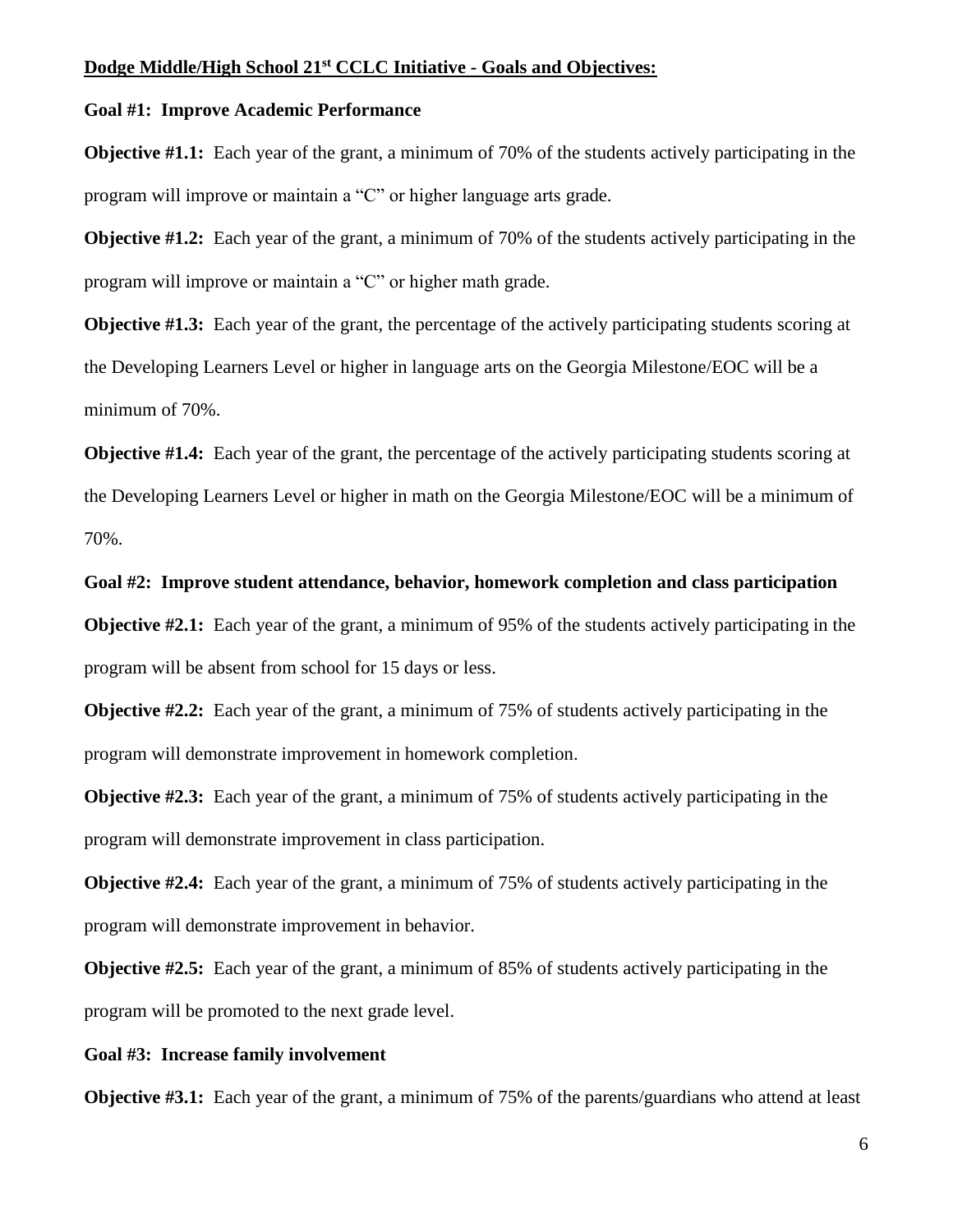one family related sessions will state that they have gained increased knowledge regarding encouraging

and supporting their child's academic success.

**Objective #3.2**: Each year of the grant, a minimum of 50% of the 21<sup>st</sup> Century students will have ---

family participation in at least one literacy and related education development opportunity.

| Dodge Elementary School 21 <sup>st</sup> Century Community Learning Center Initiative |                                                                          |                            |                                   |  |
|---------------------------------------------------------------------------------------|--------------------------------------------------------------------------|----------------------------|-----------------------------------|--|
| <b>Evaluation Matrix</b>                                                              |                                                                          |                            |                                   |  |
| Goals                                                                                 | Objective/Benchmark                                                      | <b>Data Sources</b>        | <b>Reporting</b>                  |  |
|                                                                                       |                                                                          |                            | Frequency                         |  |
| Goal #1: Improve                                                                      | $#1.1$ : A minimum of 70% of the students                                | <b>Student Record</b>      | Annually (4 <sup>th</sup> quarter |  |
| <b>Academic Performance</b>                                                           | actively participating in the program will                               |                            | report)                           |  |
|                                                                                       | improve their language arts grades or                                    |                            |                                   |  |
|                                                                                       | maintain a "B" or higher.                                                |                            |                                   |  |
|                                                                                       | $#1.2$ : A minimum of 70% of the students                                | <b>Student Record</b>      | Annually (4 <sup>th</sup> quarter |  |
|                                                                                       | actively participating in the program will                               |                            | report)                           |  |
|                                                                                       | improve their math grades or maintain a                                  |                            |                                   |  |
|                                                                                       | "B" or higher.                                                           |                            |                                   |  |
|                                                                                       | $#1.3$ : A minimum of 70% of the students                                | <b>Student Record</b>      | Annually (4 <sup>th</sup> quarter |  |
|                                                                                       | actively participating in the program will                               |                            | report)                           |  |
|                                                                                       | improve their science grades or maintain a                               |                            |                                   |  |
|                                                                                       | "B" or higher.                                                           |                            |                                   |  |
|                                                                                       | #1.4: Each year of the grant, the percentage                             | <b>Student Test Report</b> | Annually (4 <sup>th</sup> quarter |  |
|                                                                                       | of the actively participating students, in                               |                            | report)                           |  |
|                                                                                       | grades $3 - 5$ ), scoring at the Developing                              |                            |                                   |  |
|                                                                                       | Learners level or higher in language arts on                             |                            |                                   |  |
|                                                                                       | the Georgia Milestones will be a minimum                                 |                            |                                   |  |
|                                                                                       | of 70%.                                                                  |                            |                                   |  |
|                                                                                       | #1.5: Each year of the grant, the percentage                             | <b>Student Test Report</b> | Annually (4 <sup>th</sup> quarter |  |
|                                                                                       | of the actively participating students, in                               |                            | report)                           |  |
|                                                                                       | grades $3 - 5$ ), scoring at the Developing                              |                            |                                   |  |
|                                                                                       | Learners level or higher in math on the                                  |                            |                                   |  |
|                                                                                       | Georgia Milestones will be a minimum of                                  |                            |                                   |  |
|                                                                                       | 70%.                                                                     |                            |                                   |  |
|                                                                                       | $#1.6$ : A minimum of 85% of the students                                | <b>Student Record</b>      | Annually (4 <sup>th</sup> quarter |  |
|                                                                                       | actively participating in the program will be                            |                            | report)                           |  |
|                                                                                       | promoted to the next grade level.                                        | <b>Student Record</b>      |                                   |  |
| Goal #2: Improve                                                                      | $#2.1: 90\%$ of the students regularly                                   |                            | Annually (4 <sup>th</sup> quarter |  |
| student attendance,                                                                   | participating in the program will be absent                              |                            | report)                           |  |
| behavior, homework<br>completion and class                                            | from school for 15 days or less<br>#2.2: 75% of students regularly       | Annual Classroom           | Annually (4 <sup>th</sup> quarter |  |
| participation                                                                         |                                                                          |                            |                                   |  |
|                                                                                       | participating in the program will<br>demonstrate improvement in homework | <b>Teacher Survey</b>      | report)                           |  |
|                                                                                       | completion.                                                              |                            |                                   |  |
|                                                                                       | #2.3: 75% of students regularly                                          | Annual Classroom           | Annually (4 <sup>th</sup> quarter |  |
|                                                                                       | participating in the program will                                        | <b>Teacher Survey</b>      | report)                           |  |
|                                                                                       | demonstrate improvement in class                                         |                            |                                   |  |
|                                                                                       | participation.                                                           |                            |                                   |  |
|                                                                                       | #2.4: 75% of students regularly                                          | <b>Annual Classroom</b>    | Annually (4 <sup>th</sup> quarter |  |
|                                                                                       | participating in the program will                                        | <b>Teacher Survey</b>      |                                   |  |
|                                                                                       | demonstrate improvement in behavior.                                     |                            | report)                           |  |
| Goal #3: Increase family                                                              | $#3.1$ : A minimum of 70% of the                                         | <b>Family Programs</b>     | Quarterly                         |  |
| involvement                                                                           | parents/guardians who attend at least one                                | Survey                     |                                   |  |
|                                                                                       | family related sessions will state that they                             |                            |                                   |  |
|                                                                                       | have gained increased knowledge regarding                                |                            |                                   |  |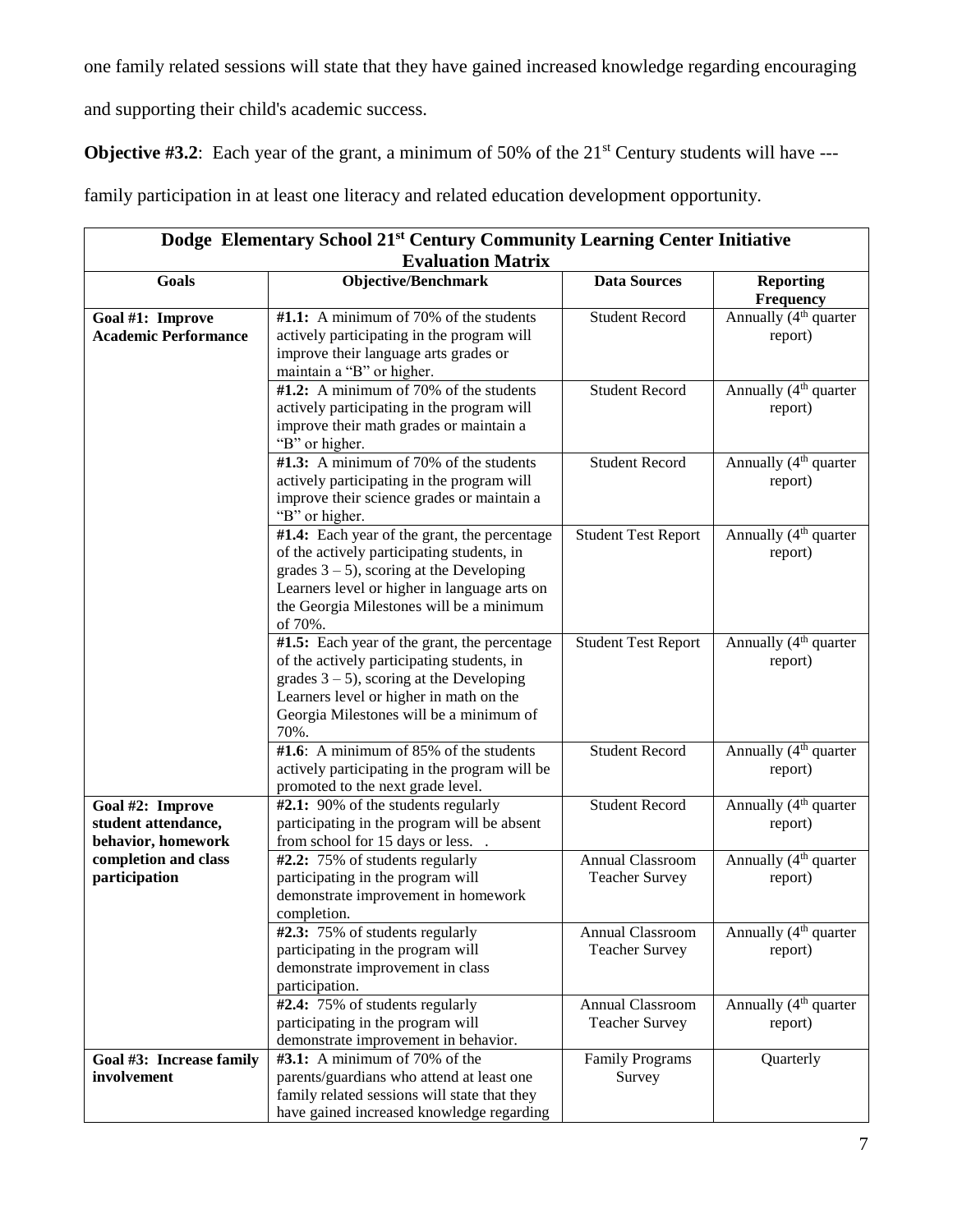| Dodge Elementary School 21 <sup>st</sup> Century Community Learning Center Initiative<br><b>Evaluation Matrix</b> |                                                                                                                                                                                                    |                                                       |                                                            |  |
|-------------------------------------------------------------------------------------------------------------------|----------------------------------------------------------------------------------------------------------------------------------------------------------------------------------------------------|-------------------------------------------------------|------------------------------------------------------------|--|
| <b>Goals</b>                                                                                                      | <b>Objective/Benchmark</b>                                                                                                                                                                         | <b>Data Sources</b>                                   | <b>Reporting</b><br><b>Frequency</b>                       |  |
|                                                                                                                   | encouraging and supporting their child's<br>academic success.                                                                                                                                      |                                                       |                                                            |  |
|                                                                                                                   | #3.2: A minimum of 50% of the $21^{st}$<br>Century students will have family<br>participation in at least one literacy and<br>related education development opportunity                            | Cayen database                                        | Annually<br>(4 <sup>th</sup> quarter evaluation<br>report) |  |
| Additional information:                                                                                           | Student session attendance information                                                                                                                                                             | Cayen database                                        | Quarterly                                                  |  |
| Additional information:                                                                                           | Program operation information                                                                                                                                                                      | Cayen database                                        | Quarterly                                                  |  |
|                                                                                                                   |                                                                                                                                                                                                    | Worksheets                                            |                                                            |  |
| Additional information:                                                                                           | Regular school day attendance and year end<br>promotion status information for regularly<br>participating students                                                                                 | <b>Student Records</b>                                | Annually<br>$(4th$ quarter evaluation<br>report)           |  |
| Additional information:                                                                                           | Student observations (including reported<br>improvement in behavior, timely homework<br>completion and satisfaction with program)                                                                  | <b>Annual Student</b><br>Survey                       | Annually<br>$(4th$ quarter evaluation<br>report)           |  |
| Additional information:                                                                                           | Parent observations (including reported<br>improvement in behavior, timely homework<br>completion and satisfaction with program)                                                                   | <b>Annual Parent</b><br>Survey                        | Annually<br>(4 <sup>th</sup> quarter evaluation<br>report) |  |
| Additional information:                                                                                           | Observations from regular classroom<br>teachers (including reported improvement<br>in behavior, timely homework completion<br>and satisfaction with program)                                       | <b>Annual Regular</b><br>School Day Teacher<br>Survey | Annually<br>$(4th$ quarter evaluation<br>report)           |  |
| Additional information:                                                                                           | Observations from Initiative staff                                                                                                                                                                 | <b>Annual Staff Survey</b>                            | Annually<br>$(4th$ quarter evaluation<br>report)           |  |
| Additional information:                                                                                           | Additional opinions of student, parent,<br>regular classroom teacher and after school<br>program staff                                                                                             | Focus Groups                                          | Annually<br>(4 <sup>th</sup> quarter evaluation<br>report) |  |
| Additional information:                                                                                           | Opinions and observations from other key<br>stakeholders (e.g. Superintendent,<br>Principals, and representatives from the<br>community partners who are providing<br>resources for this project). | Key Informant<br>Interviews                           | Annually<br>$(4th$ quarter evaluation<br>report)           |  |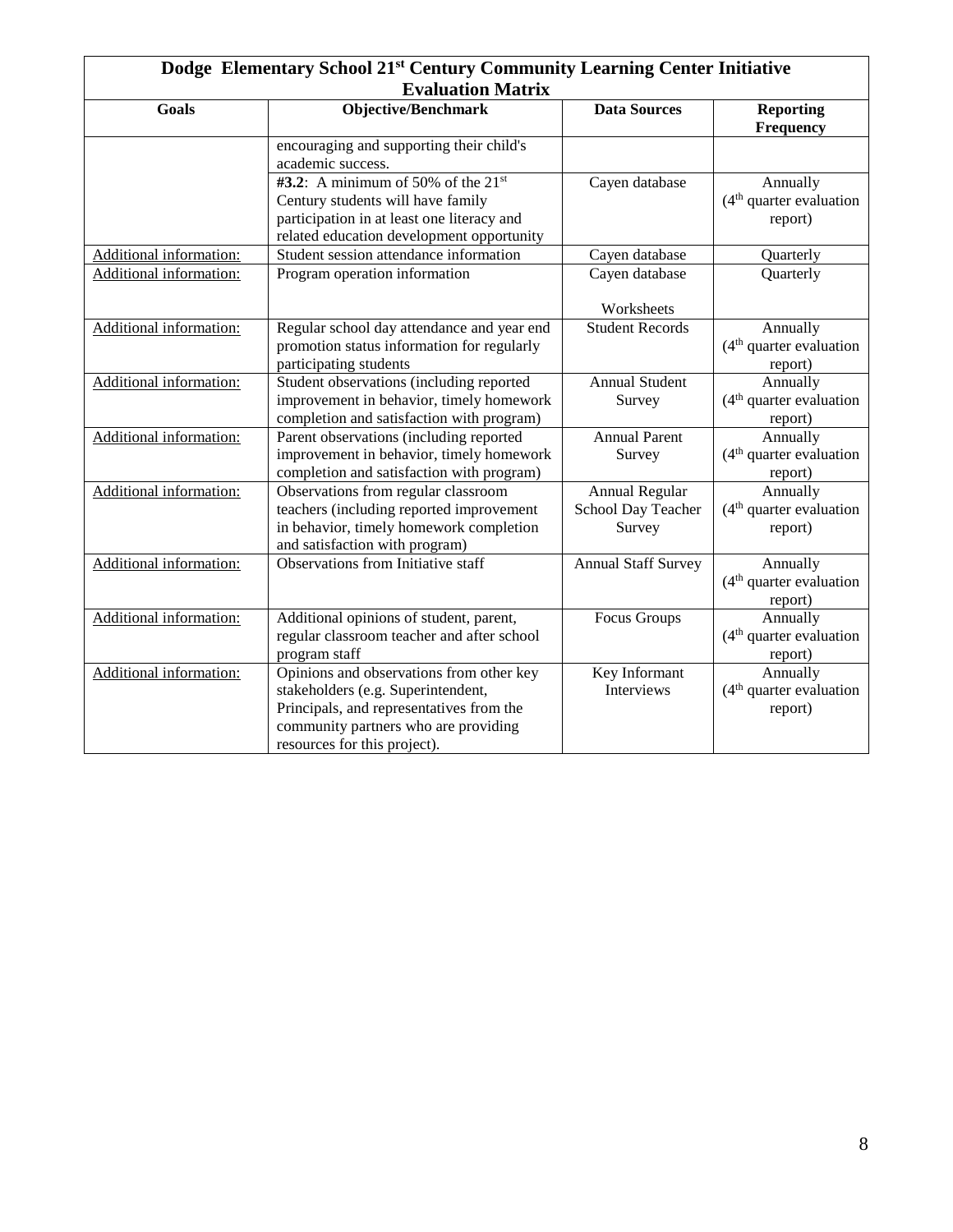| Dodge Middle/High School 21 <sup>st</sup> Century Community Learning Center Initiative |                                                                                                                                                                                                                                                                  |                                           |                                                  |  |
|----------------------------------------------------------------------------------------|------------------------------------------------------------------------------------------------------------------------------------------------------------------------------------------------------------------------------------------------------------------|-------------------------------------------|--------------------------------------------------|--|
| <b>Evaluation Matrix</b>                                                               |                                                                                                                                                                                                                                                                  |                                           |                                                  |  |
| Goals                                                                                  | <b>Objective/Benchmark</b>                                                                                                                                                                                                                                       | <b>Data Sources</b>                       | <b>Reporting</b><br>Frequency                    |  |
| Goal #1: Improve<br><b>Academic Performance</b>                                        | #1.1: Each year of the grant, a minimum of<br>70% of the students actively participating in<br>the program will improve or maintain a "C"<br>or higher language arts grade                                                                                       | <b>Student Record</b>                     | Annually (4 <sup>th</sup> quarter<br>report)     |  |
|                                                                                        | #1.2: Each year of the grant, a minimum of<br>70% of the students actively participating in<br>the program will improve or maintain a "C"<br>or higher math grade.                                                                                               | <b>Student Record</b>                     | Annually (4 <sup>th</sup> quarter<br>report)     |  |
|                                                                                        | #1.3: Each year of the grant, the percentage<br>of the actively participating students scoring<br>at the Developing Learners Level or higher<br>in language arts on the Georgia<br>Milestone/EOC will be a minimum of 70%.                                       | <b>Student Test Report</b>                | Annually (4 <sup>th</sup> quarter<br>report)     |  |
|                                                                                        | #1.4: Each year of the grant, the percentage<br>of the actively participating students scoring<br>at the Developing Learners Level or higher<br>in math on the Georgia Milestone/EOC will<br>be a minimum of 70%.                                                | <b>Student Test Report</b>                | Annually (4 <sup>th</sup> quarter<br>report)     |  |
| Goal #2: Improve<br>student attendance,<br>behavior, homework<br>completion and class  | $#2.1$ : Each year of the grant, a minimum of<br>95% of the students actively participating in<br>the program will be absent from school for<br>15 days or less.                                                                                                 | <b>Student Record</b>                     | Annually (4 <sup>th</sup> quarter<br>report)     |  |
| participation                                                                          | #2.2: Each year of the grant, a minimum of<br>75% of students actively participating in the<br>program will demonstrate improvement in<br>homework completion.                                                                                                   | Annual Classroom<br><b>Teacher Survey</b> | Annually (4 <sup>th</sup> quarter<br>report)     |  |
|                                                                                        | #2.3: Each year of the grant, a minimum of<br>75% of students actively participating in the<br>program will demonstrate improvement in<br>class participation.                                                                                                   | Annual Classroom<br><b>Teacher Survey</b> | Annually (4 <sup>th</sup> quarter<br>report)     |  |
|                                                                                        | #2.4: Each year of the grant, a minimum of<br>75% of students actively participating in the<br>program will demonstrate improvement in<br>behavior.                                                                                                              | Annual Classroom<br><b>Teacher Survey</b> | Annually (4 <sup>th</sup> quarter<br>report)     |  |
|                                                                                        | #2.5: Each year of the grant, a minimum of<br>85% of students actively participating in the<br>program will be promoted to the next grade<br>level.                                                                                                              | <b>Student Record</b>                     | Annually (4 <sup>th</sup> quarter<br>report)     |  |
| Goal #3: Increase family<br>involvement                                                | #3.1: Each year of the grant, a minimum of<br>75% of the parents/guardians who attend at<br>least one family related sessions will state<br>that they have gained increased knowledge<br>regarding encouraging and supporting their<br>child's academic success. | <b>Family Programs</b><br>Survey          | Quarterly                                        |  |
|                                                                                        | #3.2: Each year of the grant, a minimum of<br>50% of the 21st Century students will have -<br>--family participation in at least one literacy<br>and related education development<br>opportunity.                                                               | Cayen database                            | Annually<br>$(4th$ quarter evaluation<br>report) |  |
| Additional information:                                                                | Student session attendance information                                                                                                                                                                                                                           | Cayen database                            | Quarterly                                        |  |
| Additional information:                                                                | Program operation information                                                                                                                                                                                                                                    | Cayen database                            | Quarterly                                        |  |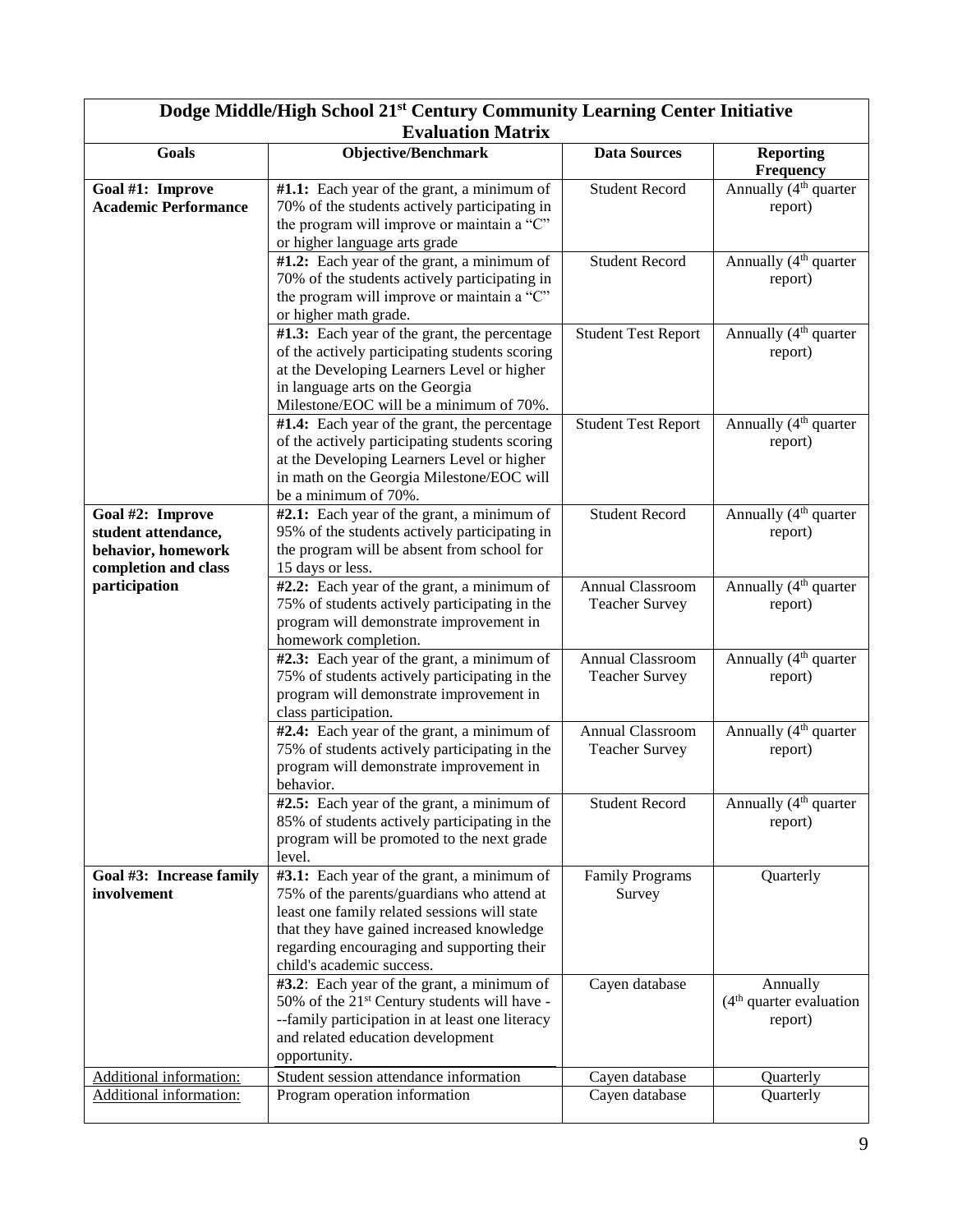| Dodge Middle/High School 21 <sup>st</sup> Century Community Learning Center Initiative |                                                                                                                                                                                                    |                                                |                                                            |  |
|----------------------------------------------------------------------------------------|----------------------------------------------------------------------------------------------------------------------------------------------------------------------------------------------------|------------------------------------------------|------------------------------------------------------------|--|
| Goals                                                                                  | <b>Evaluation Matrix</b><br><b>Objective/Benchmark</b>                                                                                                                                             | <b>Data Sources</b>                            | <b>Reporting</b><br><b>Frequency</b>                       |  |
|                                                                                        |                                                                                                                                                                                                    | Worksheets                                     |                                                            |  |
| Additional information:                                                                | Regular school day attendance and year end<br>promotion status information for regularly<br>participating students                                                                                 | <b>Student Records</b>                         | Annually<br>$(4th$ quarter evaluation<br>report)           |  |
| Additional information:                                                                | Student observations (including reported<br>improvement in behavior, timely homework<br>completion and satisfaction with program)                                                                  | <b>Annual Student</b><br>Survey                | Annually<br>(4 <sup>th</sup> quarter evaluation<br>report) |  |
| Additional information:                                                                | Parent observations (including reported<br>improvement in behavior, timely homework<br>completion and satisfaction with program)                                                                   | <b>Annual Parent</b><br>Survey                 | Annually<br>$(4th$ quarter evaluation<br>report)           |  |
| Additional information:                                                                | Observations from regular classroom<br>teachers (including reported improvement<br>in behavior, timely homework completion<br>and satisfaction with program)                                       | Annual Regular<br>School Day Teacher<br>Survey | Annually<br>$(4th$ quarter evaluation<br>report)           |  |
| Additional information:                                                                | Observations from Initiative staff                                                                                                                                                                 | <b>Annual Staff Survey</b>                     | Annually<br>$(4th$ quarter evaluation<br>report)           |  |
| Additional information:                                                                | Additional opinions of student, parent,<br>regular classroom teacher and after school<br>program staff                                                                                             | Focus Groups                                   | Annually<br>$(4th$ quarter evaluation<br>report)           |  |
| Additional information:                                                                | Opinions and observations from other key<br>stakeholders (e.g. Superintendent,<br>Principals, and representatives from the<br>community partners who are providing<br>resources for this project). | Key Informant<br>Interviews                    | Annually<br>(4 <sup>th</sup> quarter evaluation<br>report) |  |

The types of process data collected through the Cayen database includes, but is not limited to (for total and regularly participating students): number of students participating; total number of student contacts; average number of sessions attended per student; total number of contact hours with students; average number of contact hours provided per student; description of specific activities provided for the students; number of students' families participating; number of family members participating; total number of family contacts; average number of sessions attended per family; total number of contact hours with families; average number of contact hours per family; and a description of specific parent education/involvement activities provided. We also will analyze the extent to which we adhered to program fidelity for the research-based curriculum/programming. The Data Clerk will be responsible for entering relevant data into the Cayen system. All of this process information will be collected, analyzed and inserted into each quarterly evaluation report by the evaluator (Norris Consulting Group).

The instruments, designs and methods used include: the state's Cayen data management system;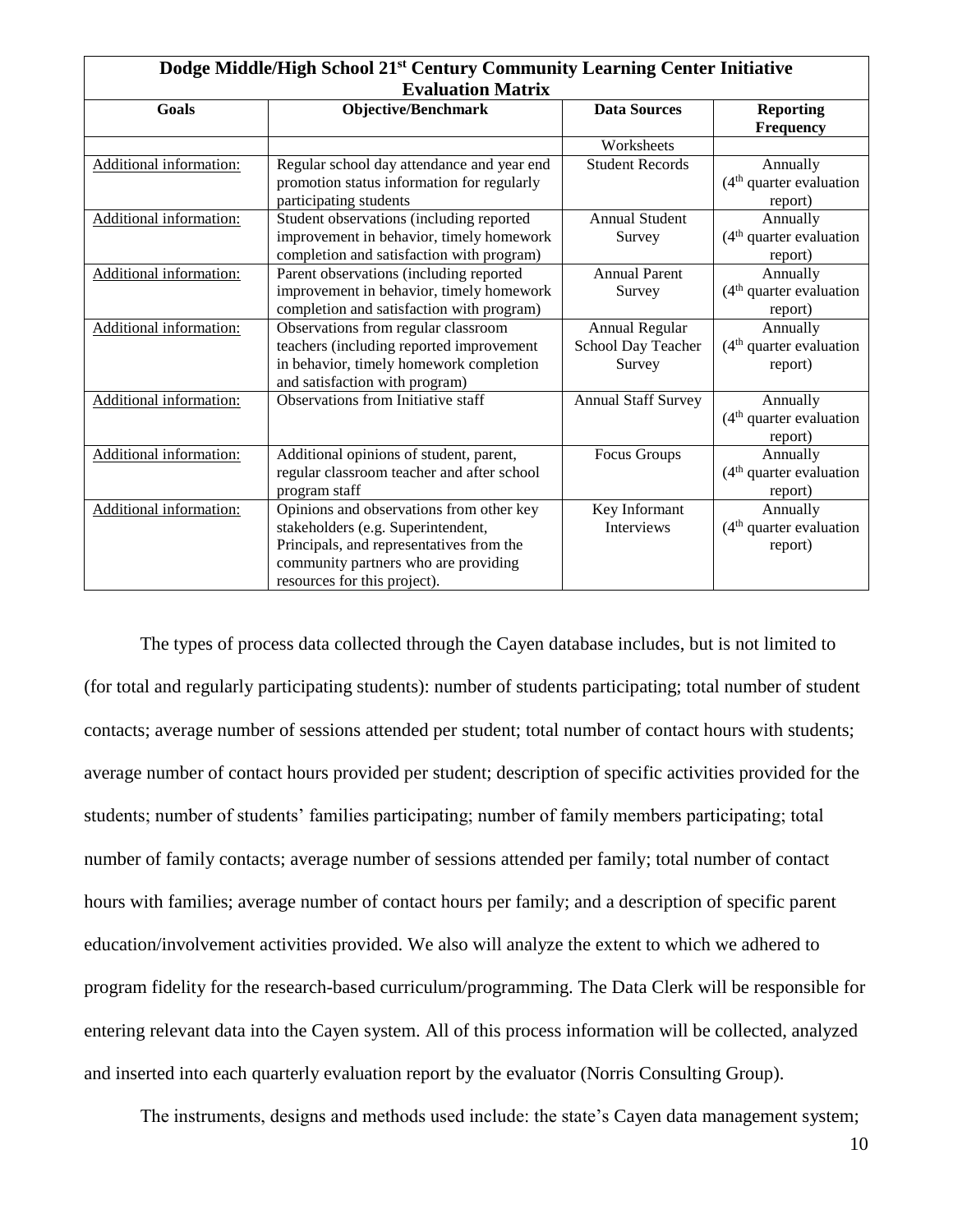other data collection worksheets and related tools designed to collect the process information (quantitative and qualitative) that the Cayen system does not collect; the annual student, parent surveys, regular classroom teacher and after school program staff surveys; annual student, parent, regular classroom teacher, and after school program staff focus groups; key informant interviews with the School Principals, Project Director, Collaborative Executive Director and representatives from the community partners who are providing resources for this project; and school system student records (CRCT scores, grades, attendance, discipline, year-end promotion status). All instruments described above will be utilized beginning in September 2020. It should be noted that the Site Coordinators and Data Clerk will have access to the school system's student database system and can pull any necessary student related information.

The data analysis plan includes, but is not limited to: summarization, measures of central tendencies, descriptive analysis, correlation analysis, trend analysis, frequency distributions, counts, cross-tabulations comparing respondent groups, and reporting on sub-groups.

**To enhance the evaluation process, two student and two parent representatives will actively serve on the local 21st CCLC Advisory Committee. The evaluator, Norris Consulting Group, will work with staff and the local 21st CCLC Advisory Council (which includes parents and students)**  to utilize the standardized quarterly project data collection tools which will collect the necessary data (in additional to the data available through Cayen) to monitor progress towards achieving the program goals and objectives. The evaluator will train staff on properly completing initiative related data collection worksheets.

The evaluator will subsequently analyze the data utilizing Excel and Epi Info software and prepare four quarterly reports. The evaluator will prepare and present the quarterly detailed written formative evaluation reports and an annual detailed written summative evaluation report to the Advisory Council. The format of these reports will follow the content guidelines contained in the official Request for Proposals (RFP) document.

11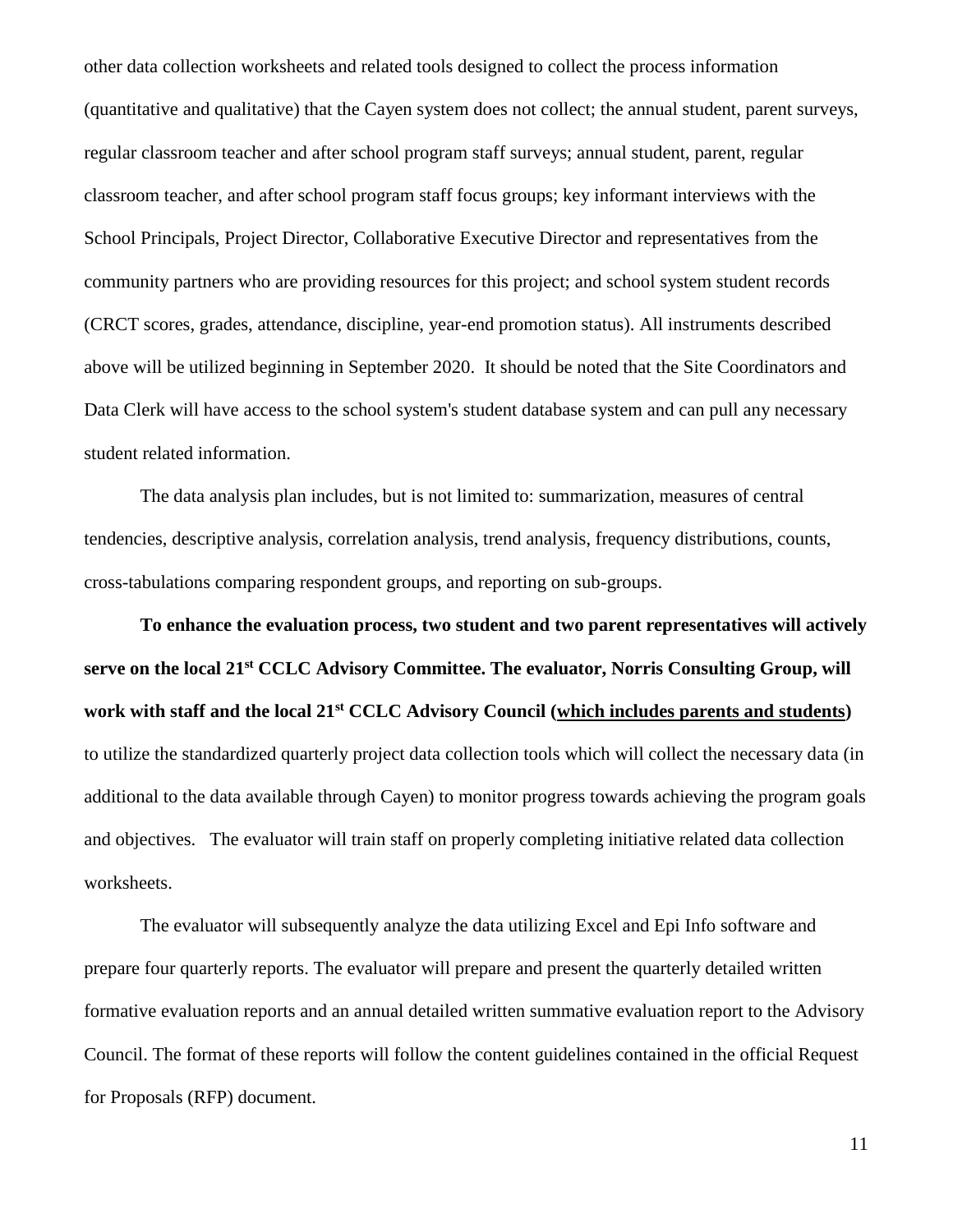When possible, information shared in the quarterly evaluation reports will answer the following questions: Are the strategies being implemented according to the annual workplan?; How many of the targeted individuals are actually receiving services?; What type of services are they receiving and in what manner are they receiving them?; and Have the targeted individuals actually benefited from participating in the strategy?

**The information shared in the quarterly evaluation reports will be reviewed at the site level with regular day teachers and 21st CCLC staff**. 21st CCLC staff, in collaboration with the regular school day teachers, will use available the information shared in the quarterly evaluation reports for instructional decisions to ensure student progress on an on-going basis.

**The Advisory Council subsequently will utilize this information for program improvement**, specifically to: identify and implement immediate midcourse modifications to this year's workplan; create additional awareness (among identified stakeholders and the general public) regarding the issues surrounding the Initiative's goals and objectives; generate additional local support for attaining the Initiative's goals and objectives; and justify additional funding to support our goals (e.g. utilizing the evaluation information to strengthen grant proposals and related continuation reports). **In essence, the results of the formative and summative evaluation will be (1) used to refine, improve and strengthen the program (i.e. continuous improvement of the program); and (2) made available to the public upon request.**

The evaluator will be responsible for conducting initial orientation training and quarterly staff development training regarding issues such as: confidentiality; data collection; adherence to grant guidelines, policies and procedures (grants management); effectively utilizing evaluation results; and utilizing evaluation feedback for program enhancement and planning activities.

The evaluation plan has been designed to minimize evaluation intrusion on program operations. All interviews, classroom observations, surveys conducted and focus groups held will be sensitive to program operations and will avoid conflicting with scheduling issues. The evaluator will work with the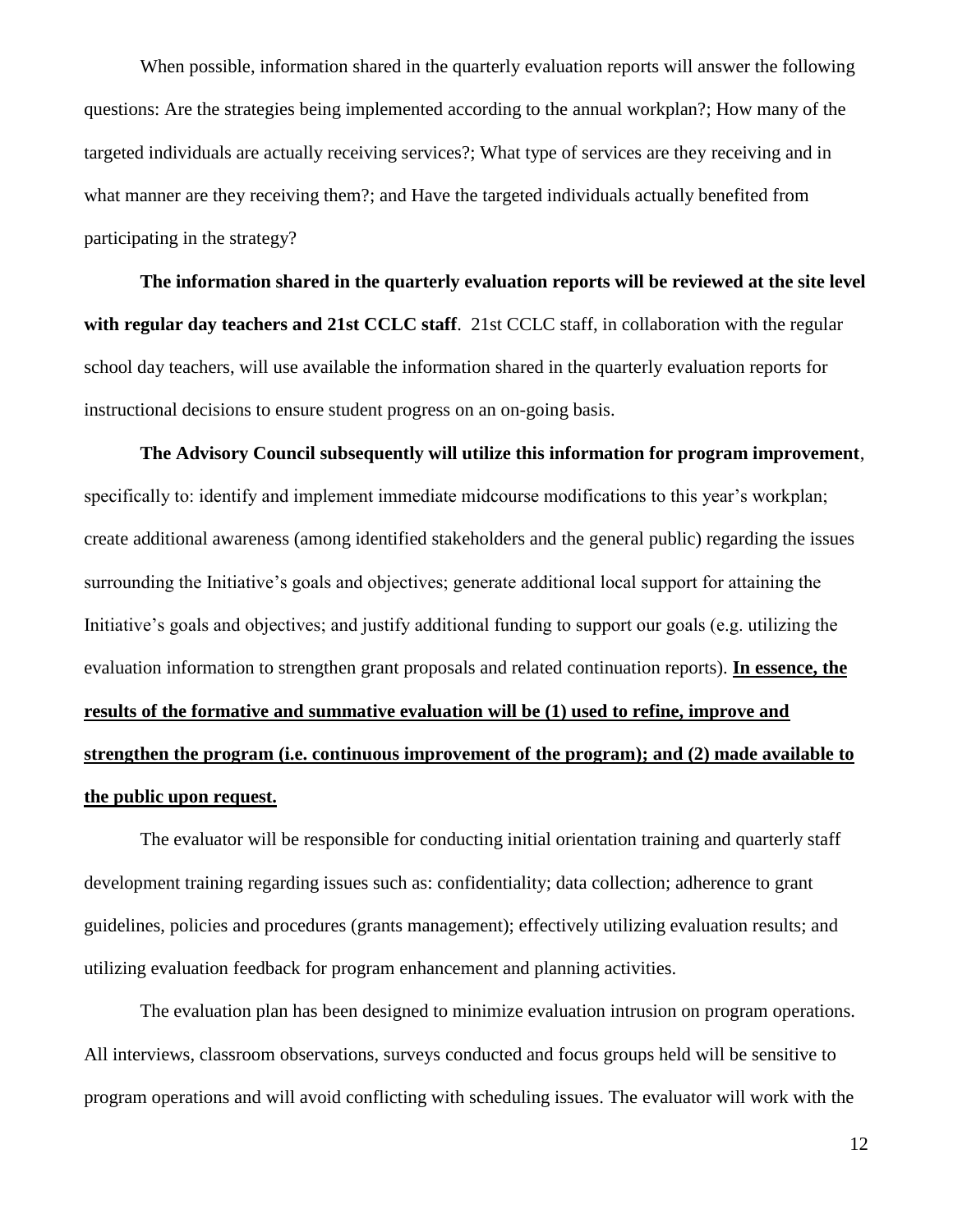Advisory Council to ensure this approach is effective and will be flexible regarding feedback and making evaluation related scheduling modifications.

In addition, information dissemination activities will share and highlight evaluation information (from the most recent quarterly evaluation report) to key stakeholders through the monthly 21st CCLC management team, quarterly 21st CCLC advisory council and the Dodge Connection Collaborative meetings; school system's website and newsletters; Dodge Connection Collaborative's website and newsletter; newspaper; available social media opportunities; radio and TV coverage; the Dodge Connection Collaborative speaker's bureau; brochures, pamphlets and other educational materials; speaking engagements at local community and civic organizations; and presentations during school assemblies and PTO meetings. All of these materials will be available in English and Spanish and all materials will be written for a sixth grade reading level or below.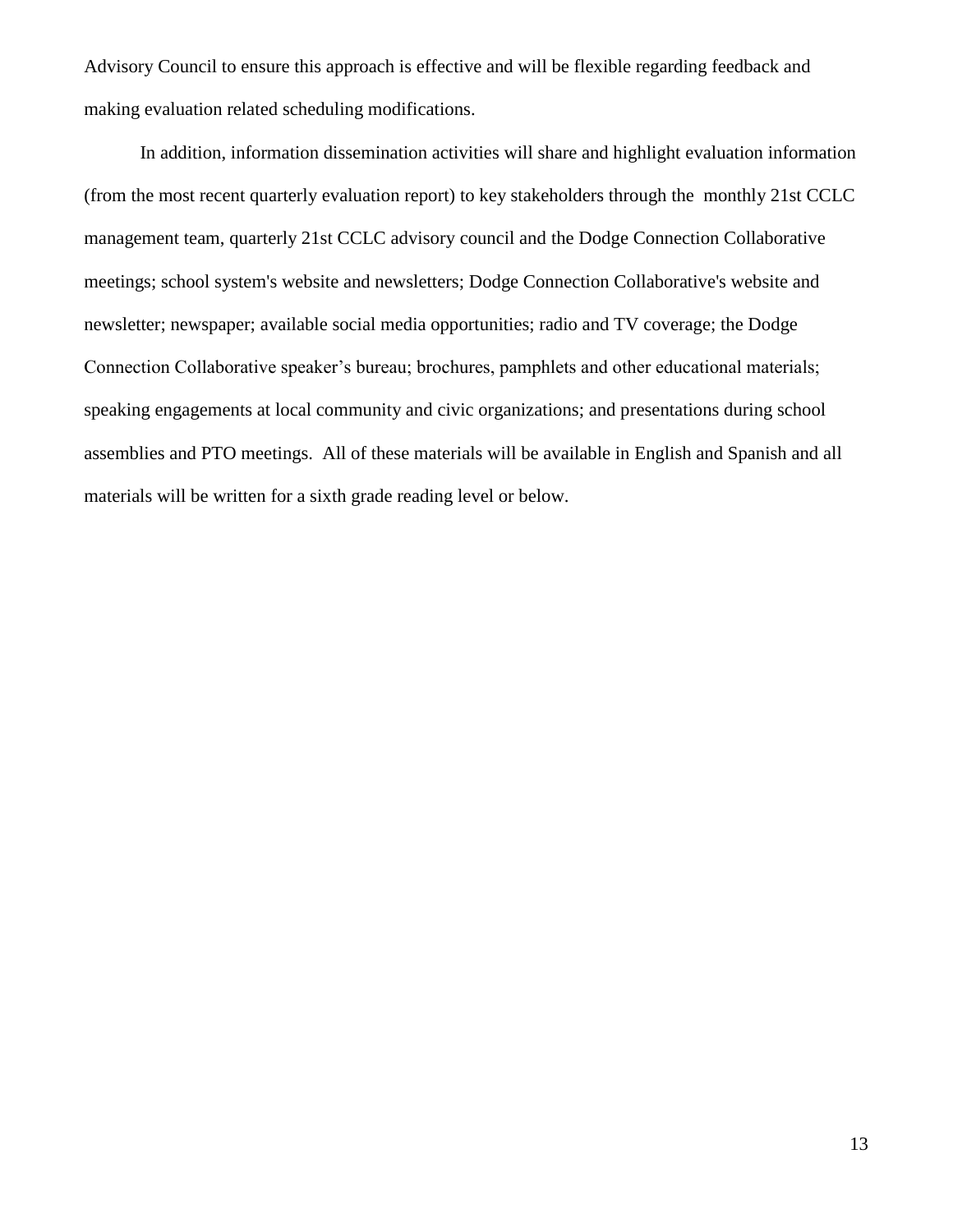| Dodge 21 <sup>st</sup> Century Community Learning Center Initiatives<br><b>Evaluation Timetable</b>                                                                                                             |                                                                                          |                                                                                          |                                                                                          |                                                                                          |  |
|-----------------------------------------------------------------------------------------------------------------------------------------------------------------------------------------------------------------|------------------------------------------------------------------------------------------|------------------------------------------------------------------------------------------|------------------------------------------------------------------------------------------|------------------------------------------------------------------------------------------|--|
| <b>Tentative Deadlines</b><br><b>Activity</b>                                                                                                                                                                   |                                                                                          |                                                                                          |                                                                                          |                                                                                          |  |
|                                                                                                                                                                                                                 | 1 <sup>st</sup> Quarter<br><b>Report</b>                                                 | $2nd$ Quarter<br><b>Report</b>                                                           | 3rd Quarter<br><b>Report</b>                                                             | 4 <sup>th</sup> Quarter<br><b>Report</b>                                                 |  |
| Time period ends.                                                                                                                                                                                               | September 30                                                                             | December 31                                                                              | March 31                                                                                 | June 30                                                                                  |  |
| Registration forms and student/adult attendance data<br>entered into the Cayen database.                                                                                                                        | By Monday of the<br>following week for all<br>activities the previous<br>Monday - Friday | By Monday of the<br>following week for all<br>activities the previous<br>Monday - Friday | By Monday of the<br>following week for all<br>activities the previous<br>Monday - Friday | By Monday of the<br>following week for all<br>activities the previous<br>Monday - Friday |  |
| Evaluator downloads relevant data from the Cayen<br>Cayen system.                                                                                                                                               | October 10                                                                               | January 10                                                                               | April 10                                                                                 | June 1 (school year)<br>August 10 (summer)                                               |  |
| Quarterly worksheets, relevant pre-post tests and on-site<br>program satisfaction surveys forwarded to evaluator.                                                                                               | October 10                                                                               | January 10                                                                               | April 10                                                                                 | June 1 (school year)<br>August 10 (summer)                                               |  |
| Student achievement data (relevant test scores, grades,<br>disciplinary records, attendance records, year-end<br>promotion status) are either forwarded to evaluator or<br>entered into the Cayen Cayen system. | October 10                                                                               | January 10                                                                               | April 10                                                                                 | June 1                                                                                   |  |
| Focus groups with students, parents, regular classroom<br>teachers and after school program staff.                                                                                                              |                                                                                          |                                                                                          |                                                                                          | April - May                                                                              |  |
| Key informant interviews with the superintendent,<br>collaborative executive director and representatives from<br>the community partners.                                                                       |                                                                                          |                                                                                          |                                                                                          | April - May                                                                              |  |
| Initiative staff, classroom teacher, family and student<br>annual satisfaction surveys forwarded to evaluator.                                                                                                  |                                                                                          |                                                                                          |                                                                                          | May 15 (school year)<br>August 10 (summer)                                               |  |
| Evaluator prepares and forwards the Common Data<br>Elements document                                                                                                                                            |                                                                                          |                                                                                          |                                                                                          | June 24                                                                                  |  |
| Evaluator prepares and forwards quarterly evaluation<br>status report to project director.                                                                                                                      | October 25                                                                               | January 25                                                                               | April 25                                                                                 | June 24 (school year<br>report)<br>August 26 (summer<br>report)                          |  |
| Monthly project management team meeting                                                                                                                                                                         | <b>TBD</b>                                                                               | <b>TBD</b>                                                                               | <b>TBD</b>                                                                               | <b>TBD</b>                                                                               |  |
| Quarterly project advisory committee meeting                                                                                                                                                                    | November                                                                                 | February                                                                                 | May                                                                                      | August                                                                                   |  |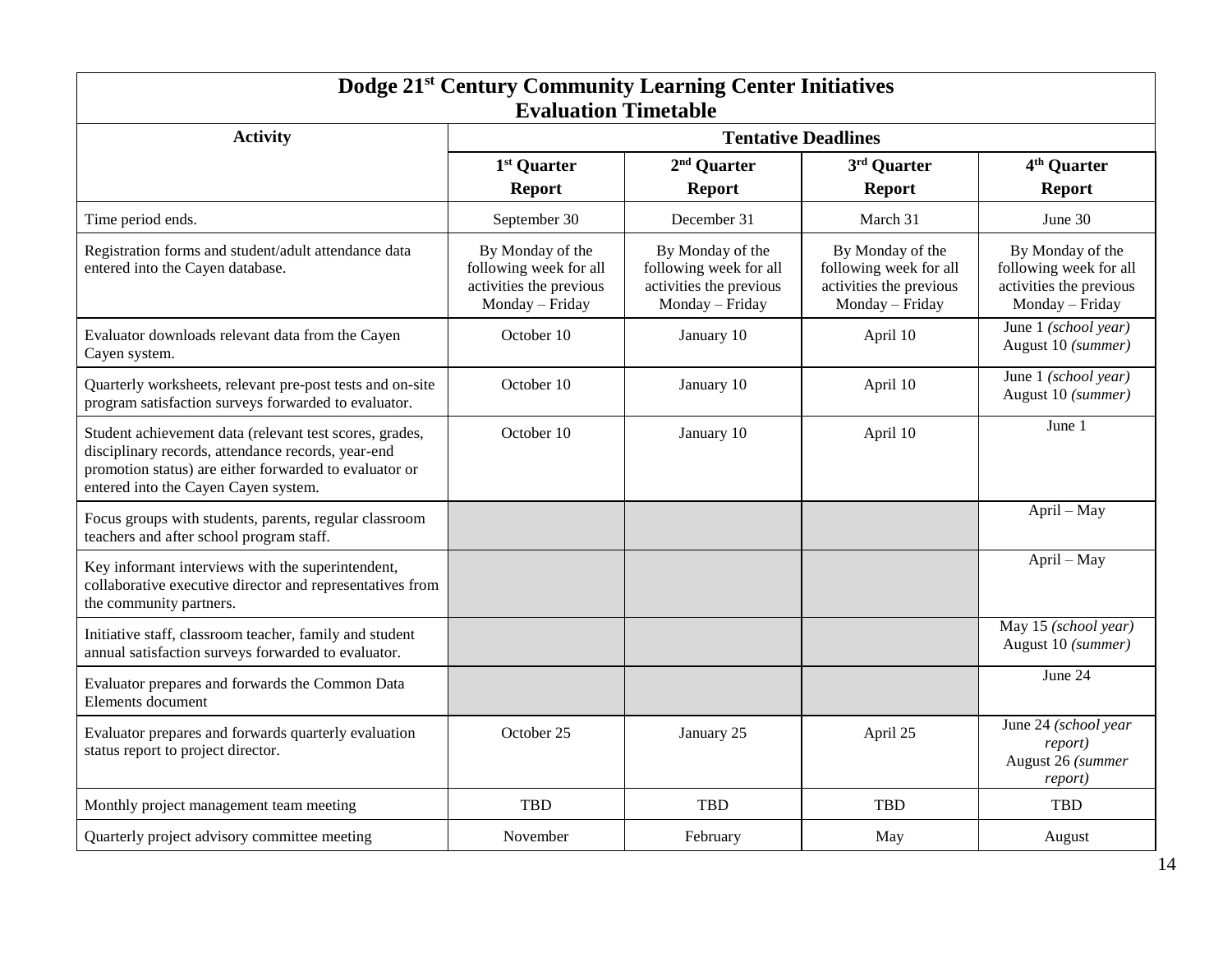## **Dodge 21st Century Community Learning Center Initiative Quarterly Project Director Worksheet**

| First Quarter:         | July $1 -$ September 30        | (Due October 10) |
|------------------------|--------------------------------|------------------|
| <b>Second Quarter:</b> | October 1 – December 31        | (Due January 10) |
| Third Quarter:         | January $1 - \text{March } 31$ | (Due April 10)   |
| <b>Fourth Quarter:</b> | April $1 - May 31$             | (Due June $10$ ) |
| Summer:                | June $1 -$ June 30             | (Due July 10)    |
|                        |                                |                  |

Quarter: 1 2 3 4 Summer *(Circle correct response)*

#### **Project:**

- ( ) Dodge County Elementary School 21st CCLC Initiative
- ( ) Dodge County Middle/High School 21st CCLC Initiative

#### **Individual Completing Worksheet:**

| Name:         |  |
|---------------|--|
| Title:        |  |
| Phone Number: |  |

1. Describe this quarter's major accomplishments  $(1 – 2$  sentences).

| Dodge 21 <sup>st</sup> Century Community Learning Center Initiative                                                                                                                        |                                    |  |  |  |
|--------------------------------------------------------------------------------------------------------------------------------------------------------------------------------------------|------------------------------------|--|--|--|
| <b>Project Director Feedback</b>                                                                                                                                                           |                                    |  |  |  |
| <b>Project Related Activities:</b>                                                                                                                                                         | <b>Progress Occurring To-Date:</b> |  |  |  |
| Staffing the quarterly Advisory Council<br>meetings.                                                                                                                                       |                                    |  |  |  |
| Facilitating the monthly 21 <sup>st</sup> CCLC<br>management team meetings.                                                                                                                |                                    |  |  |  |
| Supervising the Site Coordinators and Data<br>Clerk.                                                                                                                                       |                                    |  |  |  |
| Managing the grant.                                                                                                                                                                        |                                    |  |  |  |
| Coordinating information dissemination<br>related activities (including monthly<br>articles in newspaper, monthly parent<br>newsletter, information posted on school<br>system's website). |                                    |  |  |  |
| Insuring quality control in the delivery of<br>services.                                                                                                                                   |                                    |  |  |  |
| Maintaining compliance with all Initiative<br>related policies and procedures.                                                                                                             |                                    |  |  |  |
| Developing and updating, when necessary,<br>local policies and procedures                                                                                                                  |                                    |  |  |  |
| Expanding and managing collaborative<br>relationships.                                                                                                                                     |                                    |  |  |  |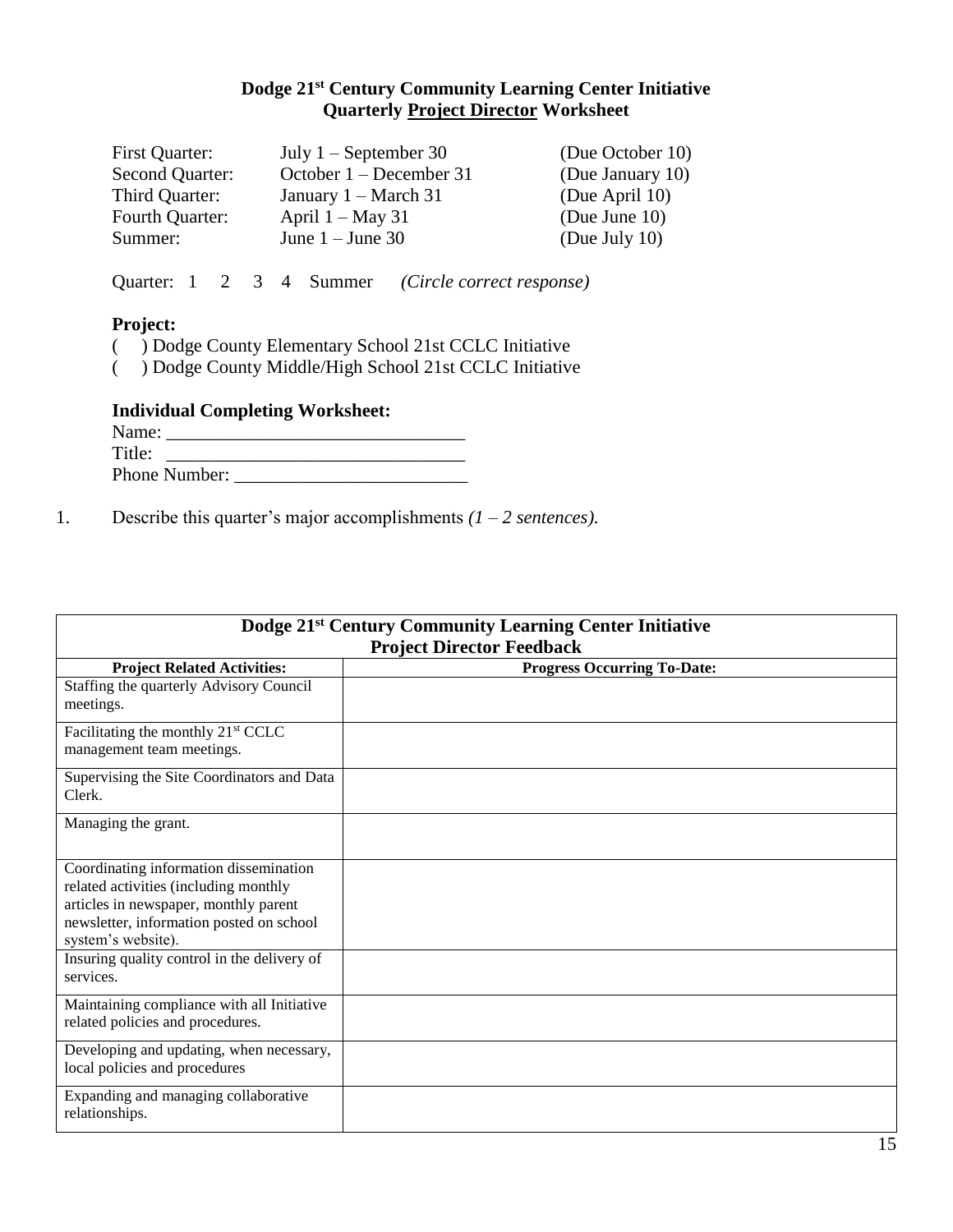| Dodge 21 <sup>st</sup> Century Community Learning Center Initiative |                                    |  |  |  |
|---------------------------------------------------------------------|------------------------------------|--|--|--|
| <b>Project Director Feedback</b>                                    |                                    |  |  |  |
| <b>Project Related Activities:</b>                                  | <b>Progress Occurring To-Date:</b> |  |  |  |
| Assisting the Site Coordinators in                                  |                                    |  |  |  |
| soliciting, training and coordinating staff                         |                                    |  |  |  |
| for all program sites.                                              |                                    |  |  |  |
| Ensuring that all staff and volunteers have                         |                                    |  |  |  |
| a mandatory background check.                                       |                                    |  |  |  |
| Assessing staff and volunteer training                              |                                    |  |  |  |
| needs and developing an ongoing                                     |                                    |  |  |  |
| professional development plan.                                      |                                    |  |  |  |
| Coordinating all Initiative related                                 |                                    |  |  |  |
| activities.                                                         |                                    |  |  |  |
| Ensuring completion of evaluation plan                              |                                    |  |  |  |
| including worksheets, Cayen, Surveys, and                           |                                    |  |  |  |
| contact with evaluator.                                             |                                    |  |  |  |
| Completing all required reports.                                    |                                    |  |  |  |
|                                                                     |                                    |  |  |  |
| Working with the Collaborative's                                    |                                    |  |  |  |
| <b>Executive Director to coordinate</b>                             |                                    |  |  |  |
| community resources and leverage grant                              |                                    |  |  |  |
| funding.                                                            |                                    |  |  |  |
| Other:                                                              |                                    |  |  |  |
|                                                                     |                                    |  |  |  |

# 2. Number of volunteers utilized by your program this quarter.

| <b>Volunteer Name</b> | <b>Assistance Provided</b> | Date(s) Assistance Was<br>Provided | <b>Total Number of</b><br><b>Hours Donated</b> |
|-----------------------|----------------------------|------------------------------------|------------------------------------------------|
|                       |                            |                                    |                                                |
|                       |                            |                                    |                                                |
|                       |                            |                                    |                                                |
|                       |                            |                                    |                                                |
|                       |                            |                                    |                                                |
|                       |                            |                                    |                                                |
|                       |                            |                                    |                                                |
|                       |                            |                                    |                                                |
|                       |                            |                                    |                                                |
|                       |                            |                                    |                                                |

# 3. Please identify any community partners supporting your program this quarter.

| <b>Organization</b>                                                      | Role | <b>Estimated Dollar</b><br><b>Value of Contribution</b> |
|--------------------------------------------------------------------------|------|---------------------------------------------------------|
| Dodge County Board of Education<br>(including all participating schools) |      |                                                         |
| Dodge Connection Collaborative                                           |      |                                                         |
| Dodge County Hospital                                                    |      |                                                         |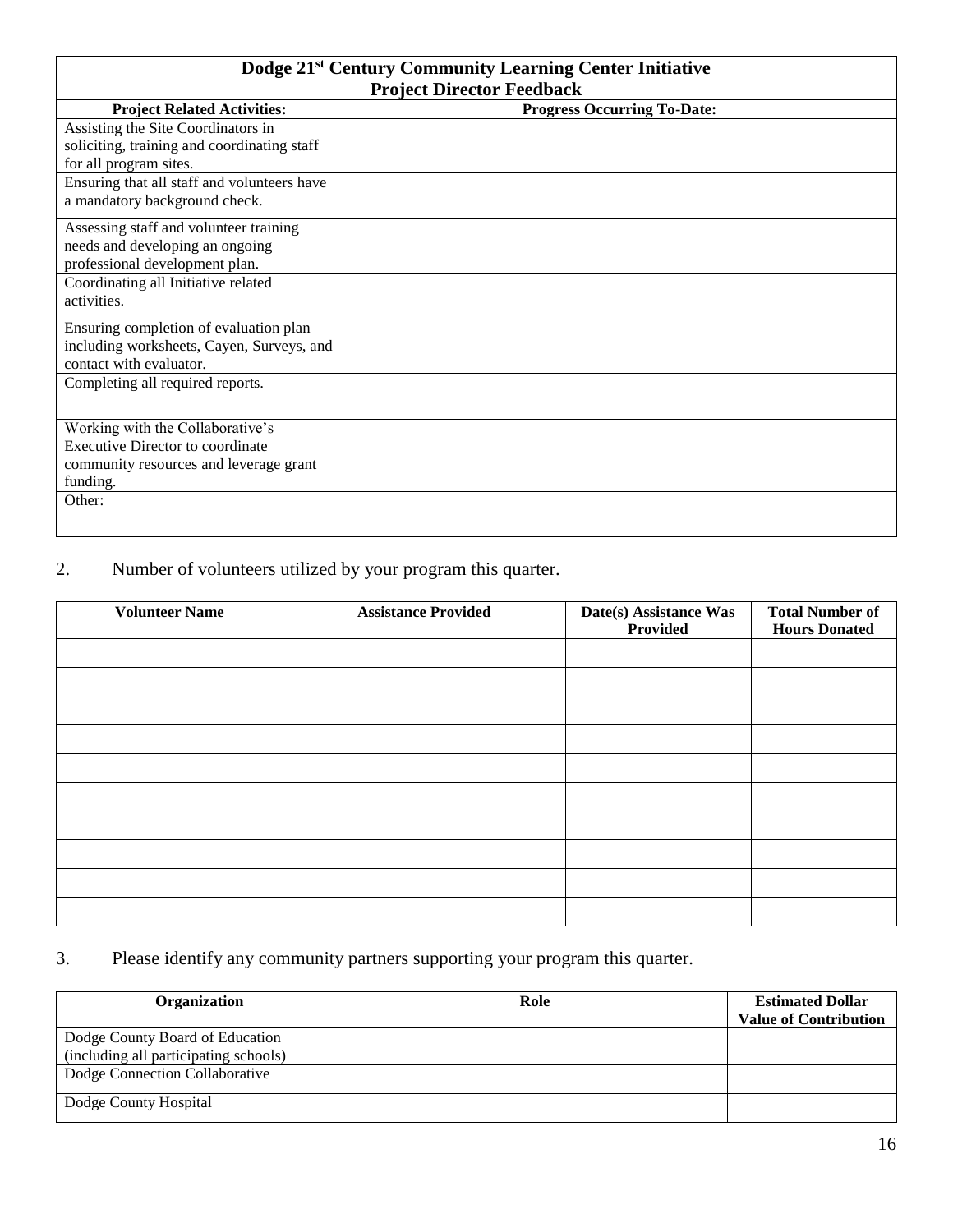| Organization                                     | Role | <b>Estimated Dollar</b>      |
|--------------------------------------------------|------|------------------------------|
|                                                  |      | <b>Value of Contribution</b> |
| Dodge County Health Department                   |      |                              |
| Dodge Arts Guild                                 |      |                              |
| Ocmulgee Regional Library                        |      |                              |
| Parent Mentor Partnership                        |      |                              |
| Dodge County Chamber of Commerce                 |      |                              |
| Junior Reserve Officer Training Corps<br>(JROTC) |      |                              |
| Middle Georgia State College                     |      |                              |
| Georgia Military College                         |      |                              |
| Oconee Fall Line Technical College               |      |                              |
| Dairy Queen                                      |      |                              |
| Harvey's                                         |      |                              |
| Other:                                           |      |                              |
| Other:                                           |      |                              |

4. Please provide at least one success story vignette regarding participating students and families occurring this quarter.

5. Identify any community awareness activities conducted this quarter:

| <b>Activity</b>                                                              | $Date(s)$ it<br><b>Occurred</b> | <b>Questions</b>                                              | How<br>Many? | <b>Estimated</b><br><b>Number of People</b><br><b>Reached</b> | <b>Title of</b><br>Activity/Ad/Article/<br>Presentation, etc. |
|------------------------------------------------------------------------------|---------------------------------|---------------------------------------------------------------|--------------|---------------------------------------------------------------|---------------------------------------------------------------|
| $PSA - TV$                                                                   |                                 | How many times did it air<br>during the quarter?              |              |                                                               |                                                               |
| $PSA - Radio$                                                                |                                 | How many times did it air<br>during the quarter?              |              |                                                               |                                                               |
| $PSA$ – Theaters                                                             |                                 | How many times did it air<br>during the quarter?              |              |                                                               |                                                               |
| Newspaper ads                                                                |                                 | How many times did it run<br>during the quarter?<br>Describe: |              |                                                               |                                                               |
| Newspaper articles                                                           |                                 | How many times did it run<br>during the quarter?<br>Describe: |              |                                                               |                                                               |
| Initiative related<br>column/article in the<br>collaborative's<br>newsletter |                                 | How many times was it<br>distributed this quarter?            |              |                                                               |                                                               |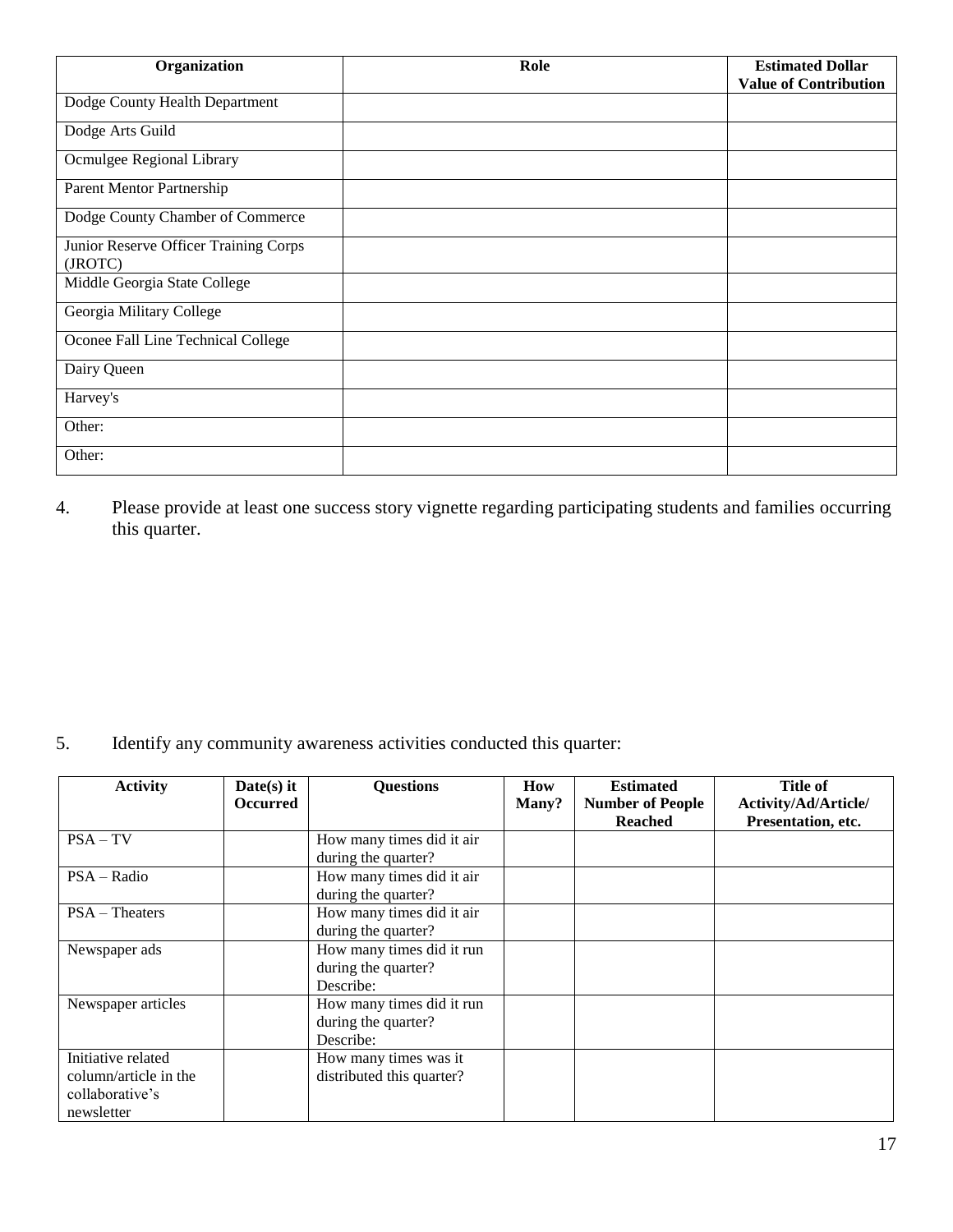| <b>Activity</b>                                  | Date(s) it<br><b>Occurred</b> | <b>Questions</b>                                        | How<br>Many? | <b>Estimated</b><br><b>Number of People</b><br><b>Reached</b> | <b>Title of</b><br>Activity/Ad/Article/<br>Presentation, etc. |
|--------------------------------------------------|-------------------------------|---------------------------------------------------------|--------------|---------------------------------------------------------------|---------------------------------------------------------------|
| Direct mail                                      |                               | How many pieces were<br>mailed?                         |              |                                                               |                                                               |
| Brochures, etc.                                  |                               | How many were printed?<br>How many were<br>distributed? |              |                                                               |                                                               |
| Report card inserts                              |                               | How many were<br>distributed?                           |              |                                                               |                                                               |
| Church bulletins                                 |                               | How many were<br>distributed?                           |              |                                                               |                                                               |
| Community forums                                 |                               | How many during the<br>quarter?                         |              |                                                               |                                                               |
| Other presentations<br>(e.g. civic groups, etc.) |                               | How many during the<br>quarter?<br>Identify groups:     |              |                                                               |                                                               |
| Other (please specify):                          |                               | How many during the<br>quarter?                         |              |                                                               |                                                               |

6. Identify barriers to accomplishing these endeavors this quarter.

7. Additional comments.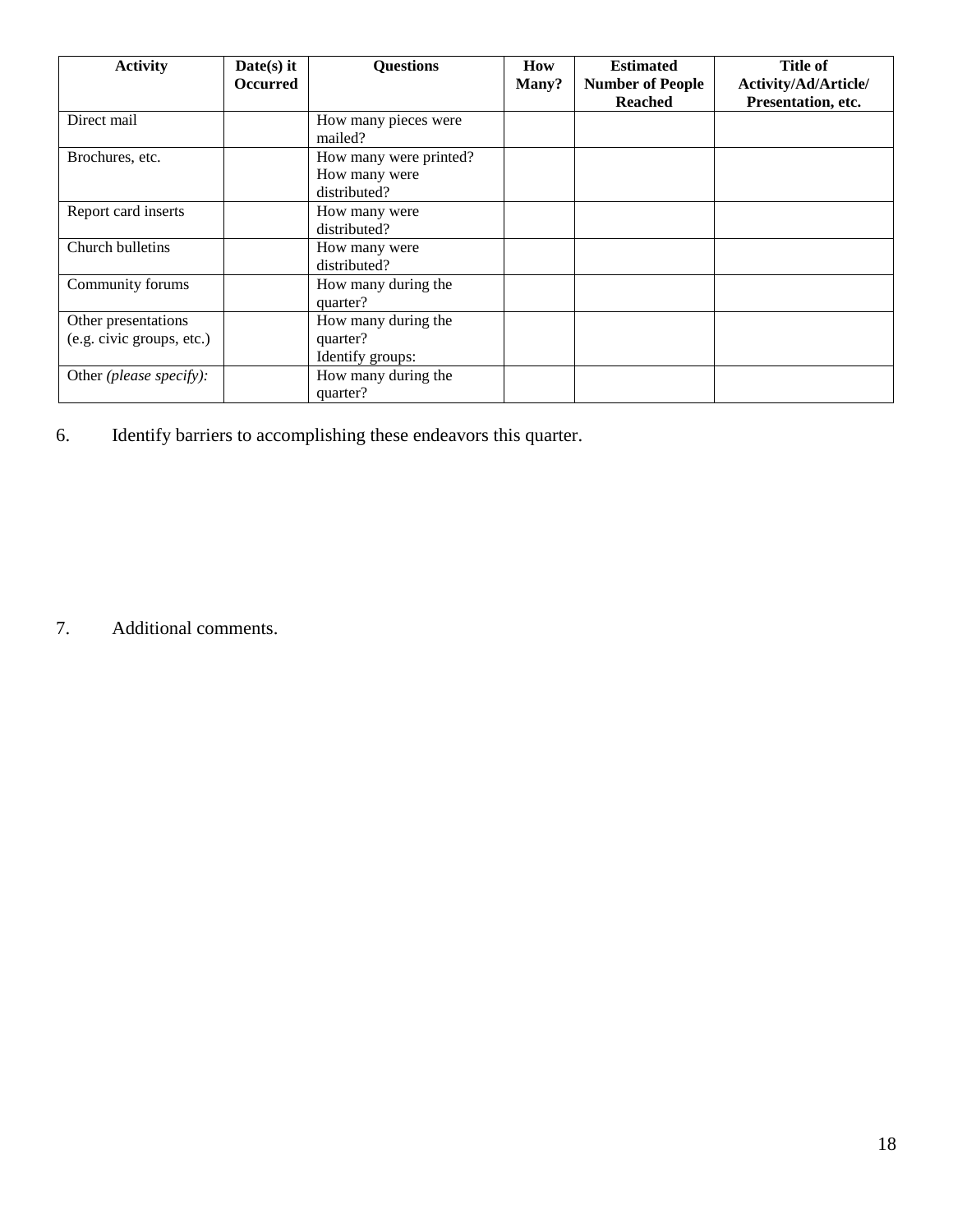## **Dodge 21st Century Community Learning Center Initiative Quarterly Site Coordinator Worksheet**

| First Quarter:  | July $1 -$ September 30        | (Due October 10) |
|-----------------|--------------------------------|------------------|
| Second Quarter: | October 1 – December 31        | (Due January 10) |
| Third Quarter:  | January $1 - \text{March } 31$ | (Due April 10)   |
| Fourth Quarter: | April $1 - May 31$             | (Due June $10$ ) |
| Summer:         | June $1 -$ June 30             | (Due July 10)    |

Quarter: 1 2 3 4 Summer *(Circle correct response)*

#### **After School Program Site:**

- ( ) North Dodge Elementary School
- ( ) South Dodge Elementary School
- ( ) Dodge County Middle School
- ( ) Dodge County High School

#### **Individual Completing Worksheet:**

| Name:         |  |
|---------------|--|
| Title:        |  |
| Phone Number: |  |

1. Describe this quarter's major accomplishments  $(1 – 2$  sentences).

#### 2. Family programs conducted this quarter.

| <b>Session Date</b> | <b>Session Title</b> | <b>Number of Adults</b><br><b>Attending</b> | Number of<br><b>Students Attending</b> |
|---------------------|----------------------|---------------------------------------------|----------------------------------------|
|                     |                      |                                             |                                        |
|                     |                      |                                             |                                        |
|                     |                      |                                             |                                        |
|                     |                      |                                             |                                        |

3. Number of volunteers utilized by your program this quarter.

| <b>Volunteer Name</b> | <b>Assistance Provided</b> | Date(s) Assistance Was<br>Provided | <b>Total Number of</b><br><b>Hours Donated</b> |
|-----------------------|----------------------------|------------------------------------|------------------------------------------------|
|                       |                            |                                    |                                                |
|                       |                            |                                    |                                                |
|                       |                            |                                    |                                                |
|                       |                            |                                    |                                                |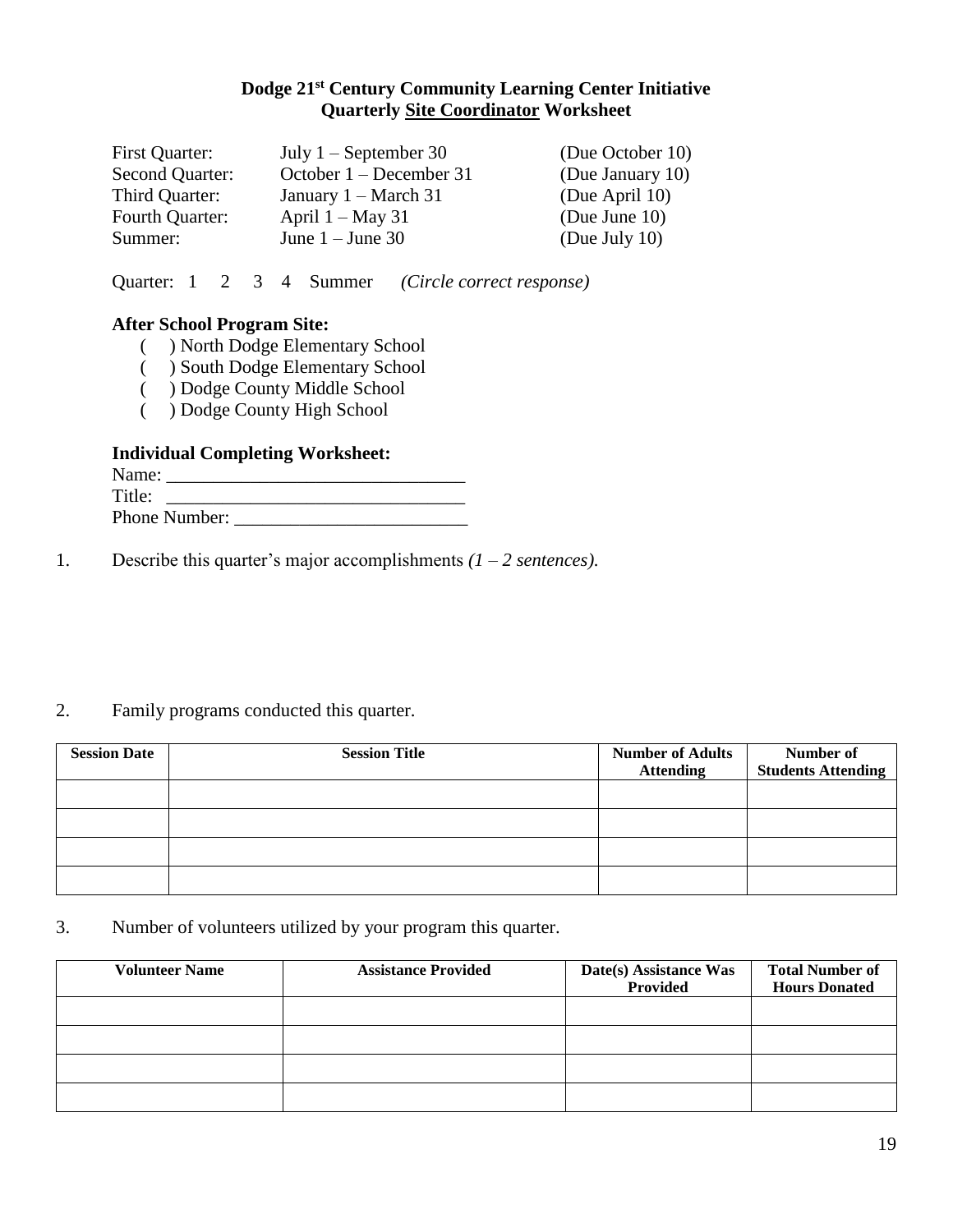| <b>Volunteer Name</b> | <b>Assistance Provided</b> | Date(s) Assistance Was<br><b>Provided</b> | <b>Total Number of</b><br><b>Hours Donated</b> |
|-----------------------|----------------------------|-------------------------------------------|------------------------------------------------|
|                       |                            |                                           |                                                |
|                       |                            |                                           |                                                |

| Dodge 21 <sup>st</sup> Century Community Learning Center Initiative               |                                    |  |
|-----------------------------------------------------------------------------------|------------------------------------|--|
| <b>Site Coordinator Feedback</b>                                                  |                                    |  |
| <b>Project Related Activities:</b>                                                | <b>Progress Occurring To-Date:</b> |  |
| Supervising site staff and volunteers.                                            |                                    |  |
|                                                                                   |                                    |  |
| Meeting with teachers at your school(s) to                                        |                                    |  |
| explain the program and request their                                             |                                    |  |
| assistance in encouraging parents to enroll                                       |                                    |  |
| their children.                                                                   |                                    |  |
| Working with the students' regular school                                         |                                    |  |
| day and after school program teachers to                                          |                                    |  |
| ensure that specific areas of weakness are                                        |                                    |  |
| being addressed in both settings and there is                                     |                                    |  |
| frequent and ongoing communication                                                |                                    |  |
| among all individuals who are working                                             |                                    |  |
| with students enrolled at your site.                                              |                                    |  |
| Developing and utilizing a homework                                               |                                    |  |
| sharing tool.                                                                     |                                    |  |
| Planning and presenting in-service                                                |                                    |  |
| workshops for the school's regular day staff                                      |                                    |  |
| (regarding the after school program)                                              |                                    |  |
| Regularly communicating with the parents                                          |                                    |  |
| of students enrolled at your site.                                                |                                    |  |
| Attending and participating in parent                                             |                                    |  |
| conferences.                                                                      |                                    |  |
| Utilizing technology in student                                                   |                                    |  |
| programming at your site.                                                         |                                    |  |
|                                                                                   |                                    |  |
| Actively participating on your county's 21 <sup>st</sup><br>CCLC management team. |                                    |  |
|                                                                                   |                                    |  |
| Other:                                                                            |                                    |  |
|                                                                                   |                                    |  |

# 4. Please identify any community partners supporting your program this quarter.

| Organization                                                             | Role | <b>Estimated Dollar</b><br><b>Value of Contribution</b> |
|--------------------------------------------------------------------------|------|---------------------------------------------------------|
| Dodge County Board of Education<br>(including all participating schools) |      |                                                         |
| Dodge Connection Collaborative                                           |      |                                                         |
| Dodge County Hospital                                                    |      |                                                         |
| Dodge County Health Department                                           |      |                                                         |
| Dodge Arts Guild                                                         |      |                                                         |
| Ocmulgee Regional Library                                                |      |                                                         |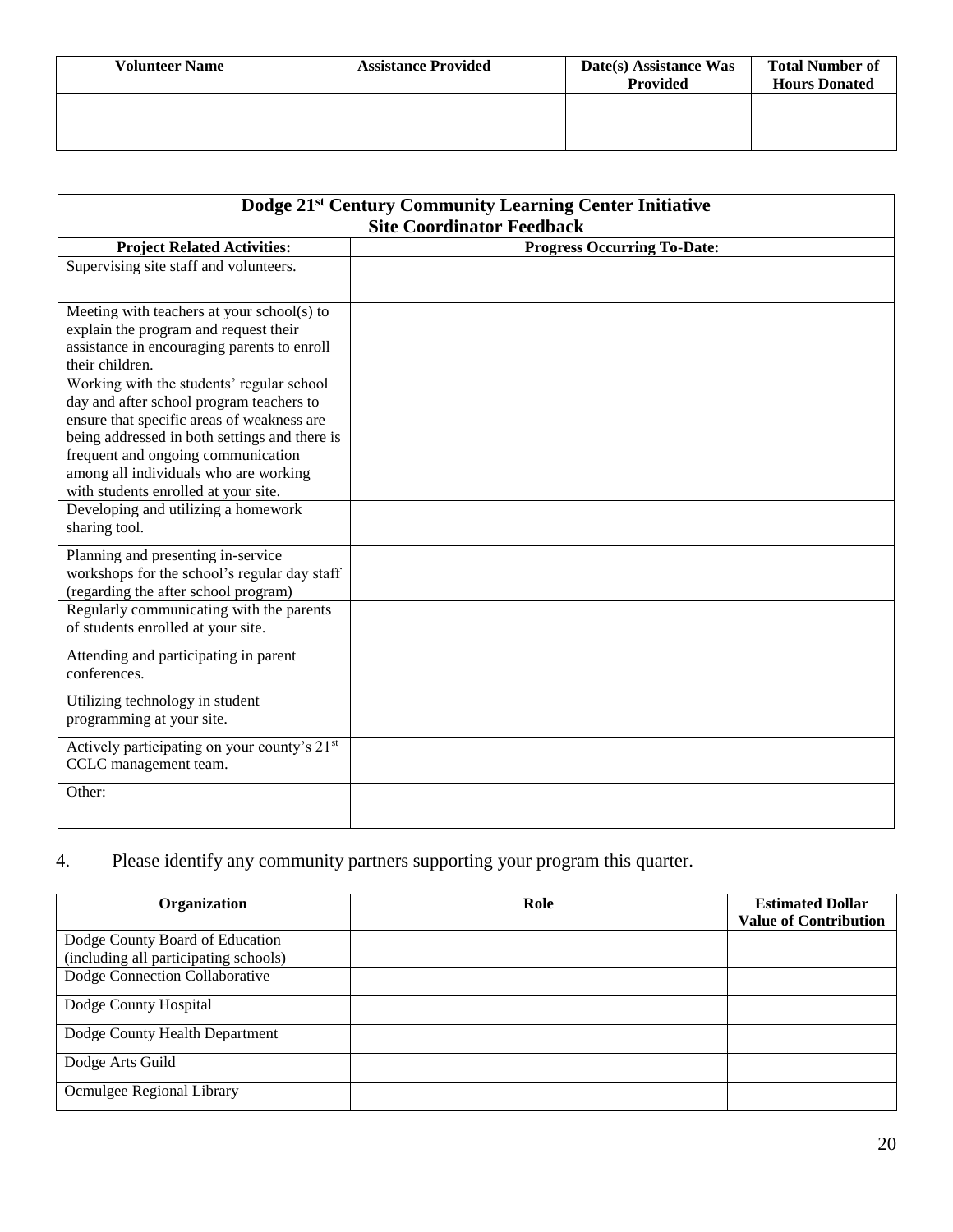| Organization                                     | Role | <b>Estimated Dollar</b>      |
|--------------------------------------------------|------|------------------------------|
|                                                  |      | <b>Value of Contribution</b> |
| Parent Mentor Partnership                        |      |                              |
| Dodge County Chamber of Commerce                 |      |                              |
| Junior Reserve Officer Training Corps<br>(JROTC) |      |                              |
| Middle Georgia State College                     |      |                              |
| Georgia Military College                         |      |                              |
| Oconee Fall Line Technical College               |      |                              |
| Dairy Queen                                      |      |                              |
| Harvey's                                         |      |                              |
| Other:                                           |      |                              |
| Other:                                           |      |                              |

- 4. Please provide at least one success story vignette regarding participating students and families occurring this quarter.
- 5. Identify barriers to accomplishing these endeavors this quarter.
- 6. Additional comments.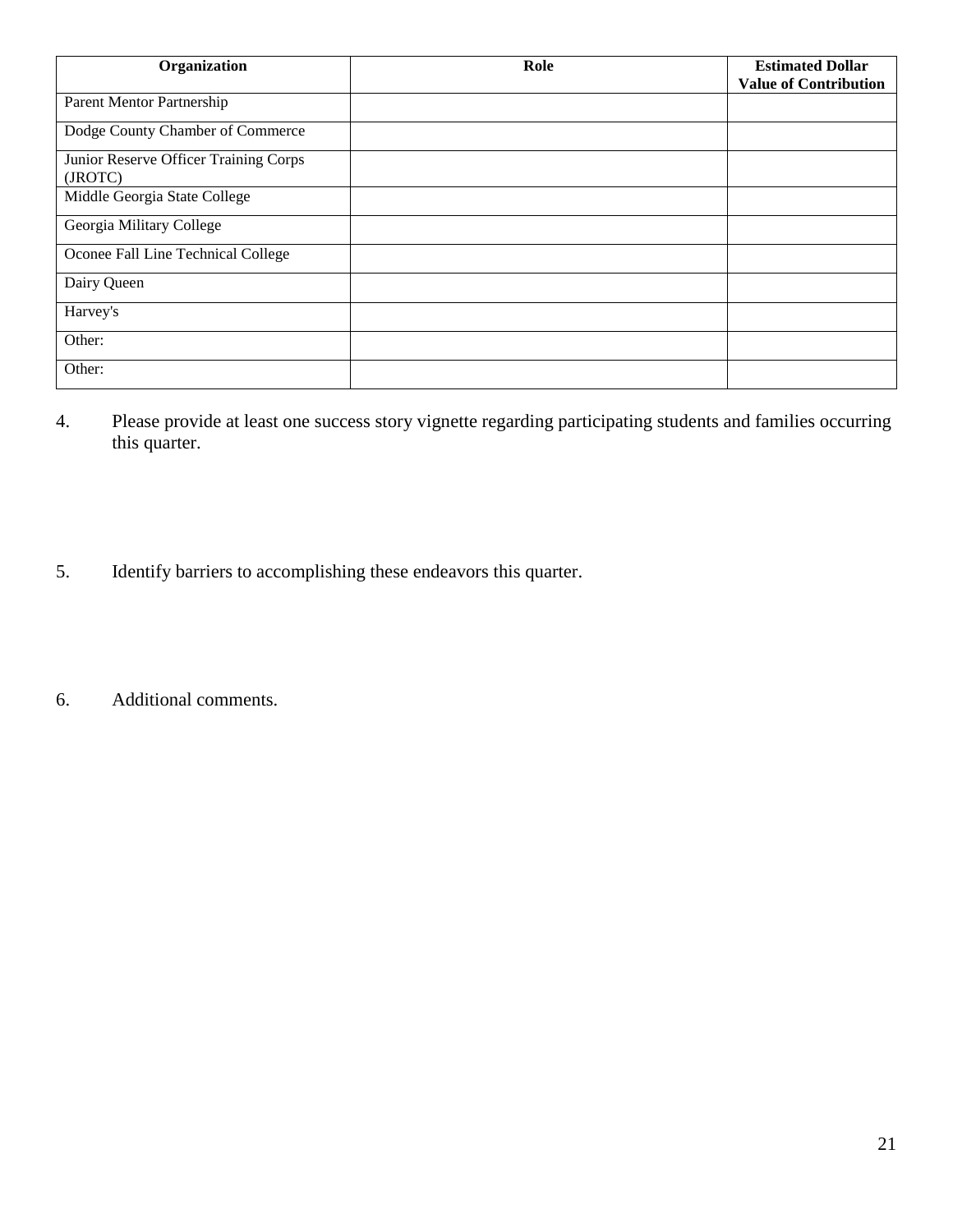#### **Dodge 21st Century Community Learning Center Initiative Quarterly Staff/Volunteer Development Worksheet**

| First Quarter:  | July $1 -$ September 30   | (Due October 10) |
|-----------------|---------------------------|------------------|
| Second Quarter: | October $1 -$ December 31 | (Due January 10) |
| Third Quarter:  | January $1 - March 31$    | (Due April 10)   |
| Fourth Quarter: | April $1 - May 31$        | (Due June $10$ ) |
| Summer:         | June $1 -$ June 30        | (Due July 10)    |

Quarter: 1 2 3 4 Summer *(Circle correct response)*

#### **After School Program Site:**

- ( ) North Dodge Elementary School
- ( ) South Dodge Elementary School
- ( ) Dodge County Middle School
- ( ) Dodge County High School

#### **Individual Completing Worksheet:**

| Name:         |  |
|---------------|--|
| Title:        |  |
| Phone Number: |  |

- 1. Please attach the *Group Session Attendance Sheets* for training sessions conducted this quarter.
- 2. Please attach the completed *Participant Evaluation Forms* for all training sessions conducted this quarter.
- 3. Please complete the following table summarizing training activities occurring this quarter.

| <b>Date</b> | <b>Session Topic</b> | Number of           |
|-------------|----------------------|---------------------|
|             |                      | <b>Participants</b> |
|             |                      |                     |
|             |                      |                     |
|             |                      |                     |
|             |                      |                     |
|             |                      |                     |
|             |                      |                     |
|             |                      |                     |
|             |                      |                     |
|             |                      |                     |
|             |                      |                     |
|             |                      |                     |
|             |                      |                     |
|             |                      |                     |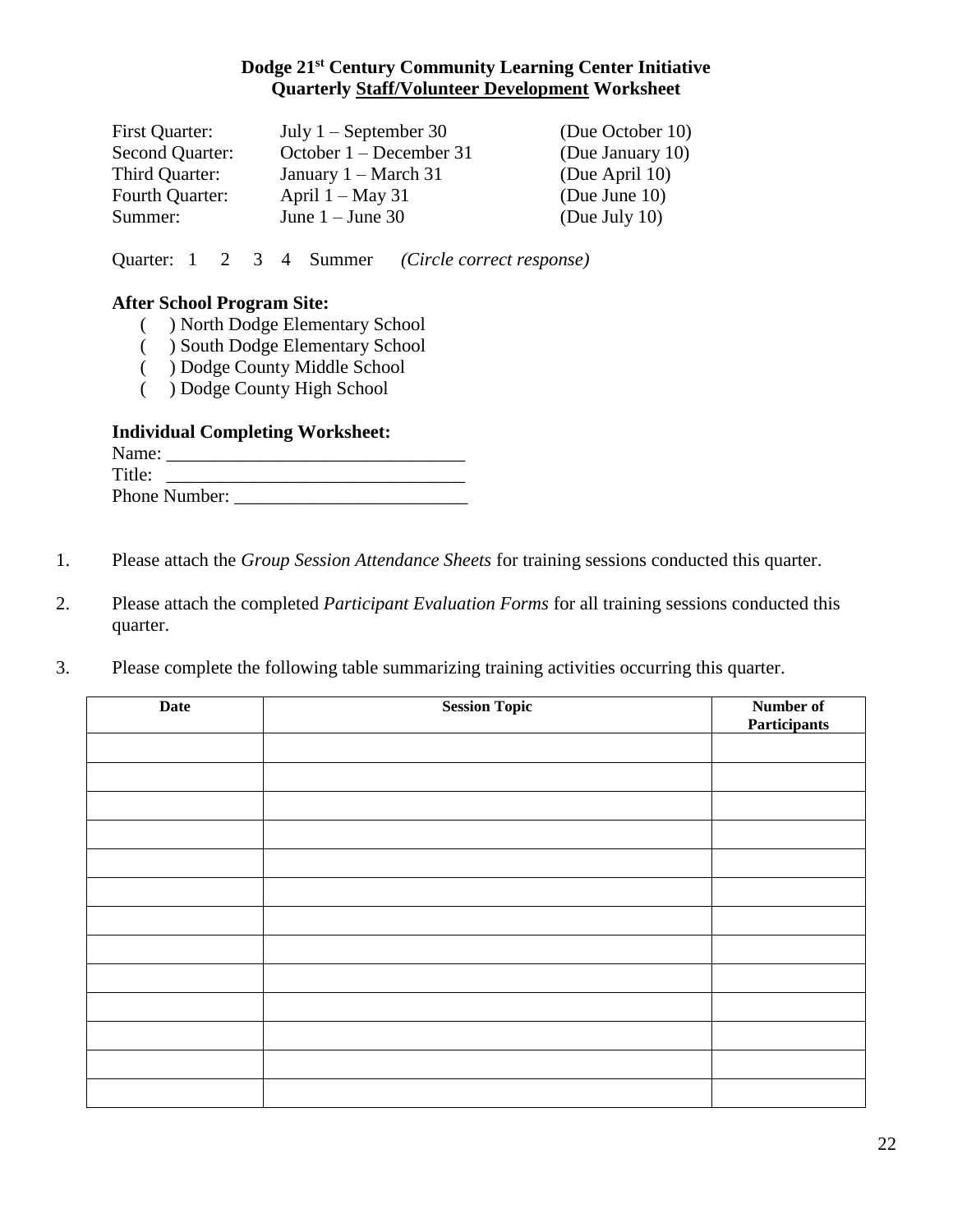4. Identify barriers to accomplishing this endeavor this quarter.

5. Additional comments.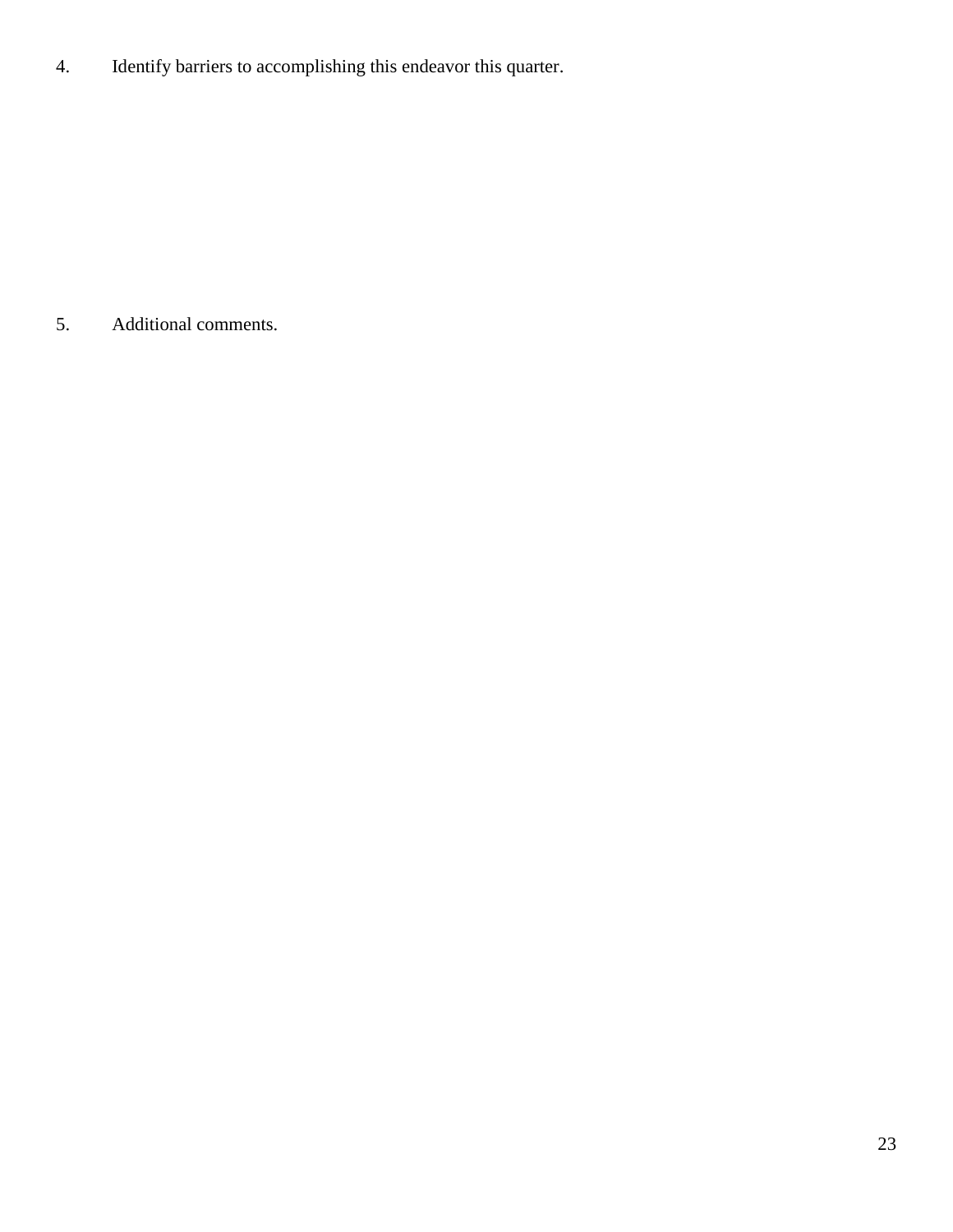#### **Dodge 21st Century Community Learning Center Initiative Staff/Volunteer Group Session Attendance Sheet**

|                           | <b>Instructor:</b> _________________ |
|---------------------------|--------------------------------------|
|                           |                                      |
| <b>Participant's Name</b> | Position                             |
|                           |                                      |
|                           |                                      |
|                           |                                      |
|                           |                                      |
|                           |                                      |
|                           |                                      |
|                           |                                      |
|                           |                                      |
|                           |                                      |
|                           |                                      |
|                           |                                      |
|                           |                                      |
|                           |                                      |
|                           |                                      |
|                           |                                      |
|                           |                                      |
|                           |                                      |
|                           |                                      |
|                           |                                      |
|                           |                                      |
|                           |                                      |
|                           |                                      |
|                           |                                      |
|                           |                                      |
|                           |                                      |
|                           |                                      |
|                           |                                      |
|                           |                                      |
|                           |                                      |
|                           |                                      |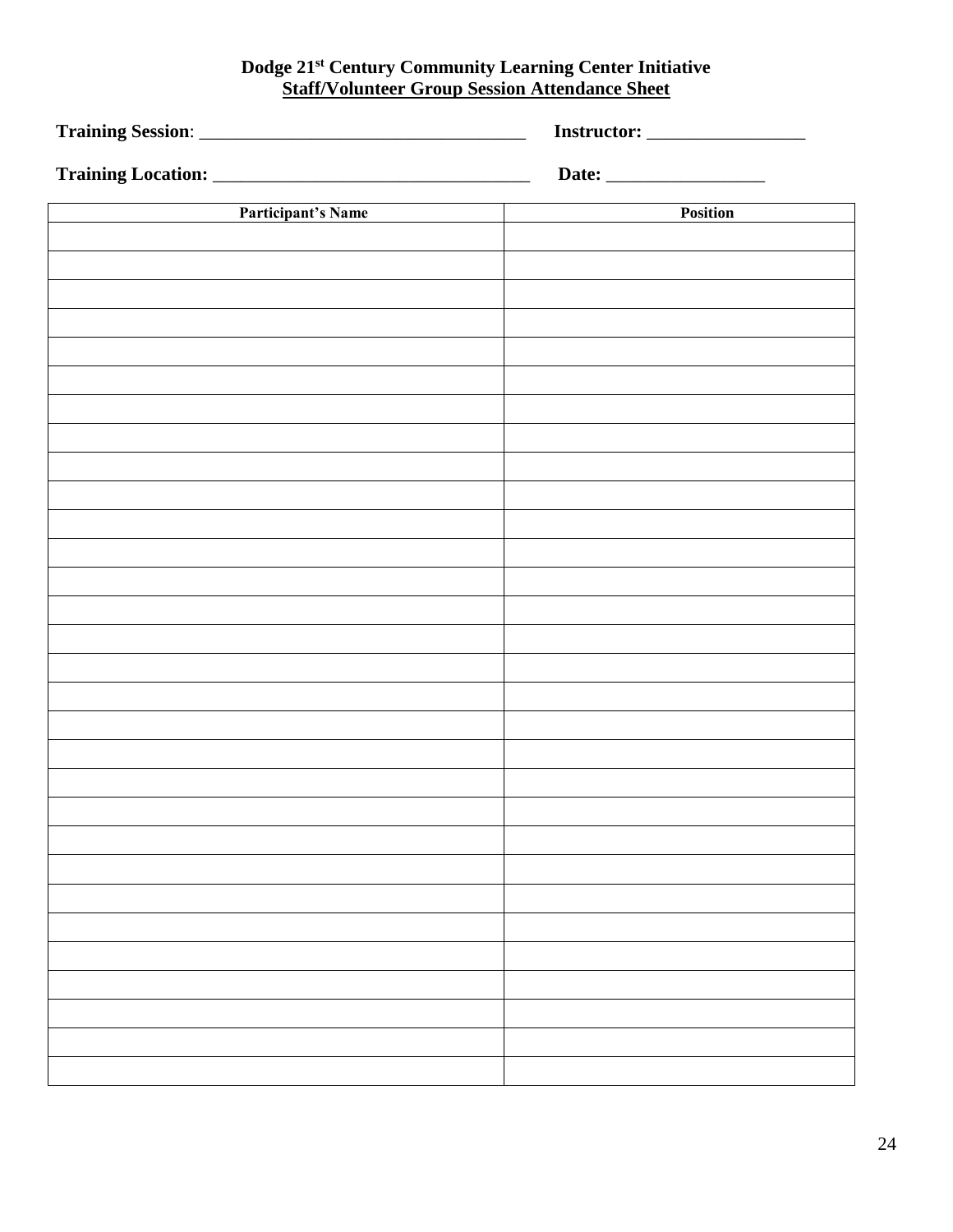## **Dodge 21st Century Community Learning Center Initiative Staff/Volunteer Development Workshop Participant Evaluation**

| Please rate the workshop using the following scale: $1 =$ lowest; $5 =$ highest |  |
|---------------------------------------------------------------------------------|--|
| Circle the most accurate response                                               |  |

| 1. | Your overall experience with this workshop | $\sim 1$ | 2 | 3 <sup>7</sup> | 4 | 5 <sup>5</sup> | N/A                            |
|----|--------------------------------------------|----------|---|----------------|---|----------------|--------------------------------|
| 2. | The facility                               |          |   |                |   |                | $1 \t2 \t3 \t4 \t5 \t N/A$     |
| 3. | The handouts used during this workshop     |          |   |                |   |                | $1 \t 2 \t 3 \t 4 \t 5 \t N/A$ |
|    | 4. The presenter/facilitator               |          |   |                |   |                | $1 \t 2 \t 3 \t 4 \t 5 \t N/A$ |
| 5. | The workshop topic                         | $\sim$ 1 |   |                |   |                | 2 3 4 5 N/A                    |

- 6. How will your ability to serve the students and families enrolled in the Dodge  $21<sup>st</sup>$  Century Community Learning Center Initiative be improved by your participation in this session?
- 7. How could this workshop be improved?
- 8. What other issues would you like to have discussed in future workshops?
- 9. Additional comments.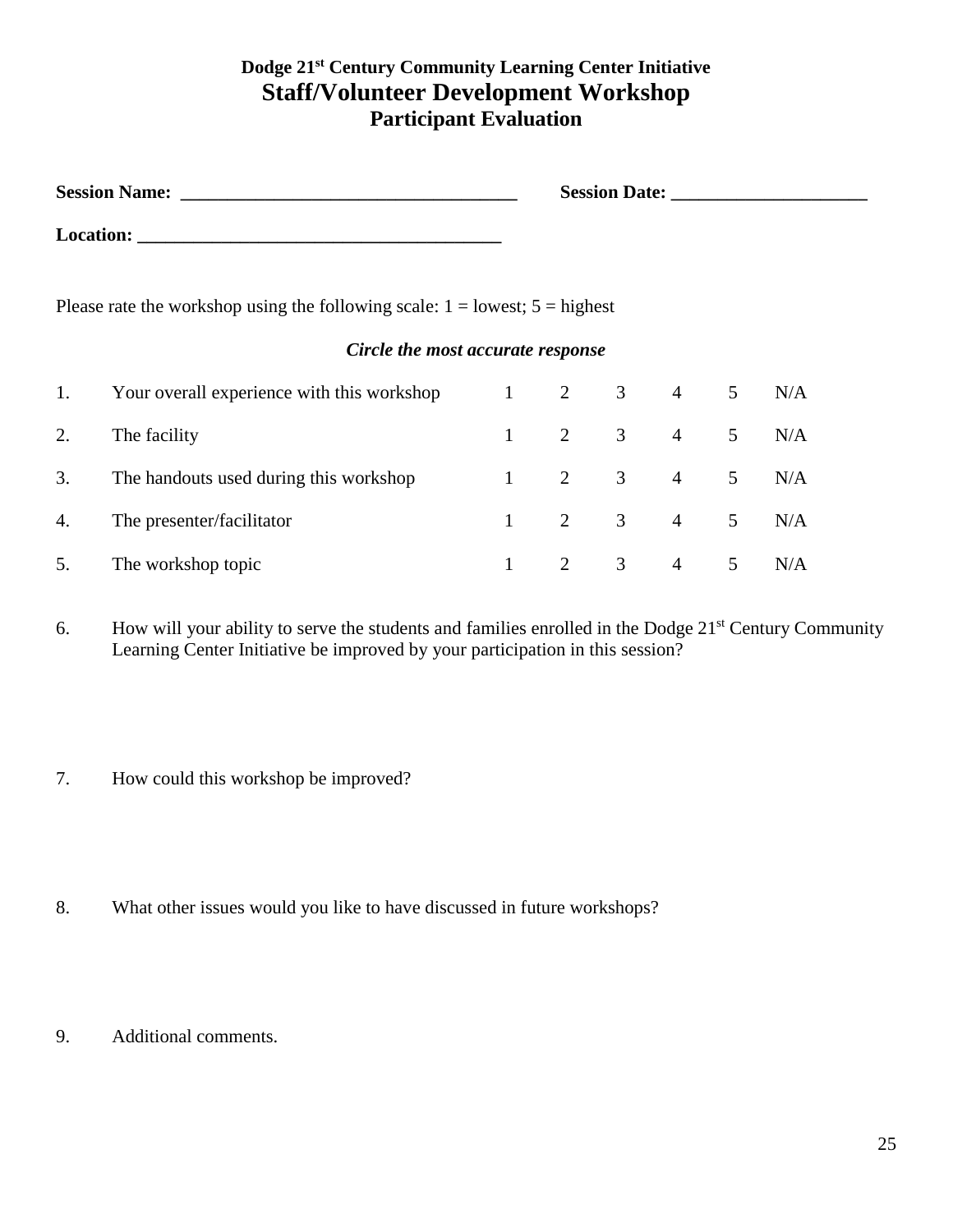### **Dodge 21st Century Community Learning Center Initiative Quarterly Management Team Worksheet**

| First Quarter:  | July $1 -$ September 30 | (Due October 10) |
|-----------------|-------------------------|------------------|
| Second Quarter: | October 1 – December 31 | (Due January 10) |
| Third Quarter:  | January $1 - March 31$  | (Due April 10)   |
| Fourth Quarter: | April $1 - May 31$      | (Due June $10$ ) |
| Summer:         | June $1 -$ June 30      | (Due July 10)    |

Quarter: 1 2 3 4 Summer *(Circle correct response)*

| <b>Individual Completing Worksheet:</b> |  |  |
|-----------------------------------------|--|--|
| Name:                                   |  |  |
| Title:                                  |  |  |
| Phone Number:                           |  |  |

- 1. Please attach an agenda and meeting sign-in sheet for all Management Team meetings conducted this quarter.
- 2. Please complete the following table summarizing the meetings occurring this quarter.

| Date | <b>Major Issues Discussed</b> | Number of<br><b>Participants</b> |
|------|-------------------------------|----------------------------------|
|      |                               |                                  |
|      |                               |                                  |
|      |                               |                                  |

- 3. Please summarize any recommendations made by the Management Team at these meetings.
- 4. Identify barriers to successfully accomplishing this endeavor this quarter.

5. Additional comments.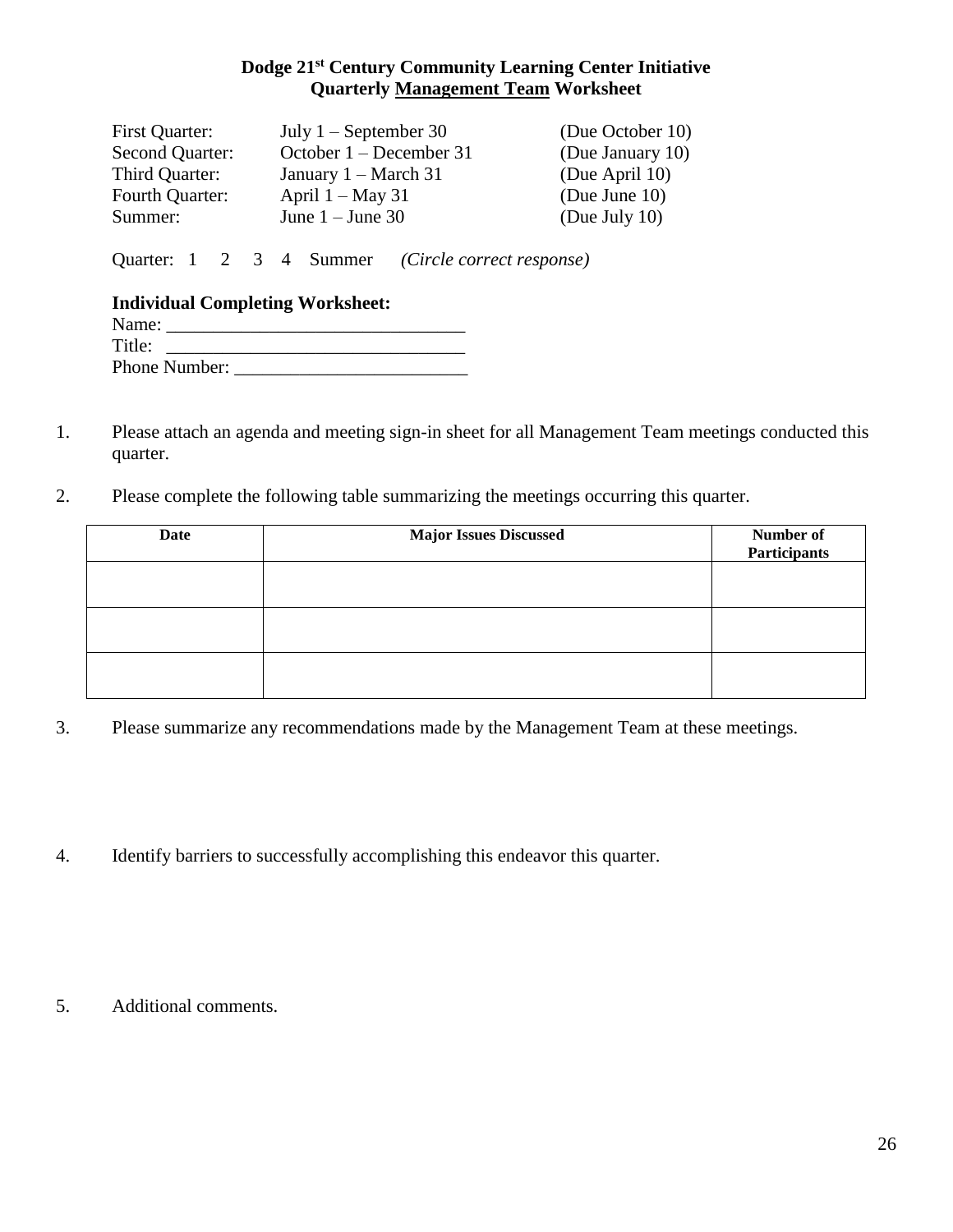#### **Dodge 21st Century Community Learning Center Initiative Management Team Meeting Sign-In Sheet**

**Date:** \_\_\_\_\_\_\_\_\_\_\_\_\_\_\_\_\_

| Participant's Name | Organization | Position |
|--------------------|--------------|----------|
|                    |              |          |
|                    |              |          |
|                    |              |          |
|                    |              |          |
|                    |              |          |
|                    |              |          |
|                    |              |          |
|                    |              |          |
|                    |              |          |
|                    |              |          |
|                    |              |          |
|                    |              |          |
|                    |              |          |
|                    |              |          |
|                    |              |          |
|                    |              |          |
|                    |              |          |
|                    |              |          |
|                    |              |          |
|                    |              |          |
|                    |              |          |
|                    |              |          |
|                    |              |          |
|                    |              |          |
|                    |              |          |
|                    |              |          |
|                    |              |          |
|                    |              |          |
|                    |              |          |
|                    |              |          |
|                    |              |          |
|                    |              |          |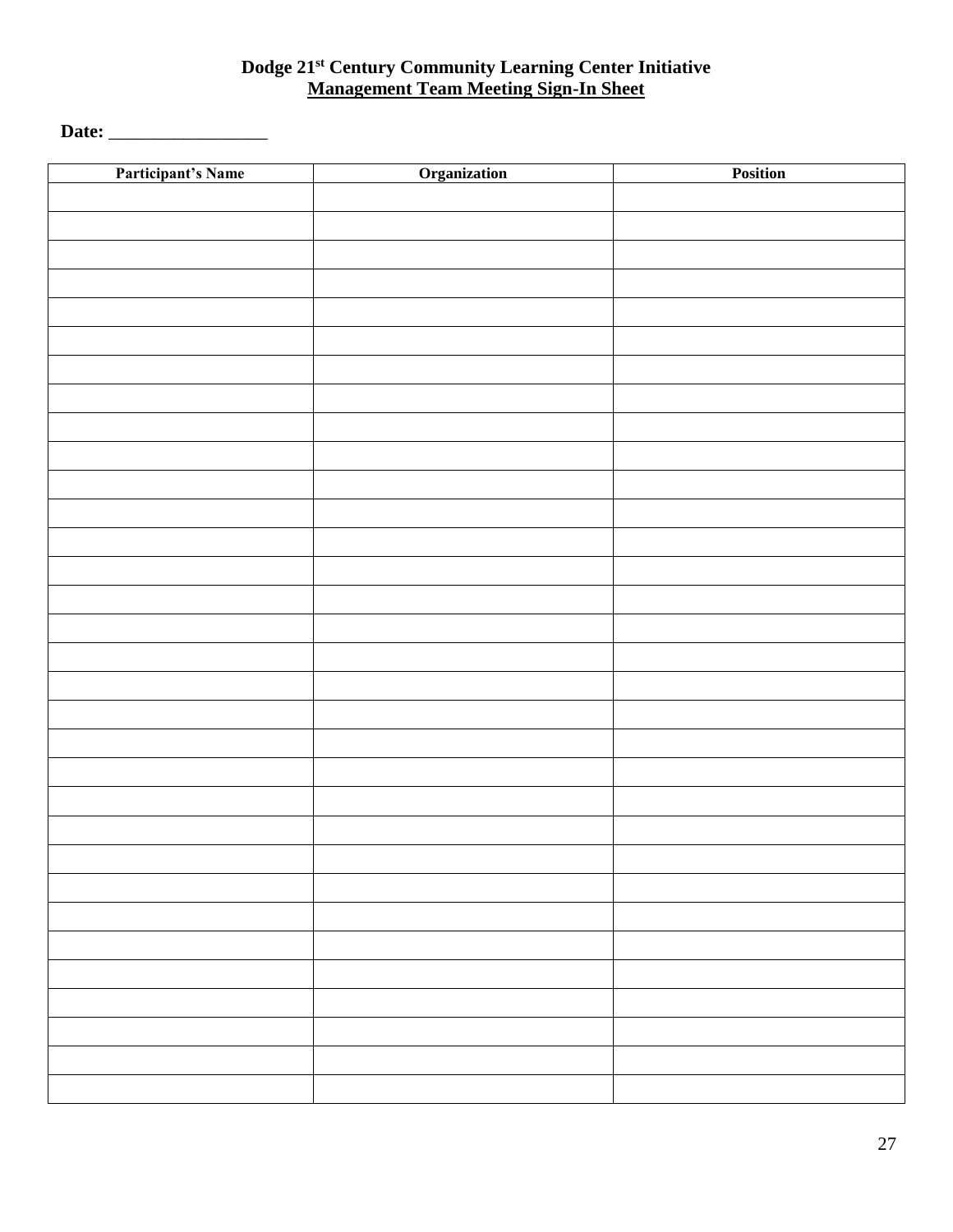### **Dodge 21st Century Community Learning Center Initiative Quarterly Advisory Committee Worksheet**

| July $1 -$ September 30        | (Due October 10) |
|--------------------------------|------------------|
| October 1 – December 31        | (Due January 10) |
| January $1 - \text{March } 31$ | (Due April 10)   |
| April $1 - May 31$             | (Due June $10$ ) |
| June $1 -$ June 30             | (Due July 10)    |
|                                |                  |

Quarter: 1 2 3 4 Summer *(Circle correct response)*

| <b>Individual Completing Worksheet:</b> |  |  |
|-----------------------------------------|--|--|
| Name:                                   |  |  |
| Title:                                  |  |  |
| Phone Number:                           |  |  |
|                                         |  |  |

- 1. Please attach an agenda and meeting sign-in sheet for all Advisory Committee meetings conducted this quarter.
- 2. Please complete the following table summarizing the meetings occurring this quarter.

| Date | <b>Major Issues Discussed</b> | <b>Number of Participants</b> |
|------|-------------------------------|-------------------------------|
|      |                               |                               |
|      |                               |                               |
|      |                               |                               |
|      |                               |                               |
|      |                               |                               |
|      |                               |                               |
|      |                               |                               |
|      |                               |                               |
|      |                               |                               |

3. Please summarize any recommendations made by the Advisory Committee at these meetings.

4. Identify barriers to successfully accomplishing this endeavor this quarter.

5. Additional comments.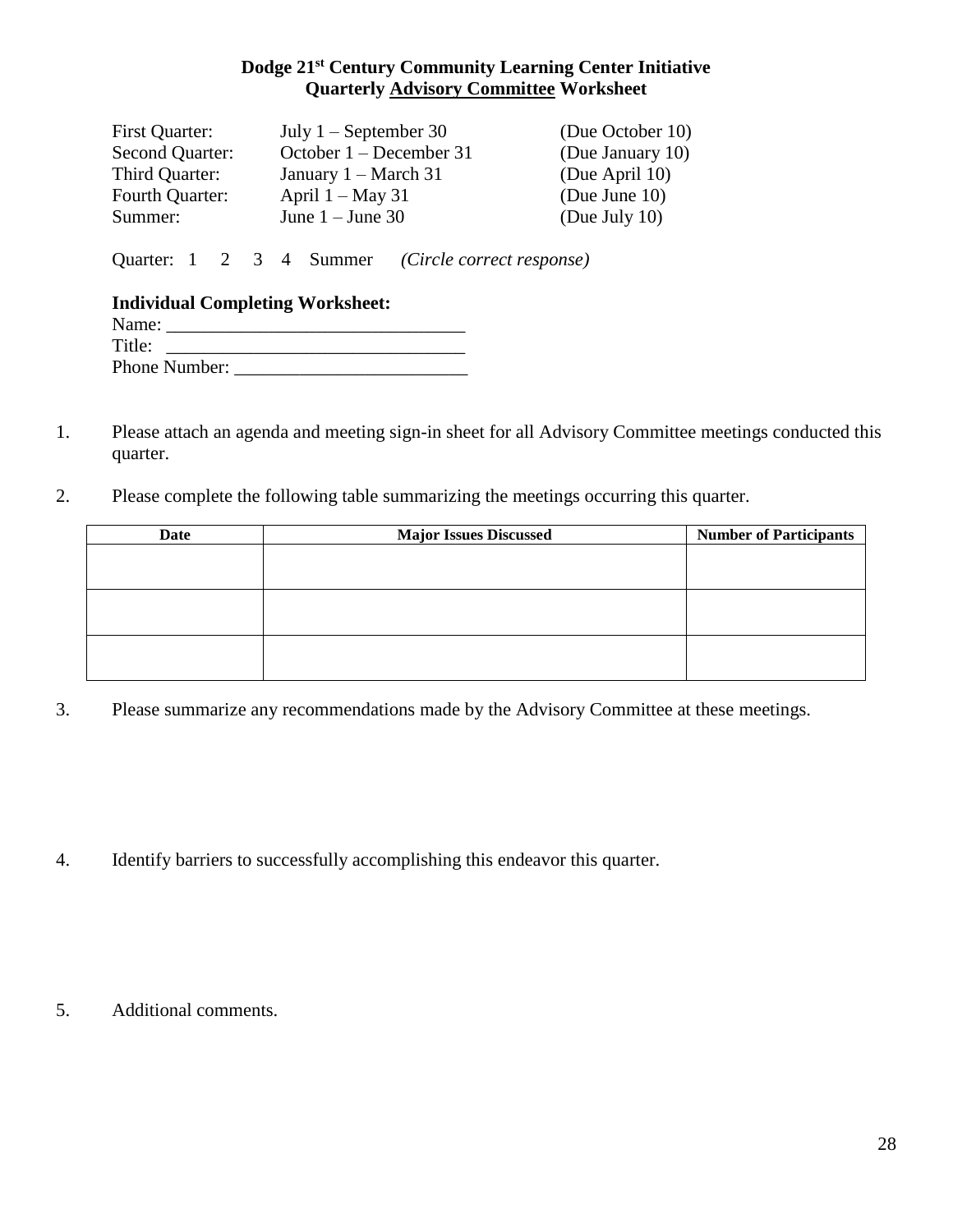#### **Dodge 21st Century Community Learning Center Initiative Advisory Committee Meeting Sign-In Sheet**

**Date:** \_\_\_\_\_\_\_\_\_\_\_\_\_\_\_\_\_

| Participant's Name | Organization | Position |
|--------------------|--------------|----------|
|                    |              |          |
|                    |              |          |
|                    |              |          |
|                    |              |          |
|                    |              |          |
|                    |              |          |
|                    |              |          |
|                    |              |          |
|                    |              |          |
|                    |              |          |
|                    |              |          |
|                    |              |          |
|                    |              |          |
|                    |              |          |
|                    |              |          |
|                    |              |          |
|                    |              |          |
|                    |              |          |
|                    |              |          |
|                    |              |          |
|                    |              |          |
|                    |              |          |
|                    |              |          |
|                    |              |          |
|                    |              |          |
|                    |              |          |
|                    |              |          |
|                    |              |          |
|                    |              |          |
|                    |              |          |
|                    |              |          |
|                    |              |          |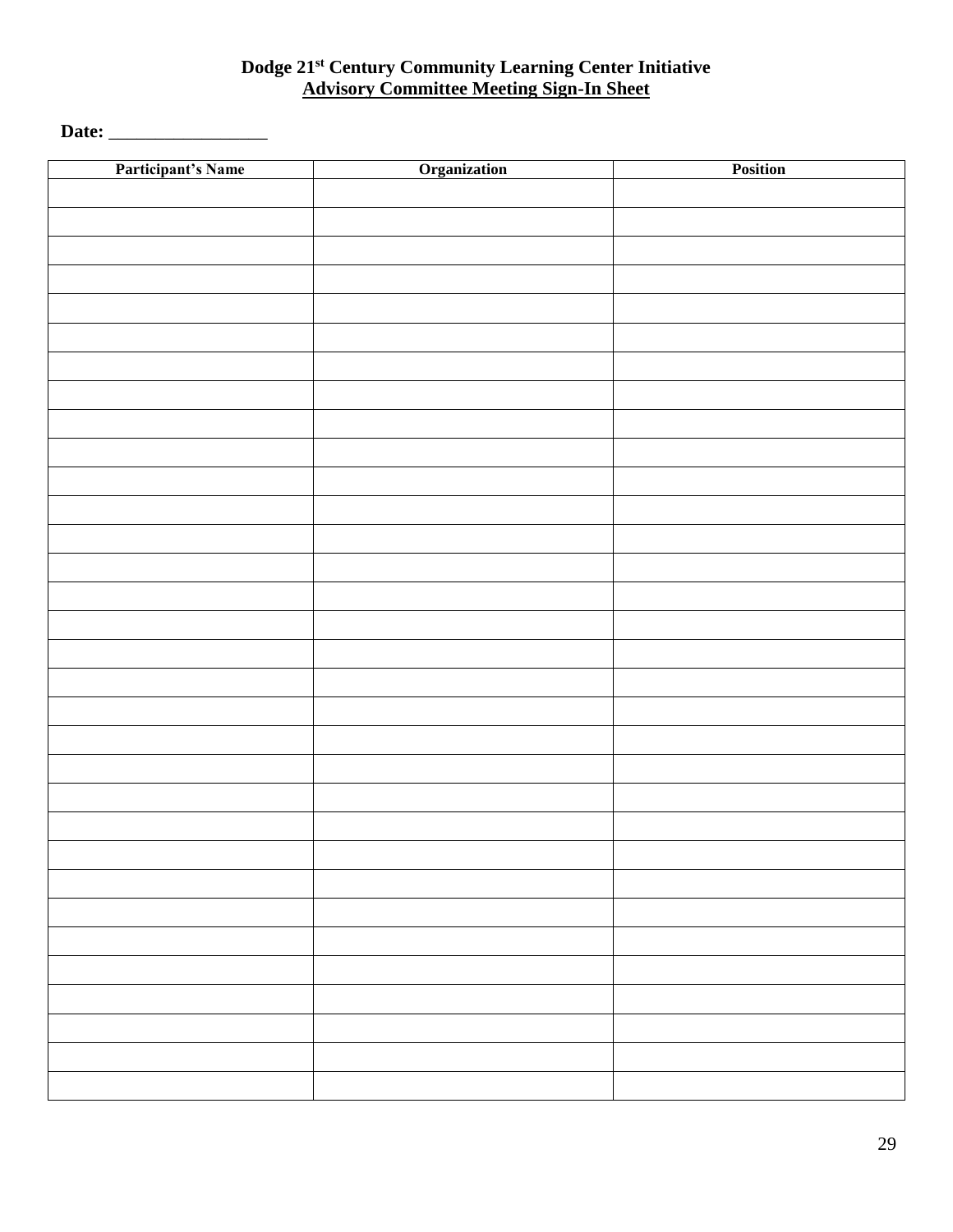#### **Dodge 21st Century Community Learning Center Initiative After School Program Family Survey**

We are interested in learning about your opinions of the *After School Program*. Please complete the survey questions below. Please return the completed survey by **<u>\_\_\_\_\_\_</u>** in the enclosed envelope. Do not write your or your child's name on this survey. It is confidential and anonymous. Your answers will help us continue to improve the *After School Program***.** Thank you.

- 1. How satisfied are you with your child's *After School Program*
	- □ Very satisfied
	- $\Box$  Somewhat satisfied
	- $\Box$  Neither satisfied nor dissatisfied
	- $\Box$  Somewhat dissatisfied
	- Very dissatisfied

If you answered "very dissatisfied" or "somewhat dissatisfied", please tell us why:

\_\_\_\_\_\_\_\_\_\_\_\_\_\_\_\_\_\_\_\_\_\_\_\_\_\_\_\_\_\_\_\_\_\_\_\_\_\_\_\_\_\_\_\_\_\_\_\_\_\_\_\_\_\_\_\_\_\_\_\_\_\_\_\_\_\_\_\_\_\_\_

\_\_\_\_\_\_\_\_\_\_\_\_\_\_\_\_\_\_\_\_\_\_\_\_\_\_\_\_\_\_\_\_\_\_\_\_\_\_\_\_\_\_\_\_\_\_\_\_\_\_\_\_\_\_\_\_\_\_\_\_\_\_\_\_\_\_\_\_\_\_\_

- 2. Prior to your child participating in the *After School Program*, where did your child usually go after school?
	- $\Box$  My child stayed home alone.
	- $\Box$  My child stayed home with a sibling, parent, guardian or sitter.
	- $\Box$  My child went to the home of someone else (like a friend, relative or sitter).
	- $\Box$  My child went someplace else for activities.
	- □ Other.
- 3. How did you find out about the *After School Program?*
	- $\Box$  From the school or agency.
	- From another parent.
	- $\Box$  From another community organization or agency.
	- **From another student.**
	- □ Other.

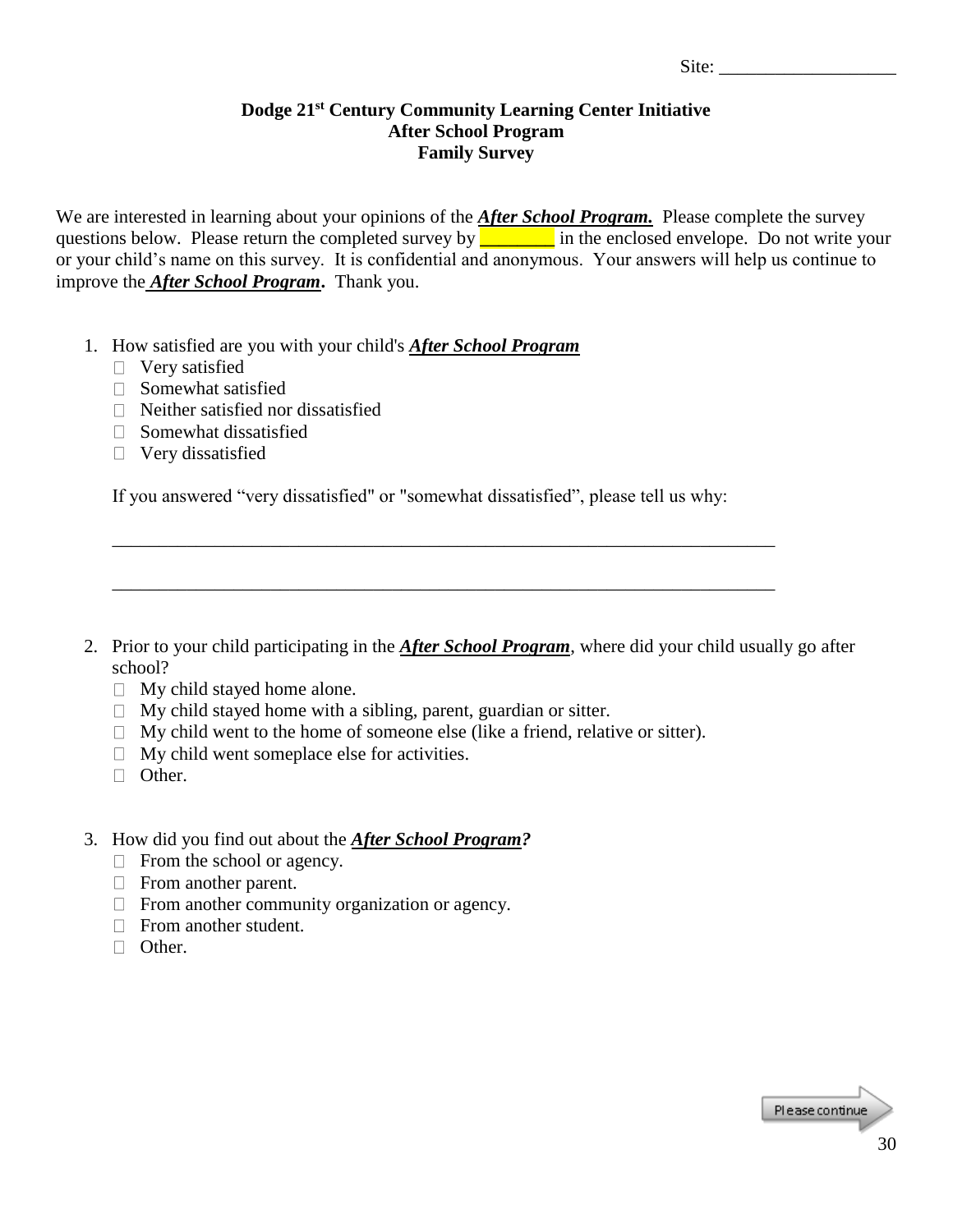4. Please complete the following statements by selecting one of the following options for each statement.

|                                       | Strongly | Somewhat | Neither   | Somewhat | Strongly |
|---------------------------------------|----------|----------|-----------|----------|----------|
|                                       | Agree    | Agree    | Agree Nor | Disagree | Disagree |
|                                       |          |          | Disagree  |          |          |
| The program has helped improve my     |          |          |           |          |          |
| child's behavior.                     |          |          |           |          |          |
| The program is helping my child to    |          |          |           |          |          |
| complete and turn in his/her homework |          |          |           |          |          |
| in a timely manner.                   |          |          |           |          |          |
| The program is helping to improve my  |          |          |           |          |          |
| child's reading skills.               |          |          |           |          |          |
| The program is helping to improve my  |          |          |           |          |          |
| child's math skills.                  |          |          |           |          |          |

5. Do you want your child to continue to participate in the *After School Program* next year? □ Yes □ No □ Undecided

\_\_\_\_\_\_\_\_\_\_\_\_\_\_\_\_\_\_\_\_\_\_\_\_\_\_\_\_\_\_\_\_\_\_\_\_\_\_\_\_\_\_\_\_\_\_\_\_\_\_\_\_\_\_\_\_\_\_\_\_\_\_\_\_\_\_\_\_\_\_

\_\_\_\_\_\_\_\_\_\_\_\_\_\_\_\_\_\_\_\_\_\_\_\_\_\_\_\_\_\_\_\_\_\_\_\_\_\_\_\_\_\_\_\_\_\_\_\_\_\_\_\_\_\_\_\_\_\_\_\_\_\_\_\_\_\_\_\_\_\_\_

- 6. What's the best thing about the *After School Program?*
- 7. What needs to be improved about the *After School Program?*
- 8. Please use the space below to provide any additional comments about the *After School Program.*

*Thank you for the time you have taken to answers these questions. We appreciate your comments.*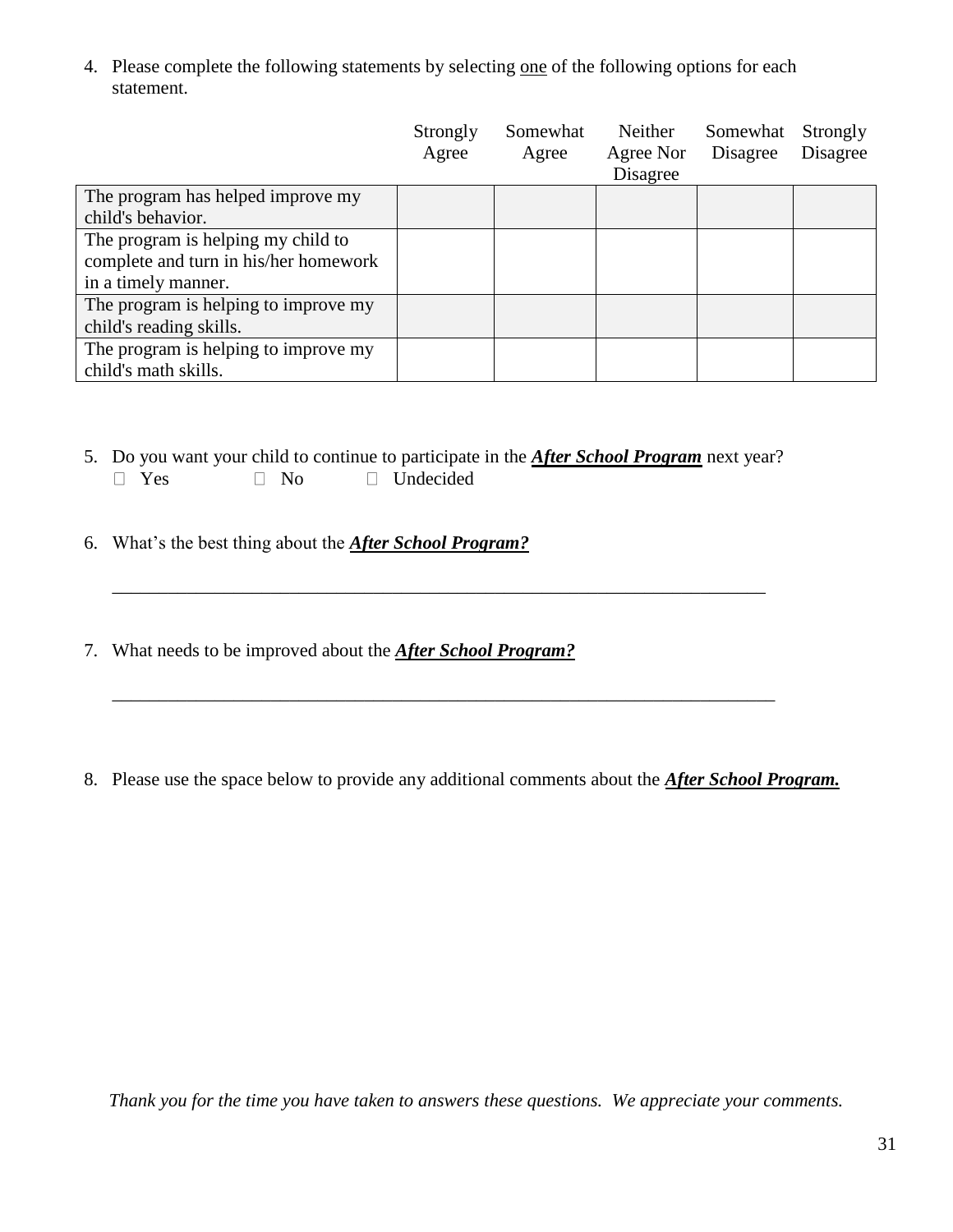### **Dodge 21st Century Community Learning Center Initiative Elementary School Student Survey**

We are interested in what you think of the *After School Program*. Please answer the questions below so we can continue to make it better. Thank you.

1. Since I started going to the After School Program:

|                                    |          |          | Neither   |          |          |
|------------------------------------|----------|----------|-----------|----------|----------|
|                                    | Strongly | Somewhat | Agree Nor | Somewhat | Strongly |
|                                    | Agree    | Agree    | Disagree  | Disagree | Disagree |
| I like the after school program.   |          |          |           |          |          |
| My behavior has improved.          |          |          |           |          |          |
| The program helps me complete      |          |          |           |          |          |
| and turn in my homework on time.   |          |          |           |          |          |
| I'm doing better in school since I |          |          |           |          |          |
| started coming here.               |          |          |           |          |          |
| I feel better about myself and my  |          |          |           |          |          |
| abilities.                         |          |          |           |          |          |
| I have made new friends.           |          |          |           |          |          |
|                                    |          |          |           |          |          |
|                                    |          |          |           |          |          |

- 2. What's the best thing about the *After School Program?*
- 3. What needs to be improved about the *After School Program?*

4. Anything else that you would like to say about the *After School Program?*

\_\_\_\_\_\_\_\_\_\_\_\_\_\_\_\_\_\_\_\_\_\_\_\_\_\_\_\_\_\_\_\_\_\_\_\_\_\_\_\_\_\_\_\_\_\_\_\_\_\_\_\_\_\_\_\_\_\_\_\_\_\_\_\_\_\_\_\_\_\_

\_\_\_\_\_\_\_\_\_\_\_\_\_\_\_\_\_\_\_\_\_\_\_\_\_\_\_\_\_\_\_\_\_\_\_\_\_\_\_\_\_\_\_\_\_\_\_\_\_\_\_\_\_\_\_\_\_\_\_\_\_\_\_\_\_\_\_\_\_\_\_

\_\_\_\_\_\_\_\_\_\_\_\_\_\_\_\_\_\_\_\_\_\_\_\_\_\_\_\_\_\_\_\_\_\_\_\_\_\_\_\_\_\_\_\_\_\_\_\_\_\_\_\_\_\_\_\_\_\_\_\_\_\_\_\_\_\_\_\_\_\_\_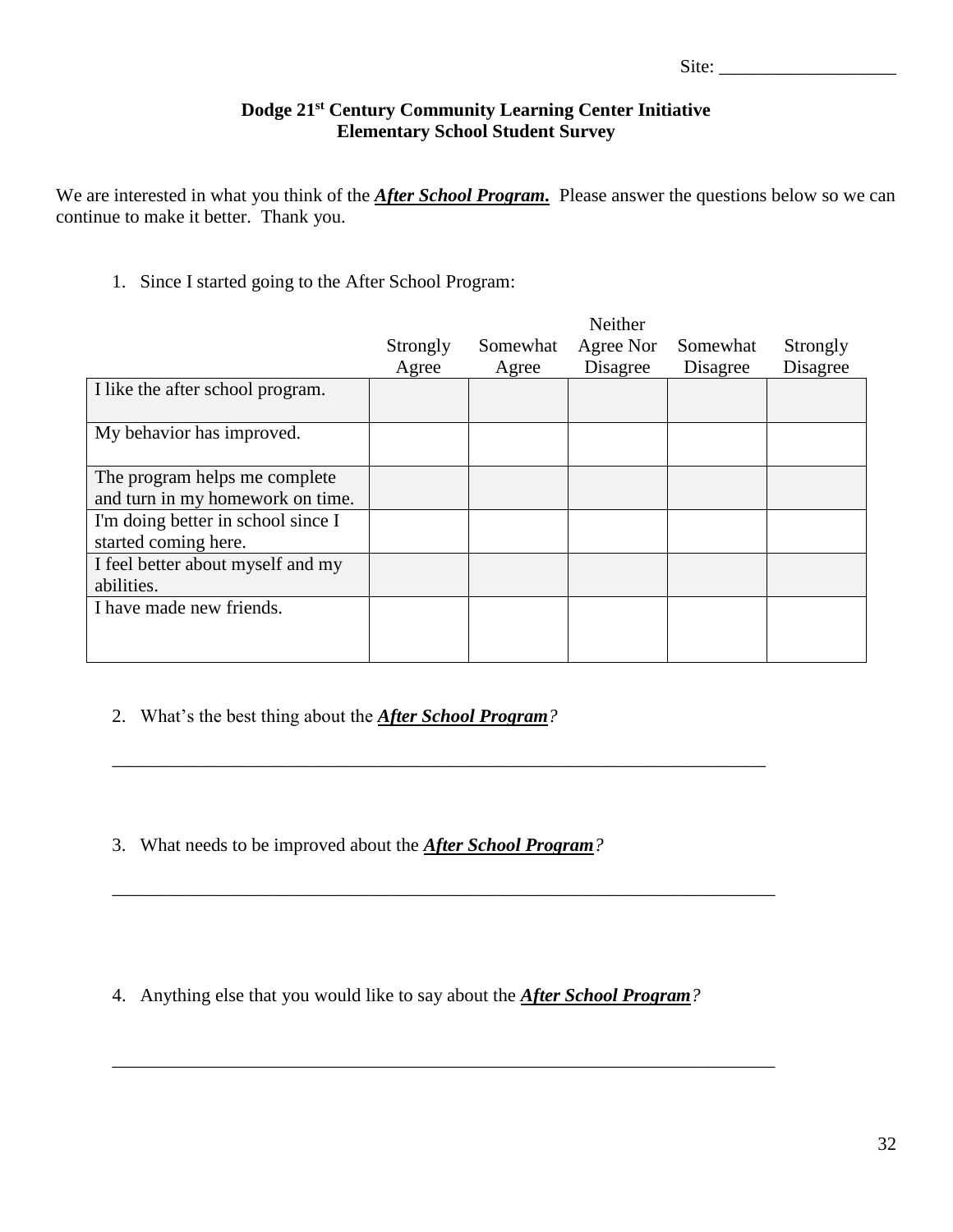#### **Dodge 21st Century Community Learning Center Initiative Middle/High School Student Survey**

We are interested in learning about your opinions of the *After School Program.* Please take a few minutes to answer the questions below. Your answers will help us to continue to improve local services for youth. Please do not write your name on this paper. All answers will be confidential and anonymous. Thank you.

1. Since I started going to the After School Program:

|                                                                  | Strongly<br>Agree | Somewhat<br>Agree | Neither<br>Agree Nor<br>Disagree | Somewhat<br>Disagree | Strongly<br>Disagree |
|------------------------------------------------------------------|-------------------|-------------------|----------------------------------|----------------------|----------------------|
| I like the after school program                                  |                   |                   |                                  |                      |                      |
| My behavior has improved                                         |                   |                   |                                  |                      |                      |
| The program helps me complete and<br>turn in my homework on time |                   |                   |                                  |                      |                      |
| My attendance has improved                                       |                   |                   |                                  |                      |                      |
| I'm doing better in school since I<br>started coming here        |                   |                   |                                  |                      |                      |
| I feel I have someone I can go to<br>when I need help            |                   |                   |                                  |                      |                      |
| I feel better about myself and my<br>abilities                   |                   |                   |                                  |                      |                      |
| I have made new friends                                          |                   |                   |                                  |                      |                      |
| I want to graduate from high school                              |                   |                   |                                  |                      |                      |
| I want to continue my education<br>beyond high school            |                   |                   |                                  |                      |                      |

- 2. What's the best thing about the *After School Program*?
- 3. What needs to be improved about the *After School Program?*
- 4. Please use the space below to provide any additional comments about the *After School Program.*

\_\_\_\_\_\_\_\_\_\_\_\_\_\_\_\_\_\_\_\_\_\_\_\_\_\_\_\_\_\_\_\_\_\_\_\_\_\_\_\_\_\_\_\_\_\_\_\_\_\_\_\_\_\_\_\_\_\_\_\_\_\_\_\_\_\_\_\_\_\_

\_\_\_\_\_\_\_\_\_\_\_\_\_\_\_\_\_\_\_\_\_\_\_\_\_\_\_\_\_\_\_\_\_\_\_\_\_\_\_\_\_\_\_\_\_\_\_\_\_\_\_\_\_\_\_\_\_\_\_\_\_\_\_\_\_\_\_\_\_\_\_

*Thank you for the time you have taken to answers these questions. We appreciate your comments.*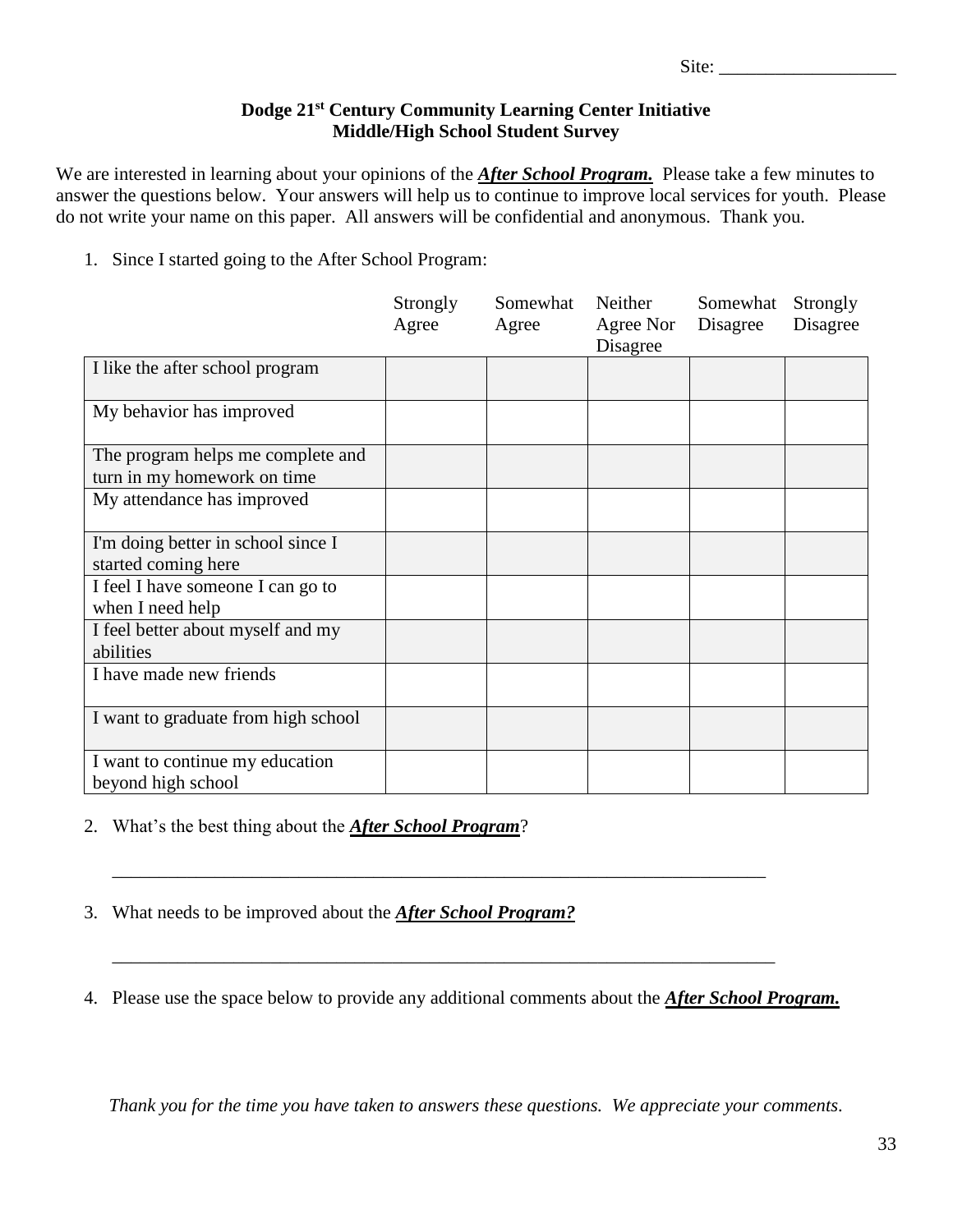#### **Dodge 21st Century Community Learning Center Initiative Family Programs Survey**

| <b>Session Name:</b>     | <b>Session Date:</b> |
|--------------------------|----------------------|
|                          |                      |
| <b>Session Location:</b> |                      |

The Dodge 21<sup>st</sup> Century Community Learning Center Initiative is interested in learning about your opinions of today's program. Please complete the survey questions below. Do not write your name on this survey. It is confidential and anonymous. Your answers will help us continue to improve the program. Thank you.

- 1. How satisfied are you with today's program.
	- □ Very satisfied
	- $\Box$  Somewhat satisfied
	- □ Not satisfied
	- $\Box$  Don't know

If you answered "Not satisfied", please tell us why?

- 2. By attending today's program(s), I have gained increased knowledge regarding encouraging and supporting my child's academic success.
	- Yes
	- $\Box$  No
	- Don't know
- 3. What's the best thing about today's program?
- 4. What needs to be improved about today's program?
- 5. What additional programs and services would you like to see provided?
- 6. Any additional comments?

*Thank you for the time you have taken to answers these questions. We appreciate your comments.*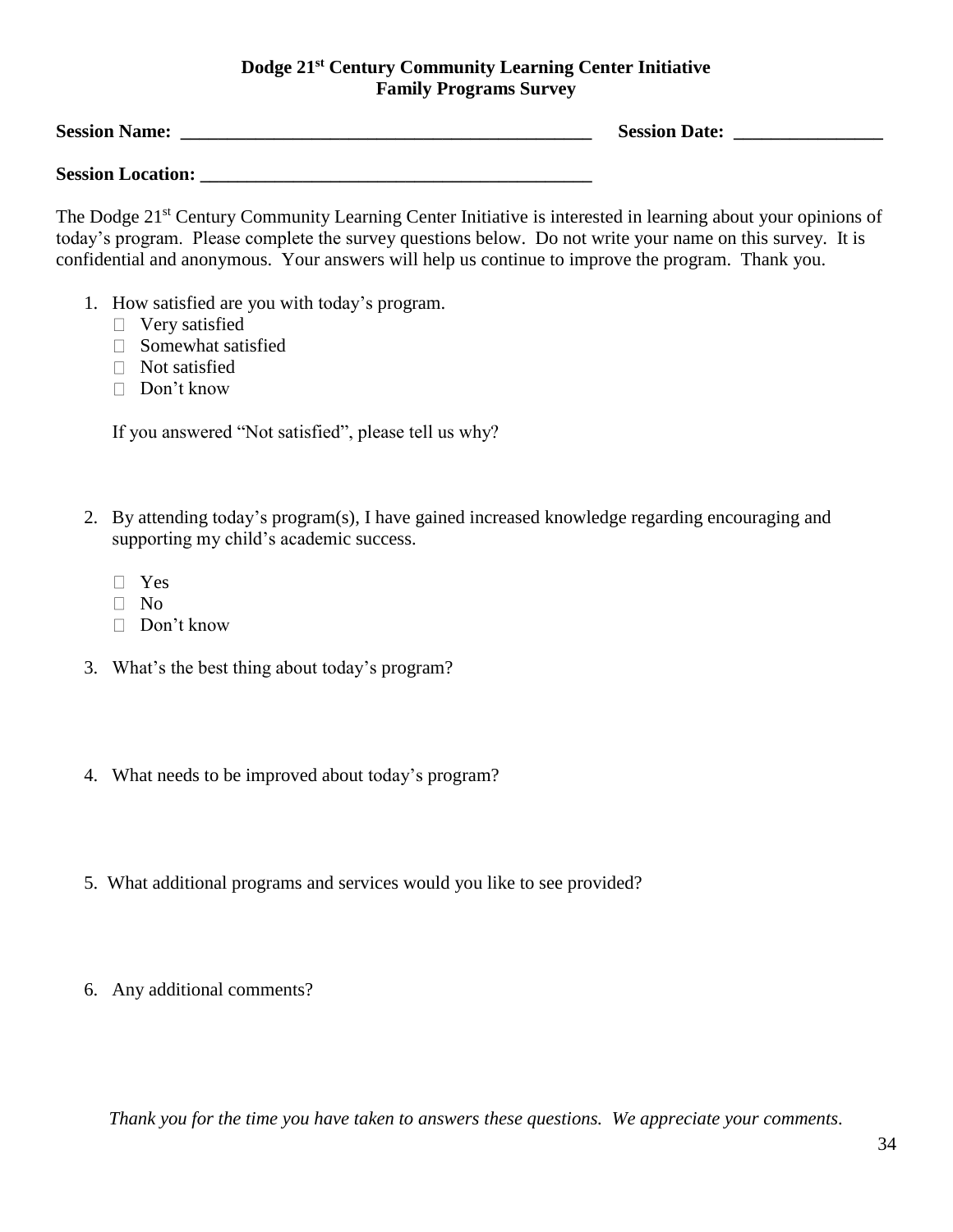#### **Dodge 21st Century Community Learning Center Initiative After School Staff Survey**

We are interested in learning about your opinions of the *After School Program.* Please take a few minutes to answer the questions below. Your answers will help us to continue to improve the program. Please do not write your name on this paper. All answers will be confidential and anonymous. Thank you.

- 1. How satisfied are you with the *After School Program*?
	- **Very satisfied**
	- Somewhat satisfied
	- $\neg$  Not satisfied
	- $\Box$  Don't know

If you answered "Not satisfied", please tell us why?

### 2. Please complete the following table

| <b>Question</b>                                                                          | <b>Response</b> |     |           |
|------------------------------------------------------------------------------------------|-----------------|-----|-----------|
|                                                                                          | <b>Yes</b>      | No. | Uncertain |
| Were enough activities planned for the students?                                         |                 |     |           |
| Did you attend at least one of the family events?                                        |                 |     |           |
| Did you think the activities/services were age appropriate for the students?             |                 |     |           |
| Do you feel students gained useful knowledge through the program?                        |                 |     |           |
| Do you feel the after school program benefited your students?                            |                 |     |           |
| Do you feel discipline problems were handled appropriately?                              |                 |     |           |
| Do you feel that you received an adequate amount of training to perform your job duties? |                 |     |           |
| Do you feel that you received an adequate amount of supervision and guidance when        |                 |     |           |
| performing your job duties?                                                              |                 |     |           |
| Do you feel that there is an adequate amount of communication between after school       |                 |     |           |
| program staff members, regular school day staff, parents and students?                   |                 |     |           |
| Does the existence of volunteers improve the quality of services provided by the after   |                 |     |           |
| school program?                                                                          |                 |     |           |
| Would you like to work with the program next year?                                       |                 |     |           |

- 3. What are the strengths of the *After School Program*?
- 4. What needs to be improved about the *After School Program?*
- 5. Please use the space below to provide any additional comments about the *After School Program.*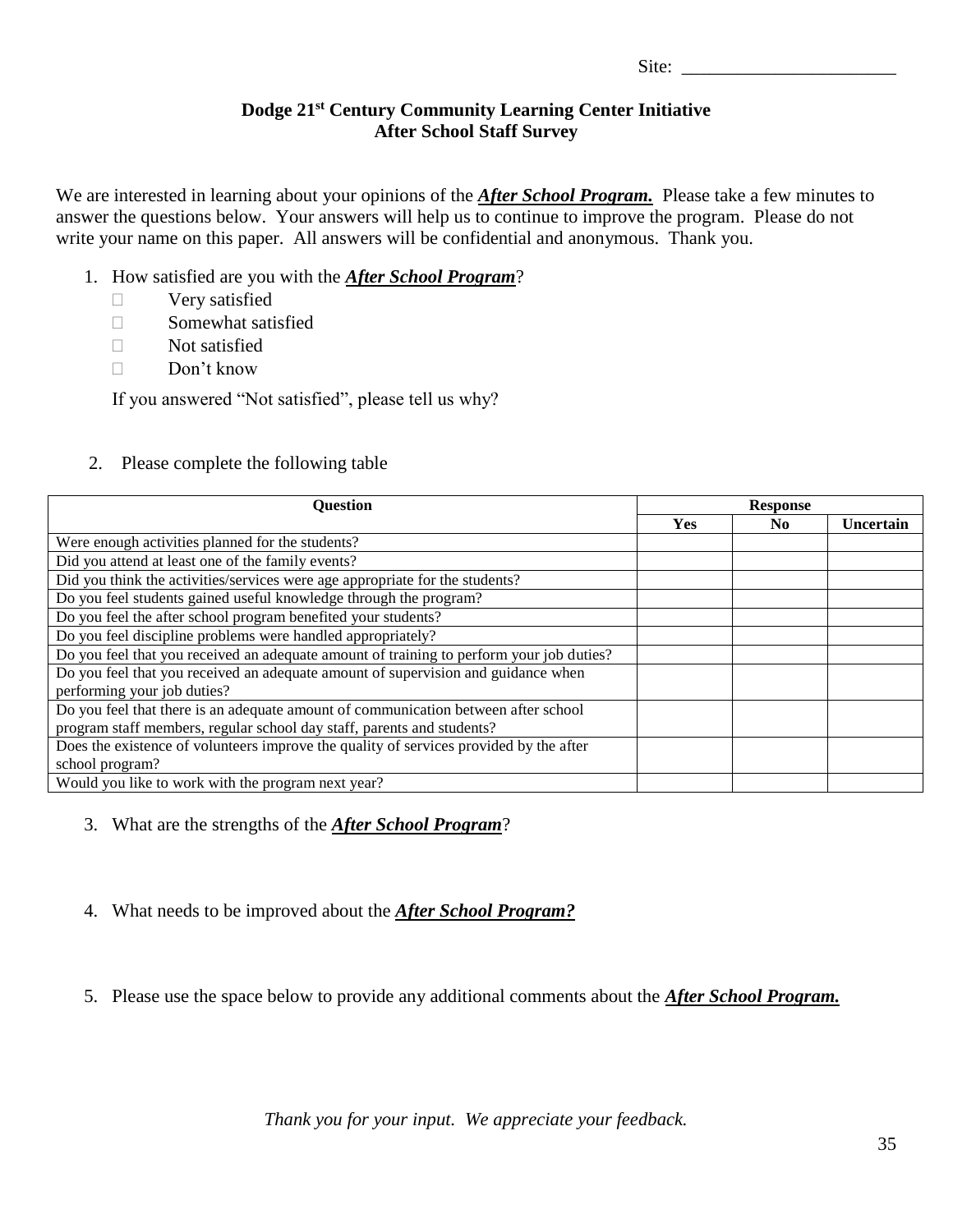#### **Dodge 21st Century Community Learning Center Initiative Summer Program Family Survey**

We are interested in learning about your opinions of the *Summer Program*. Please complete the survey questions below. Please return the completed survey by **<u>we all in the enclosed</u> envelope.** Do not write your or your child's name on this survey. It is confidential and anonymous. Your answers will help us continue to improve the *Summer Program***.** Thank you.

- 1. How satisfied are you with your child's *Summer Program?*
	- □ Very satisfied
	- $\Box$  Somewhat satisfied
	- $\Box$  Neither satisfied nor dissatisfied
	- $\Box$  Somewhat dissatisfied
	- $\Box$  Very dissatisfied

If you answered "very dissatisfied" or "somewhat dissatisfied", please tell us why:

\_\_\_\_\_\_\_\_\_\_\_\_\_\_\_\_\_\_\_\_\_\_\_\_\_\_\_\_\_\_\_\_\_\_\_\_\_\_\_\_\_\_\_\_\_\_\_\_\_\_\_\_\_\_\_\_\_\_\_\_\_\_\_\_\_\_\_\_\_\_\_

\_\_\_\_\_\_\_\_\_\_\_\_\_\_\_\_\_\_\_\_\_\_\_\_\_\_\_\_\_\_\_\_\_\_\_\_\_\_\_\_\_\_\_\_\_\_\_\_\_\_\_\_\_\_\_\_\_\_\_\_\_\_\_\_\_\_\_\_\_\_\_

- 2. Prior to your child participating in the *Summer Program*, where did your child usually go in the summer?
	- $\Box$  My child stayed home alone.
	- $\Box$  My child stayed home with a sibling, parent, guardian or sitter.
	- $\Box$  My child went to the home of someone else (like a friend, relative or sitter).
	- $\Box$  My child went someplace else for activities.
	- **D** Other.
- 3. How did you find out about the *Summer Program?*
	- $\Box$  From the school or agency.
	- From another parent.
	- $\Box$  From another community organization or agency.
	- **From another student.**
	- □ Other.

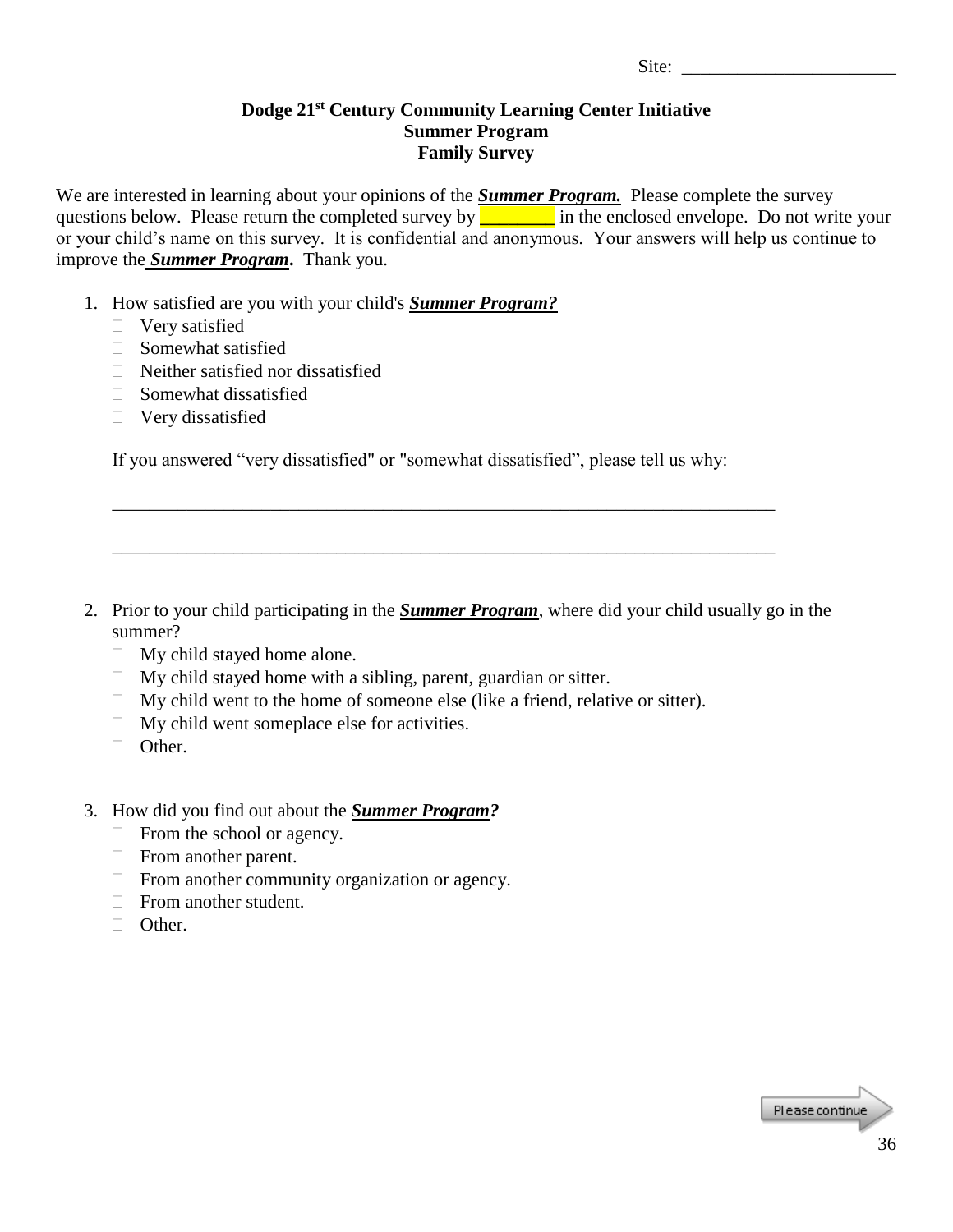4. Please complete the following statements by selecting one of the following options for each statement.

|                                      | Strongly | Somewhat | Neither   | Somewhat | Strongly |
|--------------------------------------|----------|----------|-----------|----------|----------|
|                                      | Agree    | Agree    | Agree Nor | Disagree | Disagree |
|                                      |          |          | Disagree  |          |          |
| The program has helped improve my    |          |          |           |          |          |
| child's behavior.                    |          |          |           |          |          |
| The program is helping to improve my |          |          |           |          |          |
| child's reading skills.              |          |          |           |          |          |
| The program is helping to improve my |          |          |           |          |          |
| child's math skills.                 |          |          |           |          |          |

5. Do you want your child to continue to participate in the *Summer Program* next year?

\_\_\_\_\_\_\_\_\_\_\_\_\_\_\_\_\_\_\_\_\_\_\_\_\_\_\_\_\_\_\_\_\_\_\_\_\_\_\_\_\_\_\_\_\_\_\_\_\_\_\_\_\_\_\_\_\_\_\_\_\_\_\_\_\_\_\_\_\_\_

- Yes No Undecided
- 6. What's the best thing about the *Summer Program?*
- 7. What needs to be improved about the *Summer Program?*
- 8. Please use the space below to provide any additional comments about the *Summer Program.*

\_\_\_\_\_\_\_\_\_\_\_\_\_\_\_\_\_\_\_\_\_\_\_\_\_\_\_\_\_\_\_\_\_\_\_\_\_\_\_\_\_\_\_\_\_\_\_\_\_\_\_\_\_\_\_\_\_\_\_\_\_\_\_\_\_\_\_\_\_\_\_

*Thank you for the time you have taken to answers these questions. We appreciate your comments.*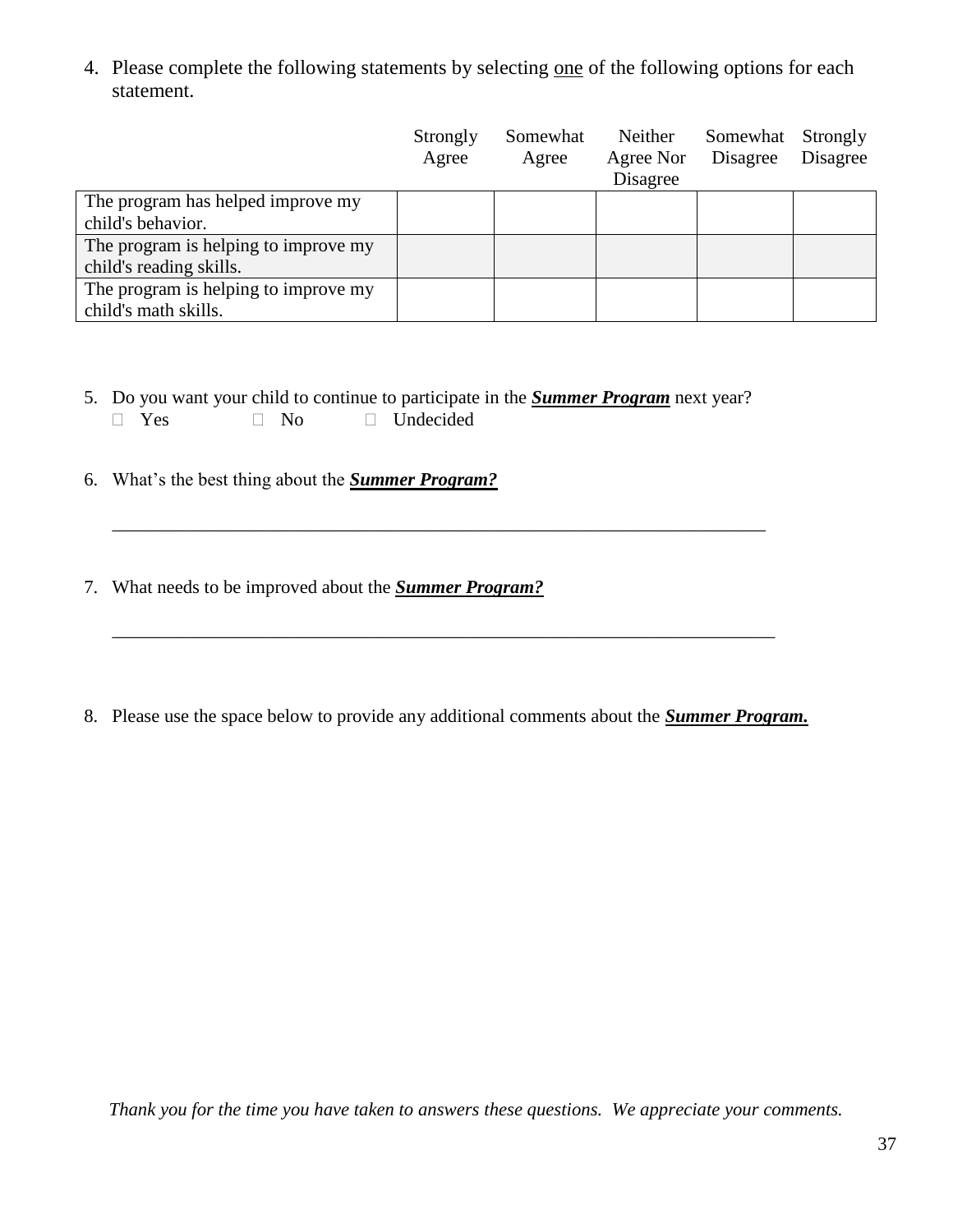### **Dodge 21st Century Community Learning Center Initiative Elementary School Student Survey**

We are interested in what you think of the **Summer Program**. Please answer the questions below so we can continue to make it better. Thank you.

1. Since I started going to the Summer Program:

|                                   |          |          | Neither   |          |          |
|-----------------------------------|----------|----------|-----------|----------|----------|
|                                   | Strongly | Somewhat | Agree Nor | Somewhat | Strongly |
|                                   | Agree    | Agree    | Disagree  | Disagree | Disagree |
| I like the summer program.        |          |          |           |          |          |
|                                   |          |          |           |          |          |
| My behavior has improved.         |          |          |           |          |          |
|                                   |          |          |           |          |          |
| I feel better about myself and my |          |          |           |          |          |
| abilities.                        |          |          |           |          |          |
| I have made new friends.          |          |          |           |          |          |
|                                   |          |          |           |          |          |
|                                   |          |          |           |          |          |

\_\_\_\_\_\_\_\_\_\_\_\_\_\_\_\_\_\_\_\_\_\_\_\_\_\_\_\_\_\_\_\_\_\_\_\_\_\_\_\_\_\_\_\_\_\_\_\_\_\_\_\_\_\_\_\_\_\_\_\_\_\_\_\_\_\_\_\_\_\_

\_\_\_\_\_\_\_\_\_\_\_\_\_\_\_\_\_\_\_\_\_\_\_\_\_\_\_\_\_\_\_\_\_\_\_\_\_\_\_\_\_\_\_\_\_\_\_\_\_\_\_\_\_\_\_\_\_\_\_\_\_\_\_\_\_\_\_\_\_\_\_

\_\_\_\_\_\_\_\_\_\_\_\_\_\_\_\_\_\_\_\_\_\_\_\_\_\_\_\_\_\_\_\_\_\_\_\_\_\_\_\_\_\_\_\_\_\_\_\_\_\_\_\_\_\_\_\_\_\_\_\_\_\_\_\_\_\_\_\_\_\_\_

2. What's the best thing about the *Summer Program?*

3. What needs to be improved about the *Summer Program?*

4. Anything else that you would like to say about the *Summer Program?*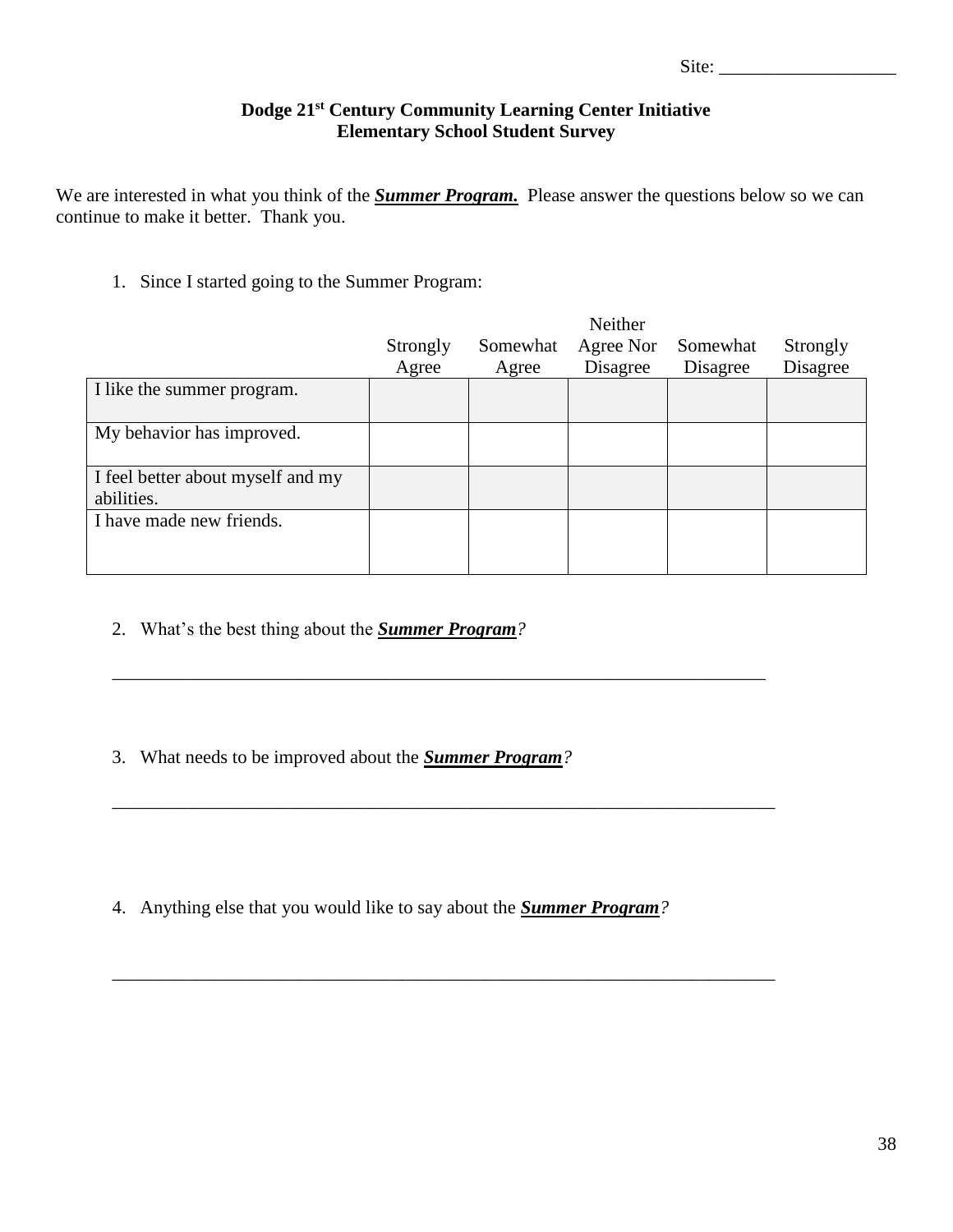#### **Dodge 21st Century Community Learning Center Initiative Middle/High School Student Survey**

We are interested in learning about your opinions of the *Summer Program.* Please take a few minutes to answer the questions below. Your answers will help us to continue to improve local services for youth. Please do not write your name on this paper. All answers will be confidential and anonymous. Thank you.

#### 1. Since I started going to the *Summer Program*:

|                                                        | Strongly<br>Agree | Somewhat<br>Agree | Neither<br>Agree Nor<br>Disagree | Somewhat<br>Disagree | Strongly<br>Disagree |
|--------------------------------------------------------|-------------------|-------------------|----------------------------------|----------------------|----------------------|
| I like the summer program.                             |                   |                   |                                  |                      |                      |
| My behavior has improved.                              |                   |                   |                                  |                      |                      |
| I feel I have someone I can go to<br>when I need help. |                   |                   |                                  |                      |                      |
| I feel better about myself and my<br>abilities.        |                   |                   |                                  |                      |                      |
| I have made new friends.                               |                   |                   |                                  |                      |                      |
| I want to graduate from high school.                   |                   |                   |                                  |                      |                      |
| I want to continue my education<br>beyond high school. |                   |                   |                                  |                      |                      |

#### 2. What's the best thing about the *Summer Program*?

- 3. What needs to be improved about the *Summer Program?*
- 4. Please use the space below to provide any additional comments about the *Summer Program.*

\_\_\_\_\_\_\_\_\_\_\_\_\_\_\_\_\_\_\_\_\_\_\_\_\_\_\_\_\_\_\_\_\_\_\_\_\_\_\_\_\_\_\_\_\_\_\_\_\_\_\_\_\_\_\_\_\_\_\_\_\_\_\_\_\_\_\_\_\_\_\_

\_\_\_\_\_\_\_\_\_\_\_\_\_\_\_\_\_\_\_\_\_\_\_\_\_\_\_\_\_\_\_\_\_\_\_\_\_\_\_\_\_\_\_\_\_\_\_\_\_\_\_\_\_\_\_\_\_\_\_\_\_\_\_\_\_\_\_\_\_\_

*Thank you for the time you have taken to answers these questions. We appreciate your comments.*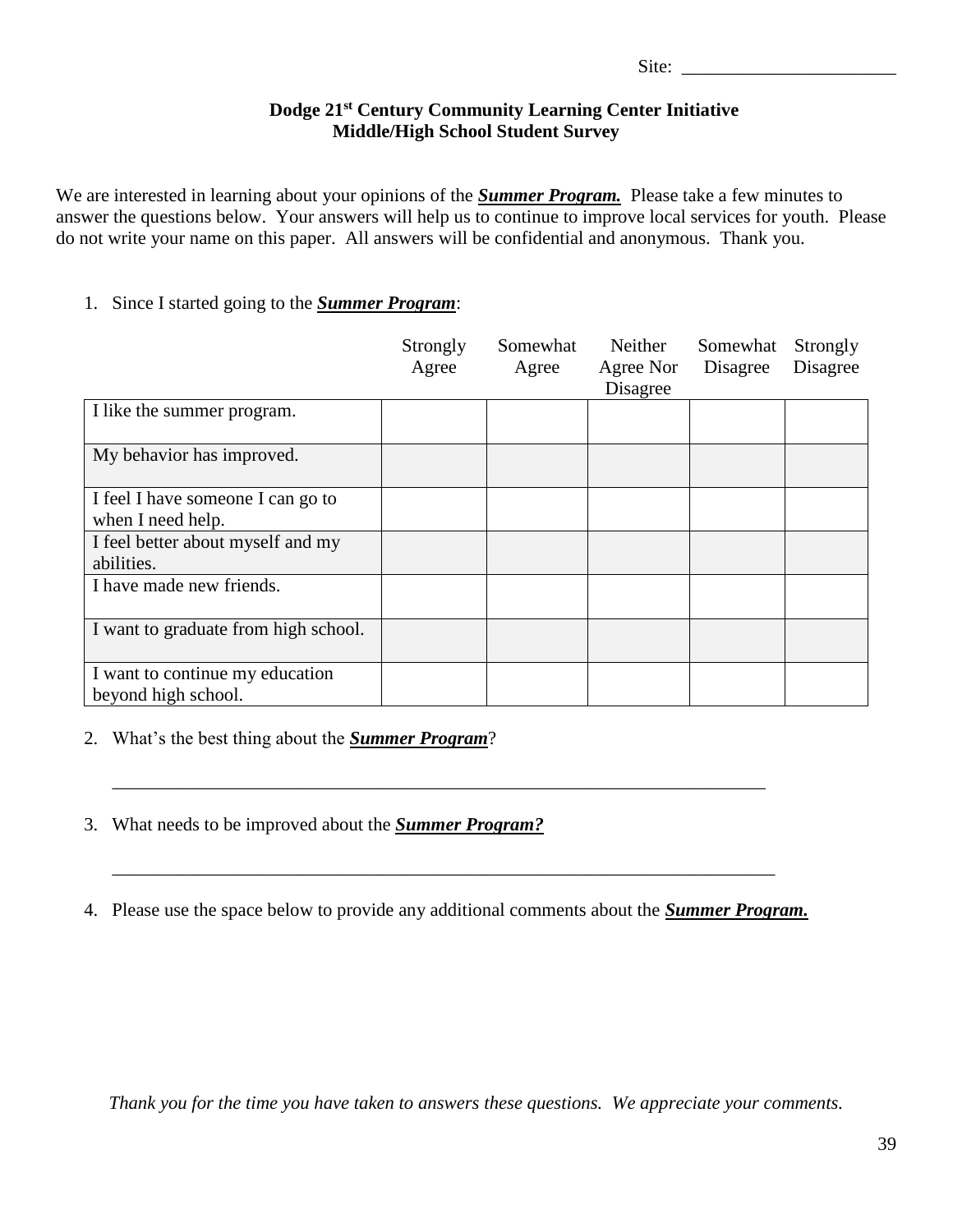#### **Dodge 21st Century Community Learning Center Initiative Family Programs Survey**

| <b>Session Name:</b>     | <b>Session Date:</b> |
|--------------------------|----------------------|
|                          |                      |
| <b>Session Location:</b> |                      |

The Dodge 21<sup>st</sup> Century Community Learning Center Initiative is interested in learning about your opinions of today's program. Please complete the survey questions below. Do not write your name on this survey. It is confidential and anonymous. Your answers will help us continue to improve the program. Thank you.

- 1. How satisfied are you with today's program.
	- □ Very satisfied
	- $\Box$  Somewhat satisfied
	- □ Not satisfied
	- □ Don't know

If you answered "Not satisfied", please tell us why?

- 2. By attending today's program(s), I have gained increased knowledge regarding encouraging and supporting my child's academic success.
	- Yes
	- $\Box$  No
	- $\Box$  Don't know
- 3. What's the best thing about today's program?
- 4. What needs to be improved about today's program?
- 5. What additional programs and services would you like to see provided?
- 6. Any additional comments?

*Thank you for the time you have taken to answers these questions. We appreciate your comments.*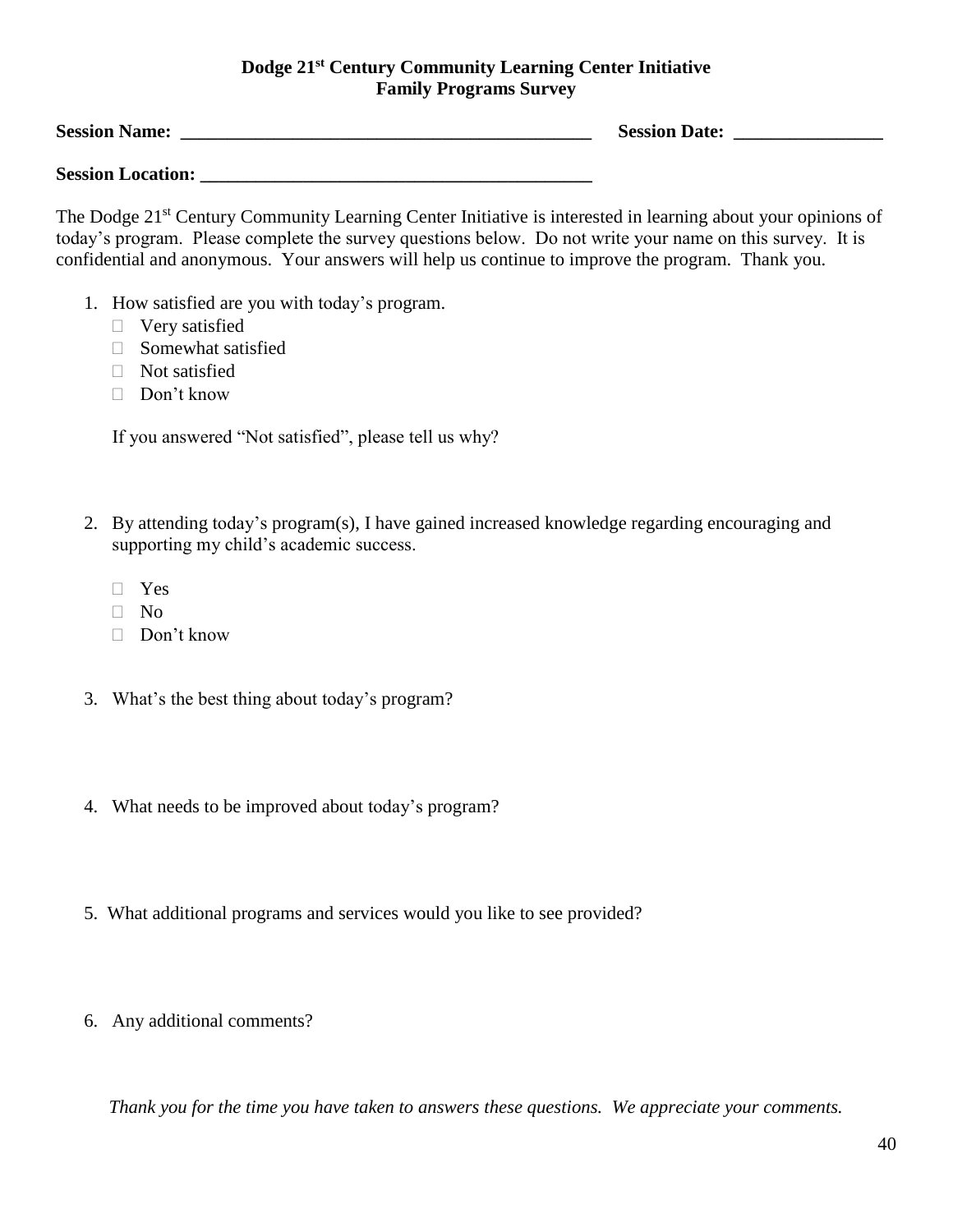| <b>Site Name:</b> |  |
|-------------------|--|
|                   |  |

#### **Dodge 21st Century Community Learning Center Initiative Staff Survey**

We are interested in learning about your opinions of the *Summer Program.* Please take a few minutes to answer the questions below. Your answers will help us to continue to improve the program. Please do not write your name on this paper. All answers will be confidential and anonymous. Thank you.

- 1. How satisfied are you with the *Summer Program*?
	- **Very satisfied**
	- Somewhat satisfied
	- $\neg$  Not satisfied
	- $\Box$  Don't know

If you answered "Not satisfied", please tell us why?

### 2. Please complete the following table

| <b>Question</b>                                                                          | <b>Response</b> |                |                  |
|------------------------------------------------------------------------------------------|-----------------|----------------|------------------|
|                                                                                          | <b>Yes</b>      | N <sub>0</sub> | <b>Uncertain</b> |
| Were enough activities planned for the students?                                         |                 |                |                  |
| Did you attend at least one of the family events?                                        |                 |                |                  |
| Did you think the activities/services were age appropriate for the students?             |                 |                |                  |
| Do you feel students gained useful knowledge through the program?                        |                 |                |                  |
| Do you feel the summer program benefited your students?                                  |                 |                |                  |
| Do you feel discipline problems were handled appropriately?                              |                 |                |                  |
| Do you feel that you received an adequate amount of training to perform your job duties? |                 |                |                  |
| Do you feel that you received an adequate amount of supervision and guidance when        |                 |                |                  |
| performing your job duties?                                                              |                 |                |                  |
| Do you feel that there is an adequate amount of communication between summer program     |                 |                |                  |
| staff members, regular school day staff, parents and students?                           |                 |                |                  |
| Does the existence of volunteers improve the quality of services provided by the summer  |                 |                |                  |
| program?                                                                                 |                 |                |                  |
| Would you like to work with the program next year?                                       |                 |                |                  |

- 3. What are the strengths of the *Summer Program*?
- 4. What needs to be improved about the *Summer Program?*
- 5. Please use the space below to provide any additional comments about the *Summer Program.*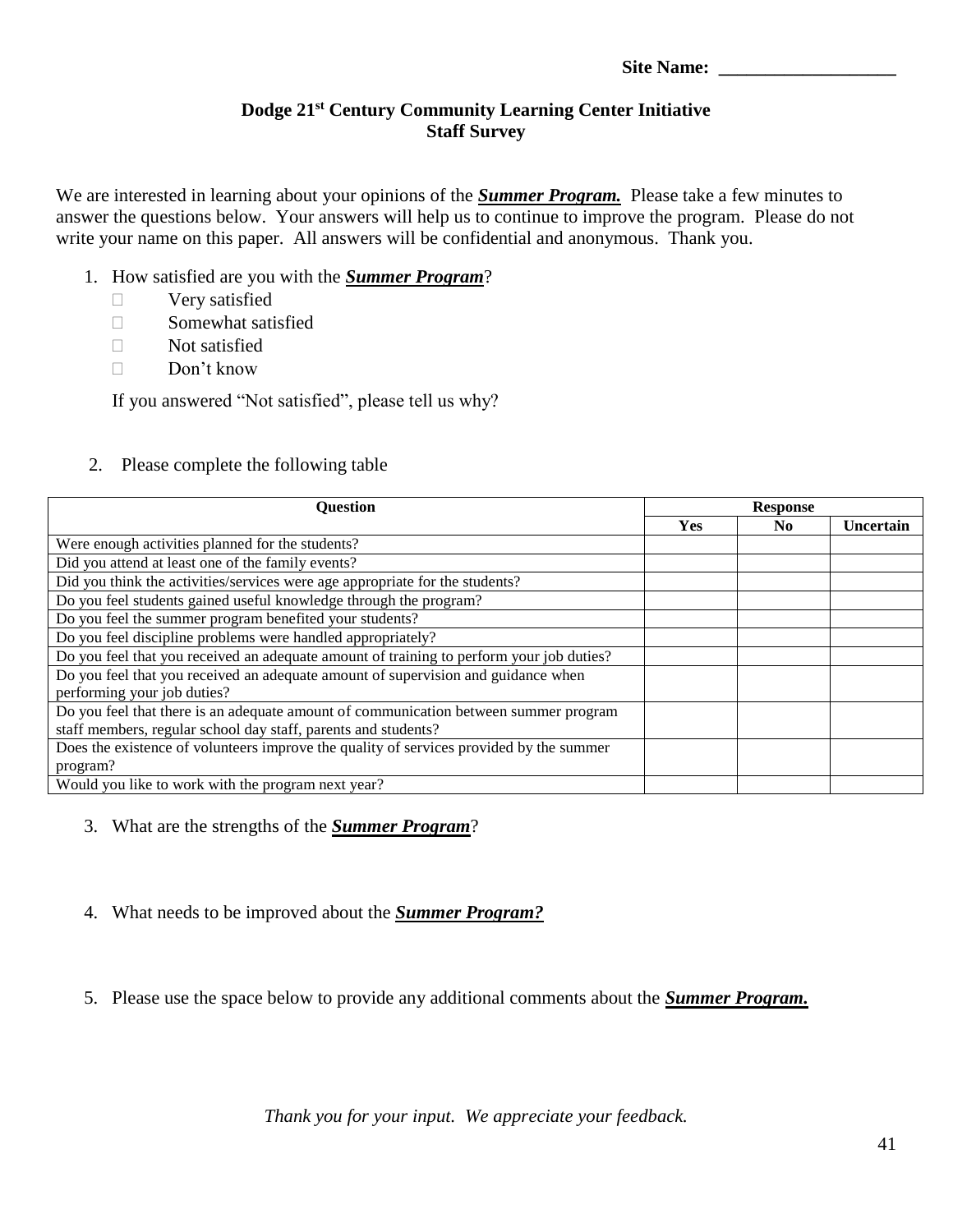## **Adult/Parent/Staff Interview/Focus Group**

- 1. If you were describing our program to a parent who was considering enrolling their child, how would you describe it to them?
- 2. How would you rate our program on a scale of  $1 10$ , with 10 being the highest? Why?
- 3. What are the strengths of our program?
- 4. What are our opportunities for improvement?
- 5. If funding was not a barrier (i.e. anything is possible), what suggestions would you make?
- 6. How can we continue to improve our communication with parents?
- 7. How can we improve our parent/family activities to increase their participation?
- 8. What are the existing barriers to successfully operate this program and subsequently improve student achievement (grades, test scores, year end promotion status?
- 9. Any additional comments?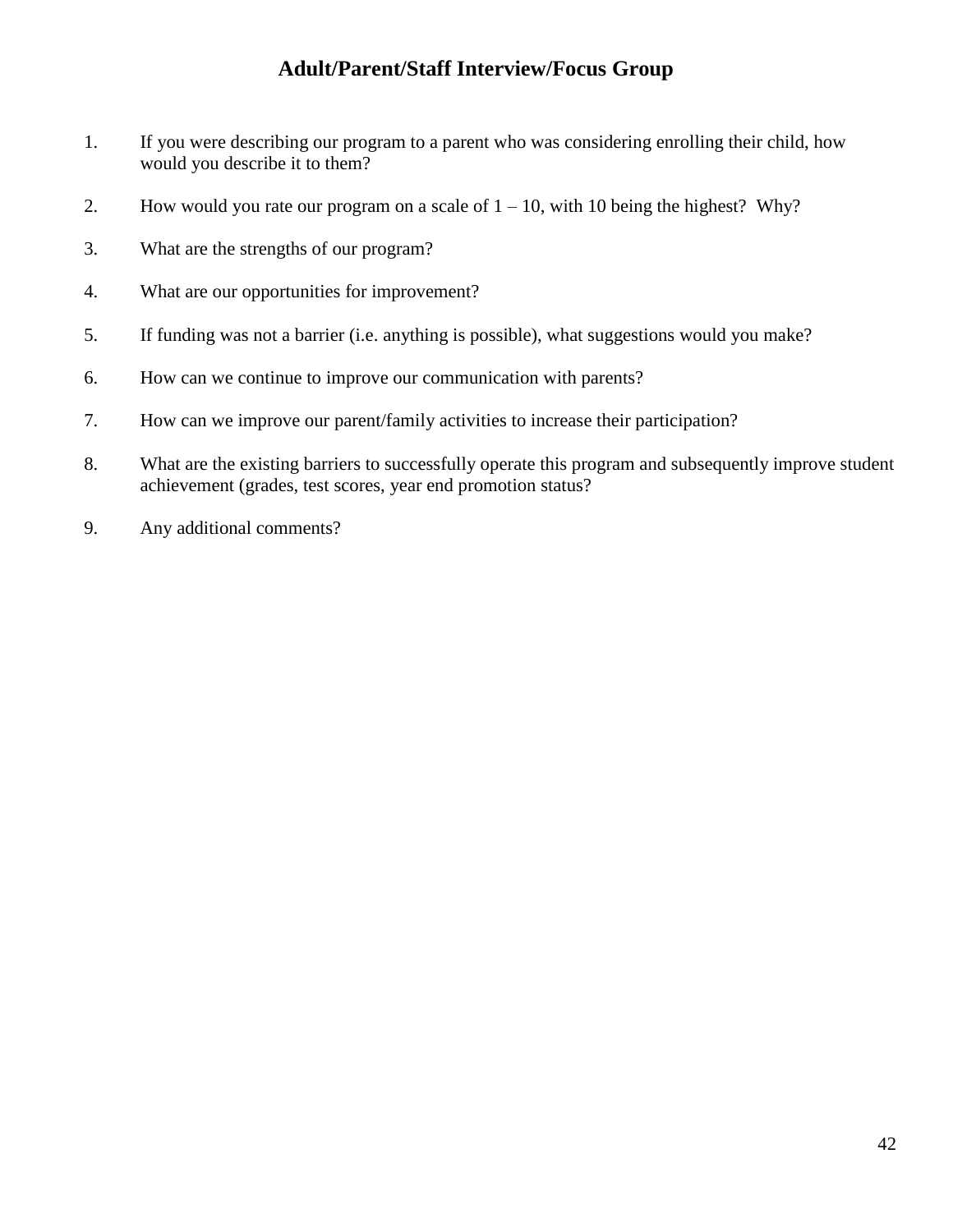# **Focus Group Sessions**

**Grantee/Site: \_\_\_\_\_\_\_\_\_\_\_\_\_\_\_\_\_\_\_\_\_\_\_\_\_\_\_\_\_\_\_\_\_\_\_\_\_\_\_\_\_\_\_\_ Date: \_\_\_\_\_\_\_\_\_\_\_\_\_\_\_\_\_\_\_\_\_\_**

#### **Group: \_\_\_\_\_\_\_\_\_\_\_\_\_\_\_\_\_\_\_\_\_\_\_\_\_\_\_\_\_\_\_\_\_\_\_\_\_\_\_\_\_\_\_\_\_\_\_\_\_**

| <b>Name (Please Print)</b> | <b>Title</b> | Organization |
|----------------------------|--------------|--------------|
|                            |              |              |
|                            |              |              |
|                            |              |              |
|                            |              |              |
|                            |              |              |
|                            |              |              |
|                            |              |              |
|                            |              |              |
|                            |              |              |
|                            |              |              |
|                            |              |              |
|                            |              |              |
|                            |              |              |
|                            |              |              |
|                            |              |              |
|                            |              |              |
|                            |              |              |
|                            |              |              |
|                            |              |              |
|                            |              |              |
|                            |              |              |
|                            |              |              |
|                            |              |              |
|                            |              |              |
|                            |              |              |
|                            |              |              |
|                            |              |              |
|                            |              |              |
|                            |              |              |
|                            |              |              |
|                            |              |              |
|                            |              |              |
|                            |              |              |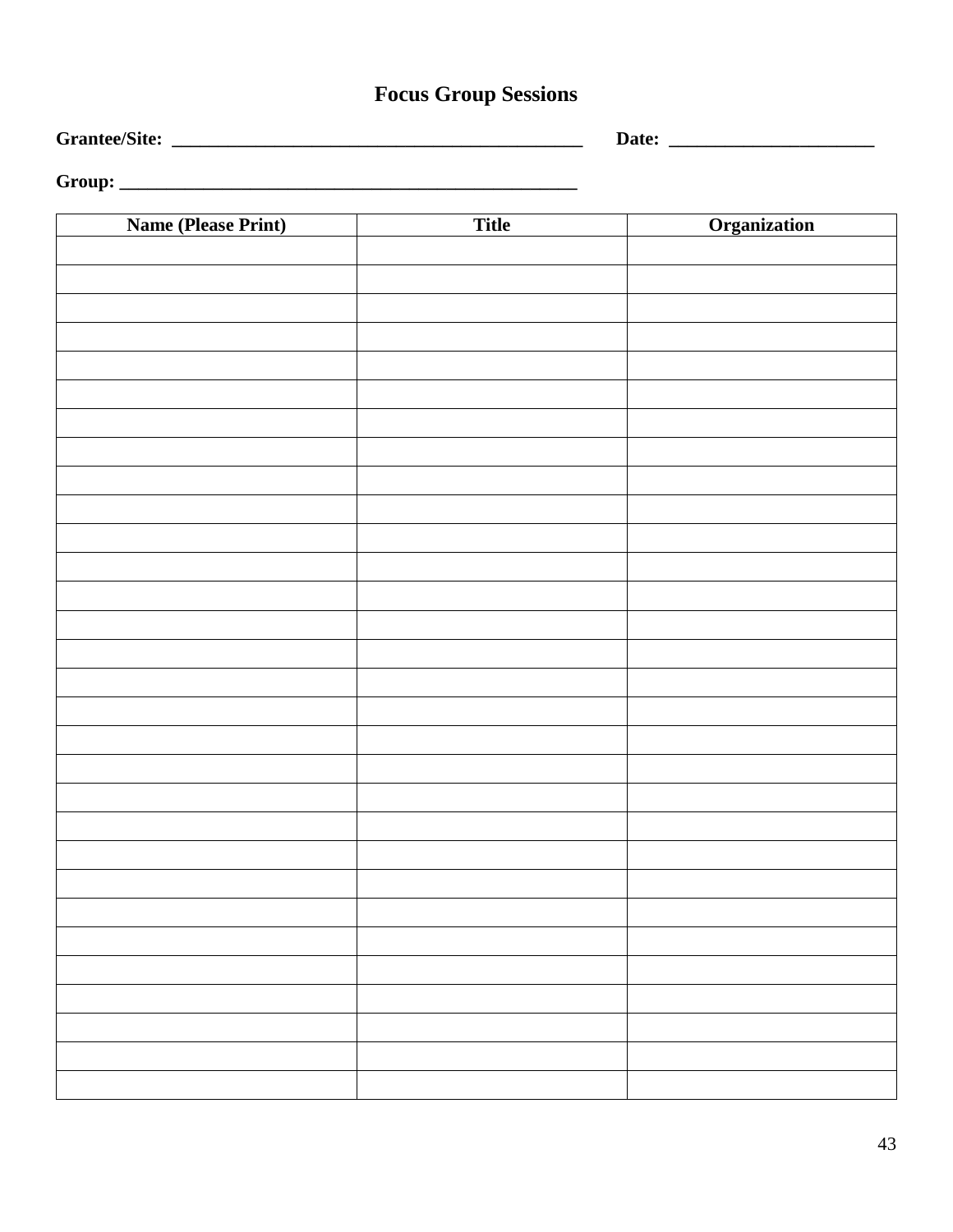## **Student Interview/Focus Group**

- 1. What do you like best about the after school program?
- 2. What else would you like to see at the after school program?
- 3. If we had all of the money we wanted to run an after school program, what would you like us to do?
- 4. How can we get parents and other adults to come to family activities?
- 5. What can we do to make the after school program better?
- 6. In what ways has the after school program helped you?
- 7. Any additional comments?